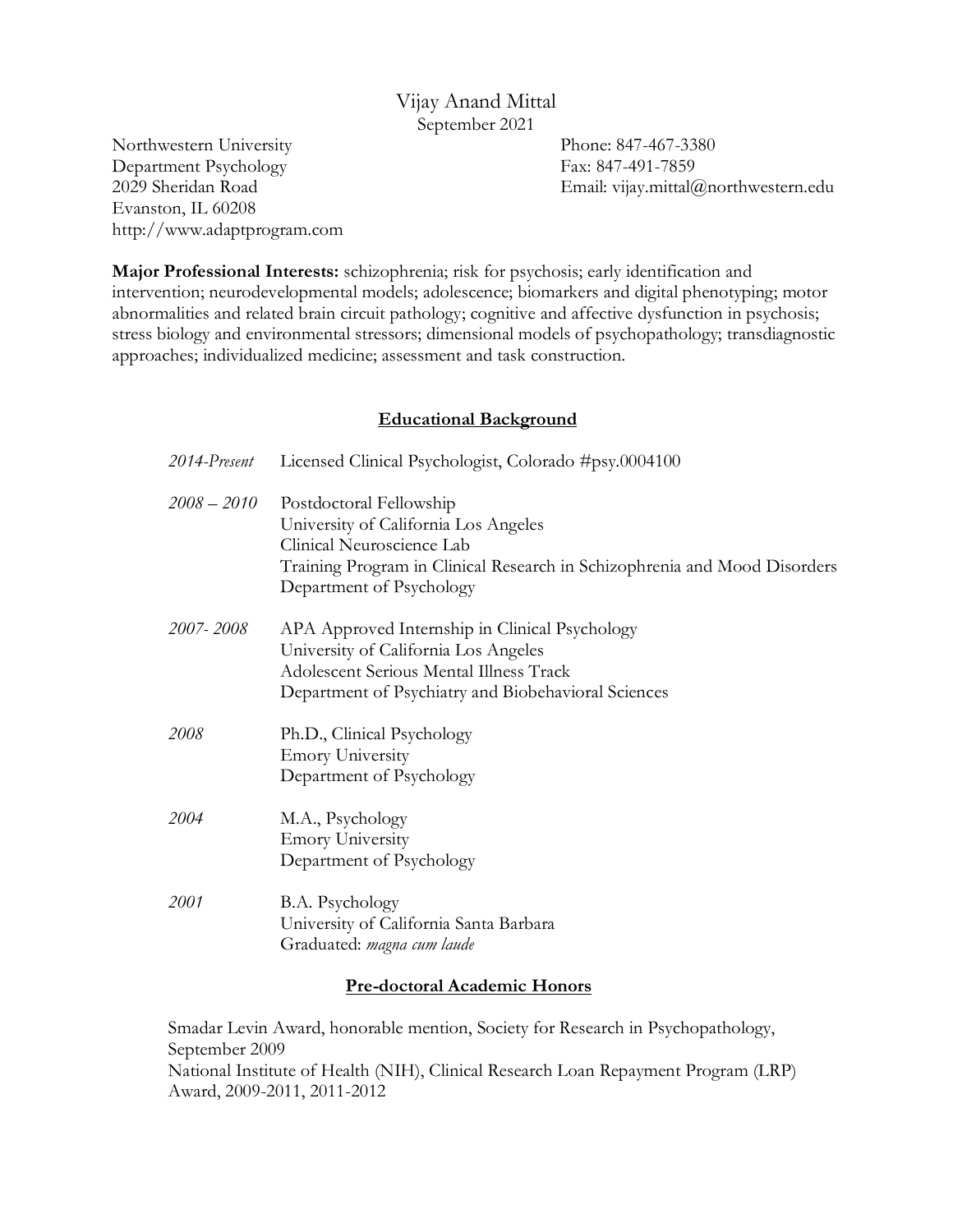National Institute of Mental Health (NIMH), Ruth Kirschstein National Research Service Award (NRSA), T32-MH14584-33, 2008-2010 Staglin Family Intern in Adolescent Serious Mental Illness, 2007-2008 National Science Foundation (NSF) Research and Teaching Award, 2006-2007 Emory University, Psychological Center Research Award, 2006-2007 Georgia Psychological Association; Division G (Adolescent and Child Psychology), Presentation Award, 2006

#### **Honors and Recognitions**

AT&T Research Chair, 2018-2021 Association for Psychological Science Fellow (APS) 2017 UC Davis ERP Boot-Camp Fellowship, 2017 Brain and Behavior Research Foundation, Independent Investigator, 2017 Early Career Award, Society for Research in Psychopathology (SRP), 2016 Early Career Impact, Federation of Associations in Behavioral and Brain Sciences (FABBS), 2016 Face of the Future Symposium Presenter, Society for Research in Psychopathology, 2014 Outstanding Faculty Research Award, University of Colorado Boulder, Department of Psychology and Neuroscience, 2014 National Institute of Health (NIH) Biobehavioral Research Awards for Innovative New Scientist (BRAINS) Recipient, 2011

#### **Professional Associations**

Society for Biological Psychiatry, 2016-present Northwestern University Interdepartmental Neuroscience, 2016-present Institute for Policy Research, Northwestern University, 2016-present Schizophrenia International Research Society (SIRS), 2013 Eastern Psychological Association (EPA), 2012 International Graphonomics Society, 2011 Center for Neuroscience, University of Colorado at Boulder, Member, 2010-present International Early Psychosis Association (IEPA), 2010 Society for Research in Psychopathology (SRP), 2002-present Association for Psychological Science (APS), 2002-present American Psychological Association (APA), 2006-present National Society of Colligate Scholars, 2001-present Psi Chi, National Honor Society in Psychology, 2001-present Phi Beta Kappa, 2001-present University of California Golden Key, 2001-present

#### **Employment**

*2021 – Present* Professor Department of Psychology Department of Psychiatry (secondary) Department of Medical Social Sciences (secondary)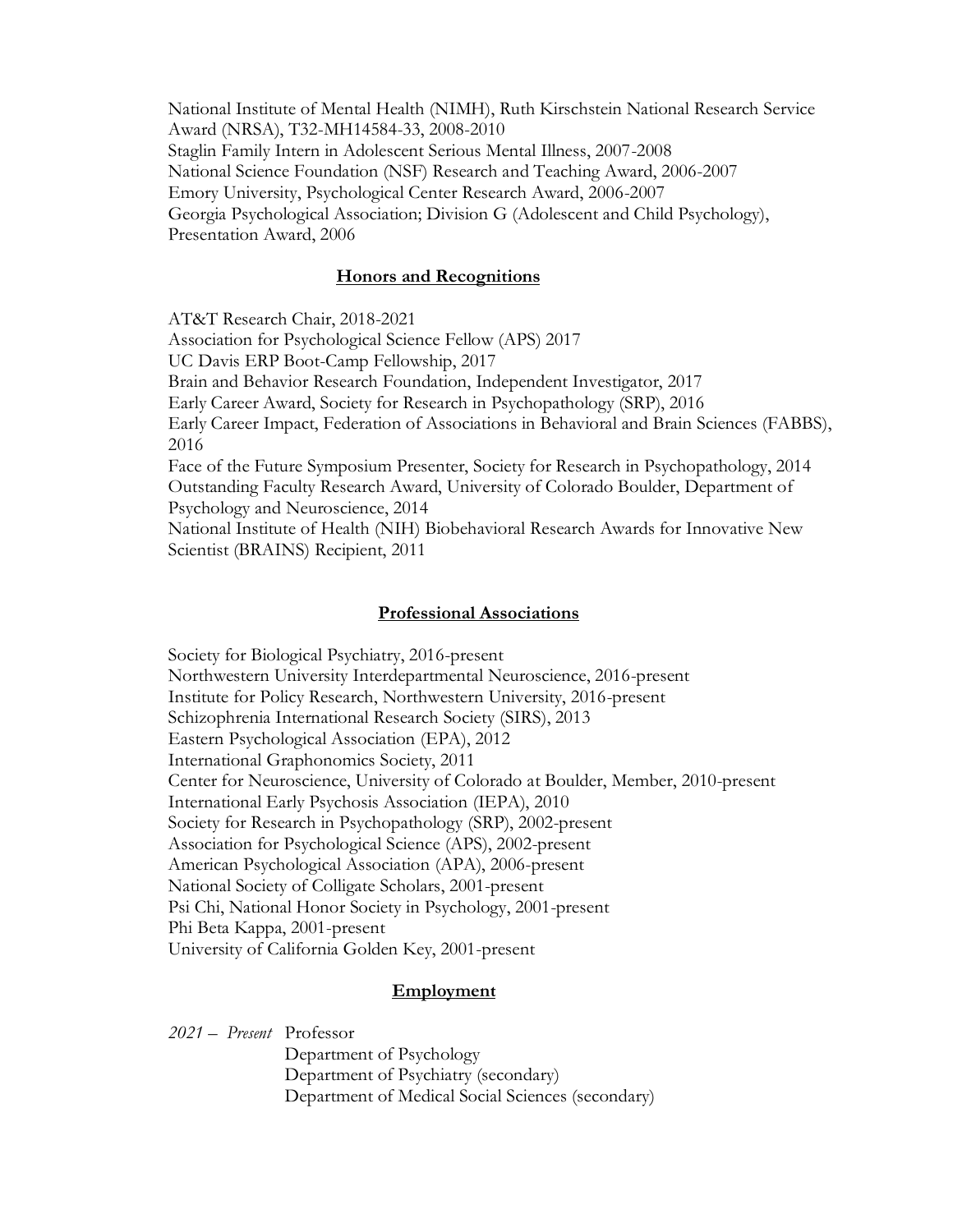# Northwestern University

|                                      | 2018 - Present Associate Professor<br>AT&T Research Chair                   |  |
|--------------------------------------|-----------------------------------------------------------------------------|--|
|                                      | Department of Psychology                                                    |  |
|                                      | Department of Psychiatry (secondary)                                        |  |
|                                      | Department of Medical Social Sciences (secondary)                           |  |
|                                      | Northwestern University                                                     |  |
| $2015 - 2018$                        | Assistant Professor                                                         |  |
|                                      | Department of Psychology                                                    |  |
|                                      | Department of Psychiatry (secondary)                                        |  |
|                                      | Department of Medical Social Sciences (secondary)                           |  |
|                                      | Northwestern University                                                     |  |
|                                      | 2016 - Present Faculty Associate                                            |  |
|                                      | Institute for Policy Research (IPR)                                         |  |
|                                      | Northwestern University                                                     |  |
| 2016 - Present Preceptor             |                                                                             |  |
|                                      | Northwestern University Interdepartmental Neuroscience (NUIN)               |  |
|                                      | Northwestern University                                                     |  |
| 2017-Present                         | Co-Director (with Molly Losh)                                               |  |
|                                      | Institute for Innovations in Developmental Sciences (DevSci), Training Core |  |
|                                      | Northwestern University                                                     |  |
| 2015-2019                            | Adjunct Professor                                                           |  |
|                                      | University of Colorado at Boulder                                           |  |
|                                      | Department of Psychology and Neuroscience                                   |  |
| $2010 - 2015$                        | Assistant Professor                                                         |  |
|                                      | University of Colorado at Boulder                                           |  |
|                                      | Department of Psychology and Neuroscience                                   |  |
| $2010 - 2015$                        | <b>Faculty Member</b>                                                       |  |
|                                      | University of Colorado at Boulder                                           |  |
|                                      | Center for Neuroscience                                                     |  |
| <b>Appointed Editorial Positions</b> |                                                                             |  |

# **Associate Editor:**

*2019-present Journal of Psychopathology and Clinical Science* (formally *Journal of Abnormal Psychology*)

# **Review Editor:**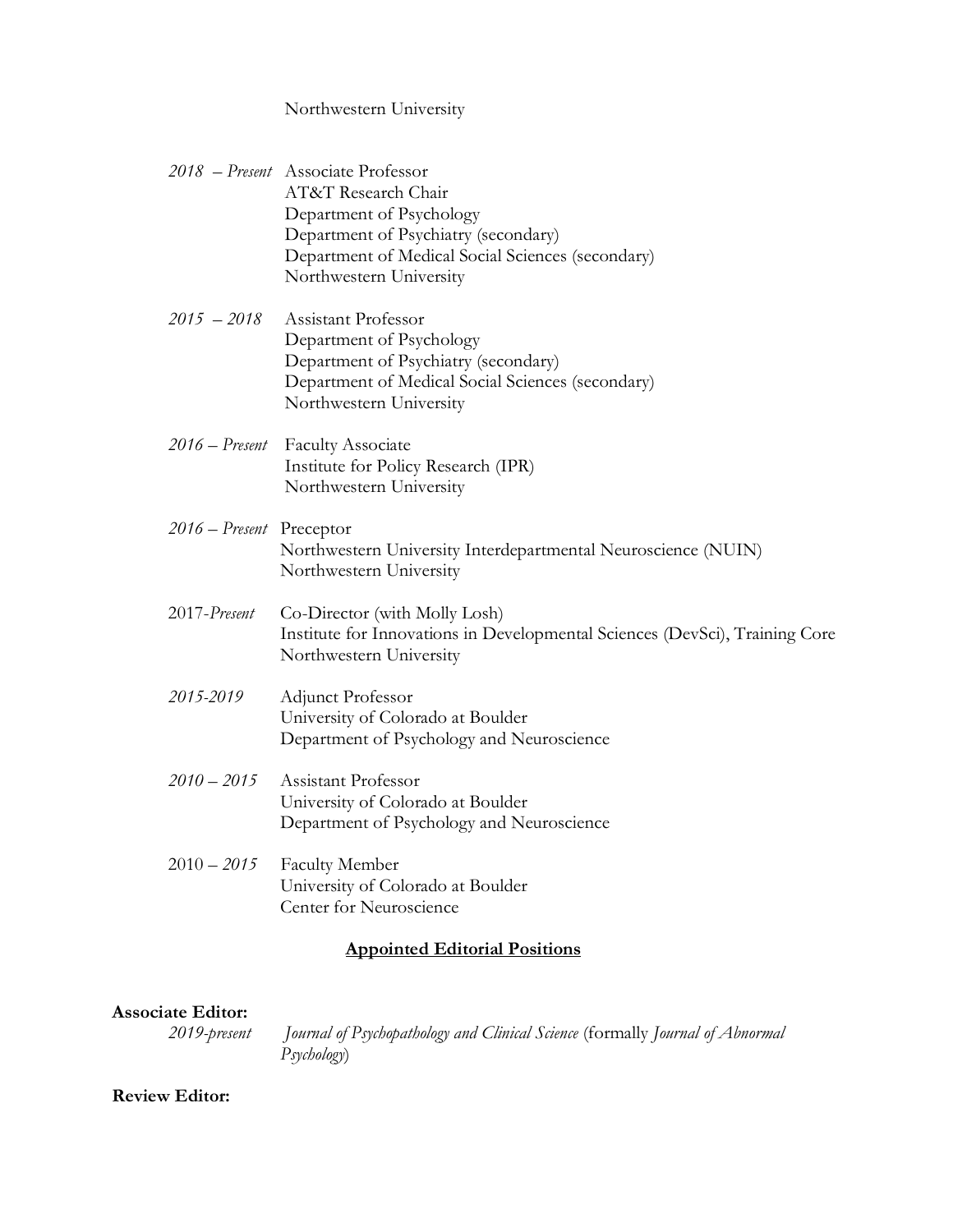2020-*present Schizophrenia Bulletin*

#### **Consulting Editor:**

| 2020-present | Psychological Review           |
|--------------|--------------------------------|
| 2014-2019    | Journal of Abnormal Psychology |
| 2017-2019    | Schizophrenia Bulletin         |

#### **Guest Editor:**

*Schizophrenia Research*, Special Section (2020): Embracing heterogeneity creates new opportunities for understanding and treating those at clinical high-risk for psychosis (co-editor Jean Addington) *Schizophrenia Bulletin*, Special Issue (2019): Motor Development Collection *Schizophrenia Research*, Special Issue (2018): The biological stress system in schizophrenia (co-editor Elaine Walker) *Journal of Ethics in Mental Health*, Special Issue (2018): Prevention and detection of serious mental Illness: the Ethics of Prediction

#### **Ad Hoc Reviewer:**

*Journal of the American Academy of Child and Adolescent Psychiatry The Lancet Psychiatry Schizophrenia Bulletin Human Brain Mapping Psychological Medicine Journal of Abnormal Psychology Cortex Clinical Psychology Review Psychiatric Services American Journal of Psychiatry Archives of General Psychiatry/JAMA Psychiatry Psychiatry and Clinical Neuroscience Clinical Psychology: Science and Practice Journal of Clinical Psychiatry Psychiatry Research Social Psychiatry and Psychiatric Epidemiology Progress in Neuro-psychopharmacology and Biological Psychiatry Public Library of Science (PLoS ONE) Development and Psychopathology Biological Psychiatry Biological Psychiatry: CNNI Journal of Psychiatric Research Psychoneuroendocrinology European Psychiatry Comprehensive Psychiatry Psychiatry Research: Neuroimaging British Journal of Psychiatry The Journal of Psychiatric Research Acta Psychiatrica Scandinavica Schizophrenia Research*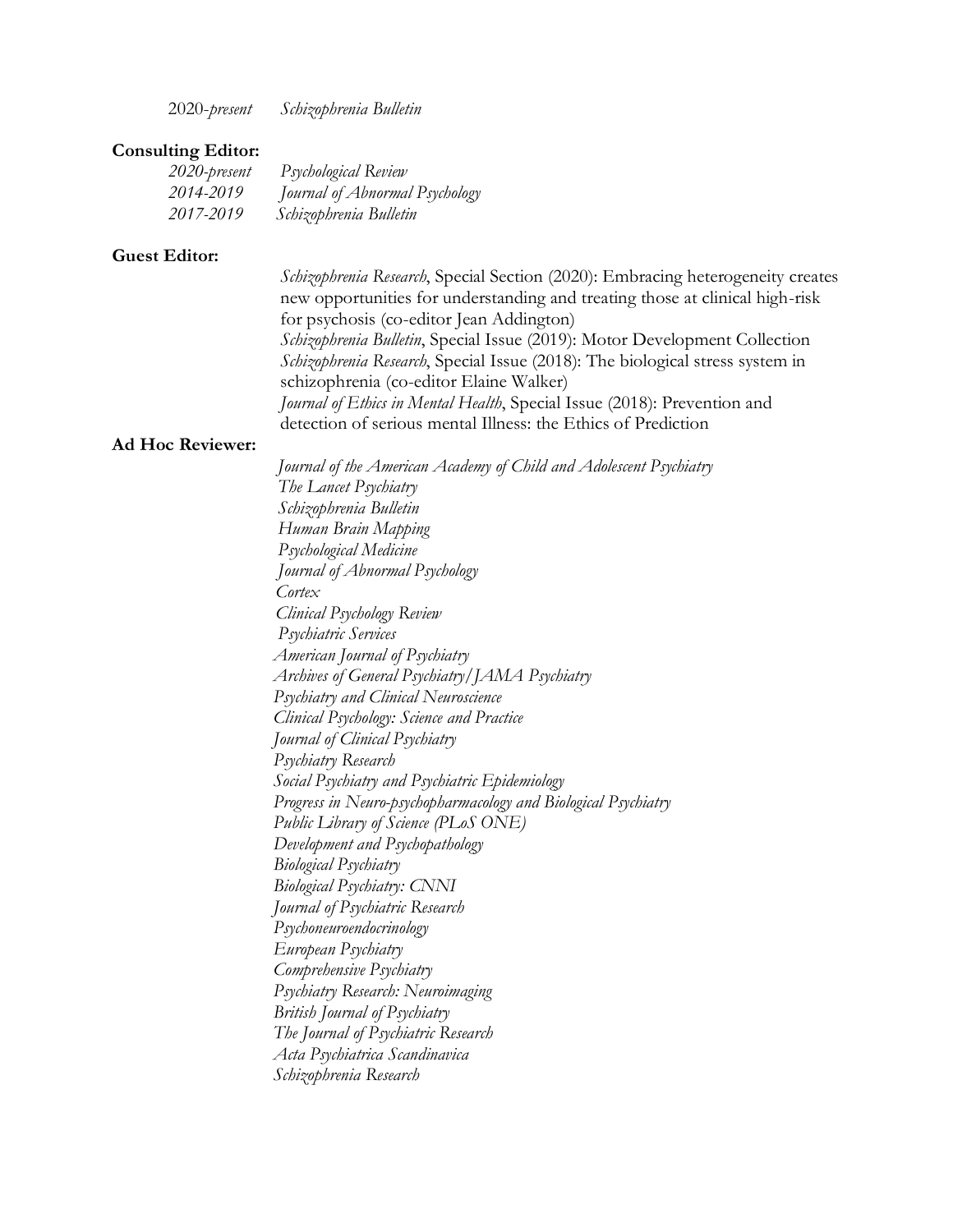# **Grant Review**

| 2021-2025       | NIMH APDA, Standing Panel                                                                                                    |
|-----------------|------------------------------------------------------------------------------------------------------------------------------|
| 2020            | NIMH APDA, ZRG1 BBBP-S 60 C                                                                                                  |
| 2019            | NIMH Special Emphasis Panel- Neural basis of psychopathology, addiction<br>and sleep disorders study section, ZRG1 BDCN J 02 |
| 2018            | NIMH Special Emphasis Panel- Neural basis of psychopathology, addiction<br>and sleep disorders study section, ZRG1 BDCN J 02 |
| 2018            | NIMH Special Emphasis Panel- Career Development and Fellowships in<br>Mental Health Services Panel, ZMH1 ERB-I               |
| 2017            | NIMH Biobehavioral Research Awards for Innovative New Scientists -<br><b>BRAINS</b> award review panel                       |
| 2016            | NIMH Special Emphasis Panel, Memory, Cognition, and Attention, ZRG1<br><b>BBBP-Z</b>                                         |
| 2014-2015       | <b>Qatar National Research</b>                                                                                               |
| 2013            | Medical Research Council, UK (MRC)                                                                                           |
| 2013-2016       | French National Research Agency: Evaluation Committee of the Mental<br>Health/Addictions Ad Hoc Reviewer                     |
| Related Service |                                                                                                                              |
| 2020            | NIMH Clinical High-Risk International Consensus Meeting                                                                      |
| 2019            | NIMH Research Domain Criteria (RDoC) Development and Environment<br>Workgroup                                                |
| 2016-2019       | NIMH Research Domain Criteria (RDoC) Motor Domain Workgroup                                                                  |
| 2017            | -Group Co-Moderator                                                                                                          |
|                 | <b>Research Experience</b>                                                                                                   |
| 2010-Present    | Director                                                                                                                     |
|                 | Adolescent Development and Preventive Treatment (ADAPT) Research<br>Program                                                  |
|                 | Lab Website: http://www.adaptprogram.com                                                                                     |
|                 | Northwestern University                                                                                                      |
|                 | Department of Psychology                                                                                                     |
| 2016-Present    | Co-Director (with Christine Hooker)                                                                                          |
|                 | Chicago Early Intervention Network                                                                                           |
|                 | Northwestern/Rush University Medical Center                                                                                  |
| $2008 - 2010$   | Postdoctoral Research Fellow                                                                                                 |
|                 | Training in Clinical Research in Schizophrenia and Mood Disorders                                                            |
|                 | University of California Los Angeles                                                                                         |
|                 | Department of Psychology                                                                                                     |
|                 | Mentors: Tyrone, Cannon, Ph.D. and Keith Nuechterlein, Ph.D.                                                                 |
| $2007 - 2010$   | Center for the Assessment and Prevention of Prodromal States (CAPPS)<br>University of California Los Angeles                 |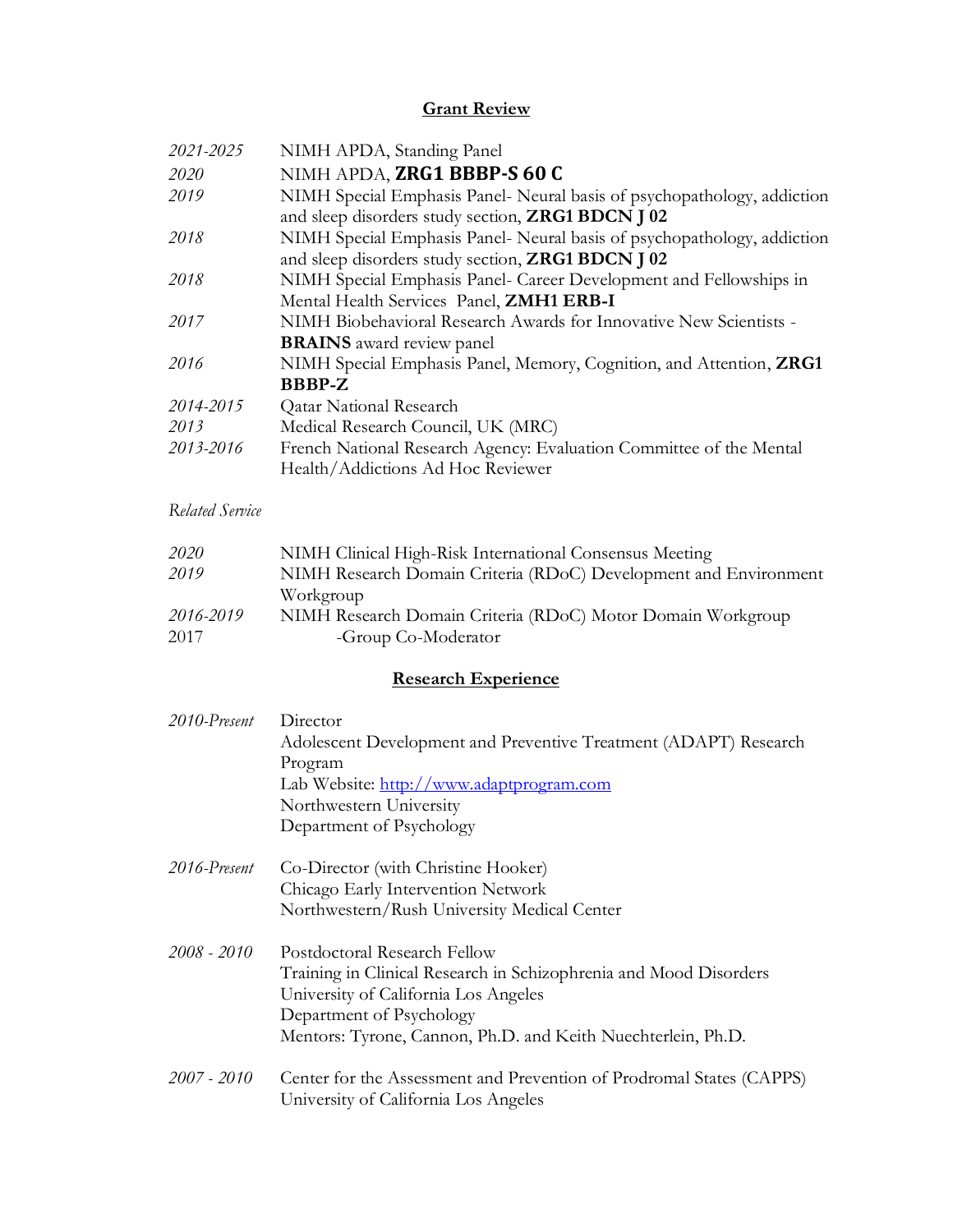|               | Department of Psychiatry and Biobehavioral Sciences<br>Advisors: Tyrone Cannon, Ph.D., Carrie Bearden, Ph.D.                                                                                                |
|---------------|-------------------------------------------------------------------------------------------------------------------------------------------------------------------------------------------------------------|
| 2006 - 2007   | Neurological Soft-Signs - Psychotic Disorders<br>Department of Veterans Affairs Atlanta, Medical Center<br>Advisor: Erica Duncan, Ph.D.                                                                     |
| 2002 - 2008   | Adolescent Neurodevelopment and Psychopathology<br><b>Emory University</b><br>Mentor: Elaine Walker, Ph.D.                                                                                                  |
| $2000 - 2002$ | Aftercare Program, First-Onset Schizophrenia Longitudinal Study<br>University of California Los Angeles<br>Neuropsychiatric Institute (NPI)<br>Advisors: Kenneth Subotnik, Ph.D., Keith Nuechterlein, Ph.D. |

# **Research Funding, Intramural/Extramural Support**

# **A. Active**

National Institute of Mental Health [1R01MH112545-01](https://public.era.nih.gov/grantfolder/piAppDetails/genericStatus.do?encryptedParam=BEJq4kRVMA4.hIrPkJJeyc7LFlvU8Bj2yeVP0MpW05EgcziOPcgUd4E.) 2/3 Community psychosis risk screening: An instrument development study Principal Investigator: Vijay Mittal, Lauren Ellman, Jason Schiffman Project Period: 7/2017-7/2022 Total Direct Costs: \$2,500,000.00 CO-Is: Thomas Olino, Waren Bilker Goal: This study, including sites in Chicago, Philadelphia, and Baltimore, will recruit 12,000 adolescent and young adult participants with the aim of developing a screening designed to identify non help-seeking community youth who are likely to meet criteria for a psychosis risk syndrome.

National Institute of Mental Health R01 MH118741 An examination of psychomotor disturbance in current and remitted MDD: An RDoC Study (passed through council, selected for funding, awaiting NOA) PIs: Stewart Shankman, Vijay Mittal, Sebastian Walther Total Direct Costs: \$2,500,000 Project Period: 4/1/2019-3/31/2024 Co-Is: Jessica Bernard, Alex Leow Consultant: Vinod Menon Goal: Study motor symptoms in depression from RDoC Framework, and develop a mobile platform for utilizing these markers as an early identification/treatment decision informatics system.

National Institute of Mental Health (NIMH) R01 120088 CAPER: Computerized Assessment for Psychosis Risk 1R01MH120088-01A1 Principal Investigators: Jim Gold, Vijay Mittal Total Direct Costs: \$8,125,402 Project: 4/01/2020-3/30/2025 Site PIs: Jim Gold, Vijay Mittal, Lauren Ellman, Gregory Strauss, Phil Corlett/Scott Woods Co-Is: Elaine Walker, Steve Silverstein, Albert Powers, Rick Zinbarg, Shou Chen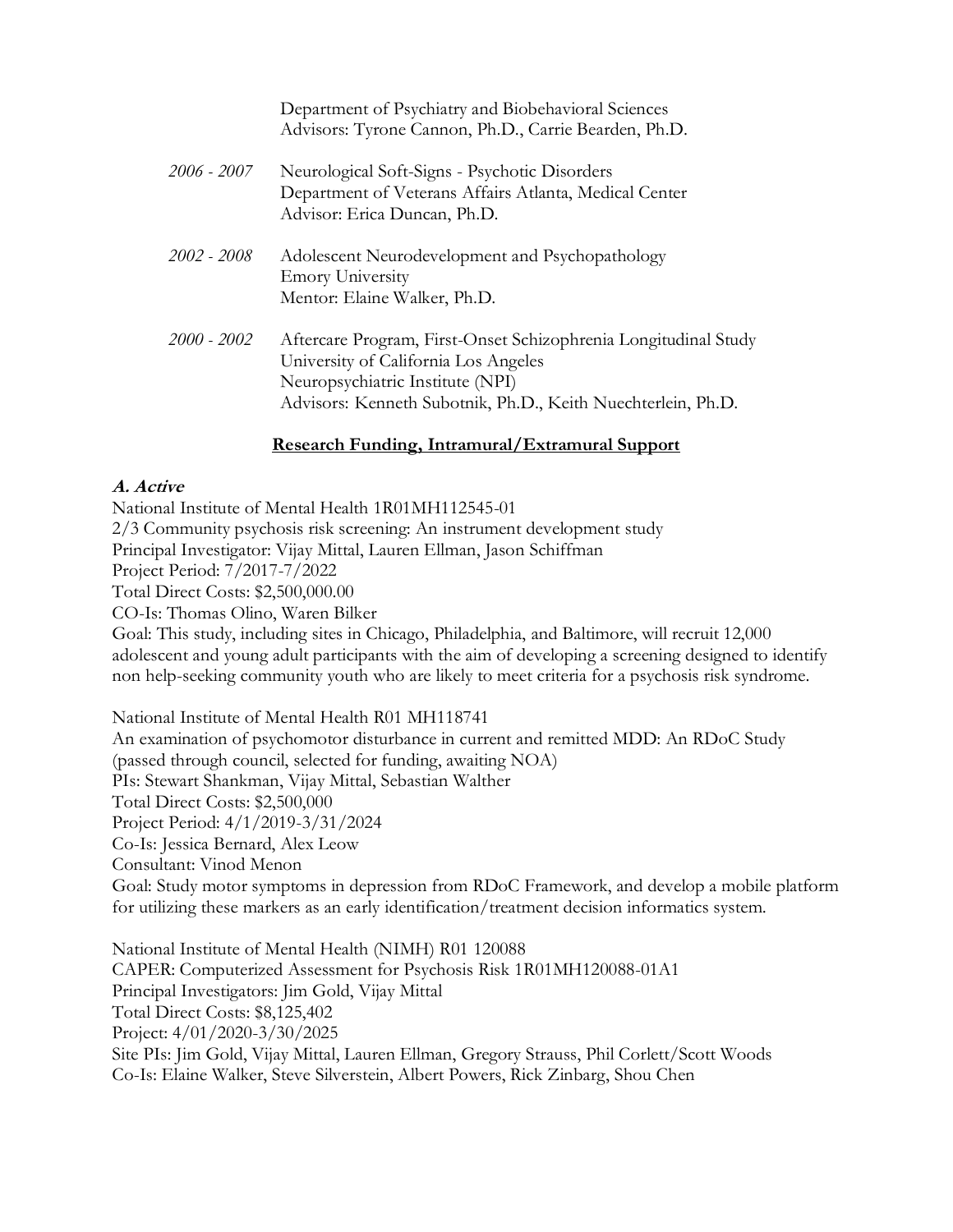Goal: To examine the value of including markers sensitive to disease course and amenable to computational approaches and utilize these to develop a new computerized battery for risk assessment of youth at clinical high-risk for psychosis.

National Institute of Mental Health R01MH116039-01A1 Prodromal Inventory for Negative Symptoms: Development and Validation Principal Investigator: Greg Strauss, Vijay Mittal, Project: 3/01/2019-11/30/2023 Total Direct Costs: \$2,458,416 Co-Is: Elaine Walker, Brain Kirkpatrick, Bill Horan, Paul Grant, Rick Zinbarg Goal: To develop a high sensitive inventory for detecting early negative symptomatology in youth at risk for psychotic disorders

Brain Behavior Research Foundation Independent Investigator Award, (NARSAD) Brain stimulation targeting cerebellar-cortical circuits and verbal working memory in psychosis Principal Investigator: Vijay Mittal Project Period: 3/15/2018-3/14/2021 Total Direct Costs: \$100,000 Co-I: Jessica Bernard Goal: A functional magnetic resonance imaging (fMRI), double-blind cross over study designed to determine if targeted cerebellar brain stimulation will normalize brain activation and behavioral task

performance in individuals with schizophrenia performing a verbal working memory task.

National Institute of Mental Health (NIMH) U01 MH124639-01

Psychosis-risk outcomes network: ProNET

Principal Investigators: Scott Woods (Yale), Carrie Bearden (UCLA), John Kane Site PIs: Vijay Mittal (Northwestern), Fred Sabb (Oregon), William Stone (Harvard, Shanghai), Barbara Cornblatt (Northwell), Diana Perkins (UNC), Kristin Caadenhead (UCSD), , Jean Addington, (Calgary), Daniel Mathalon (UCSF), Monica Calkins/Daniel Wolf (Penn), Cheryl Corcoran, Mt. Sinai, Leslie Horton (Pittsburgh), Jason Schiffman (UMBC), Laruen Ellman, (Temple), Greg Strauss (UGA), Daniel Mamah (Washington University), Jimy Choi, Godfrey Pearlson (Hartford), , Jai Shah (Montreal), Paolo Fusar-Poli (Kings College, Pavia), Celso Arango (Madrid), Jesus Perez (Cambridge), Nikos Koutsouleris (Munich), Jun Soo Kwon (Seoul). Co-Is: Stewart Shankman

Proposed Project Period: 9/1/20-8/2025

Total Direct Costs: 55 million (Northwestern Site Directs: 1.24 million)

Goal: Develop a treatment development network capable of examining treatment related biomarkers as well as mapping in-depth clinical outcome measures.

National Institute of Mental Health R21 MH119677 Language features and High-Risk Psychosis Youth Principal Investigators: Matthew Goldrick, Vijay A Mittal Project Period: 4/2019-4/30/2021 Total Direct Costs: \$275,000

Goal: Project will examine vocal features from the perspective that they may represent a sign of motor dysfunction in youth at high risk for psychosis. We will use a computational approach to linguistic feature and pattern analysis and follow high-risk youth over time to track course and develop predictive models.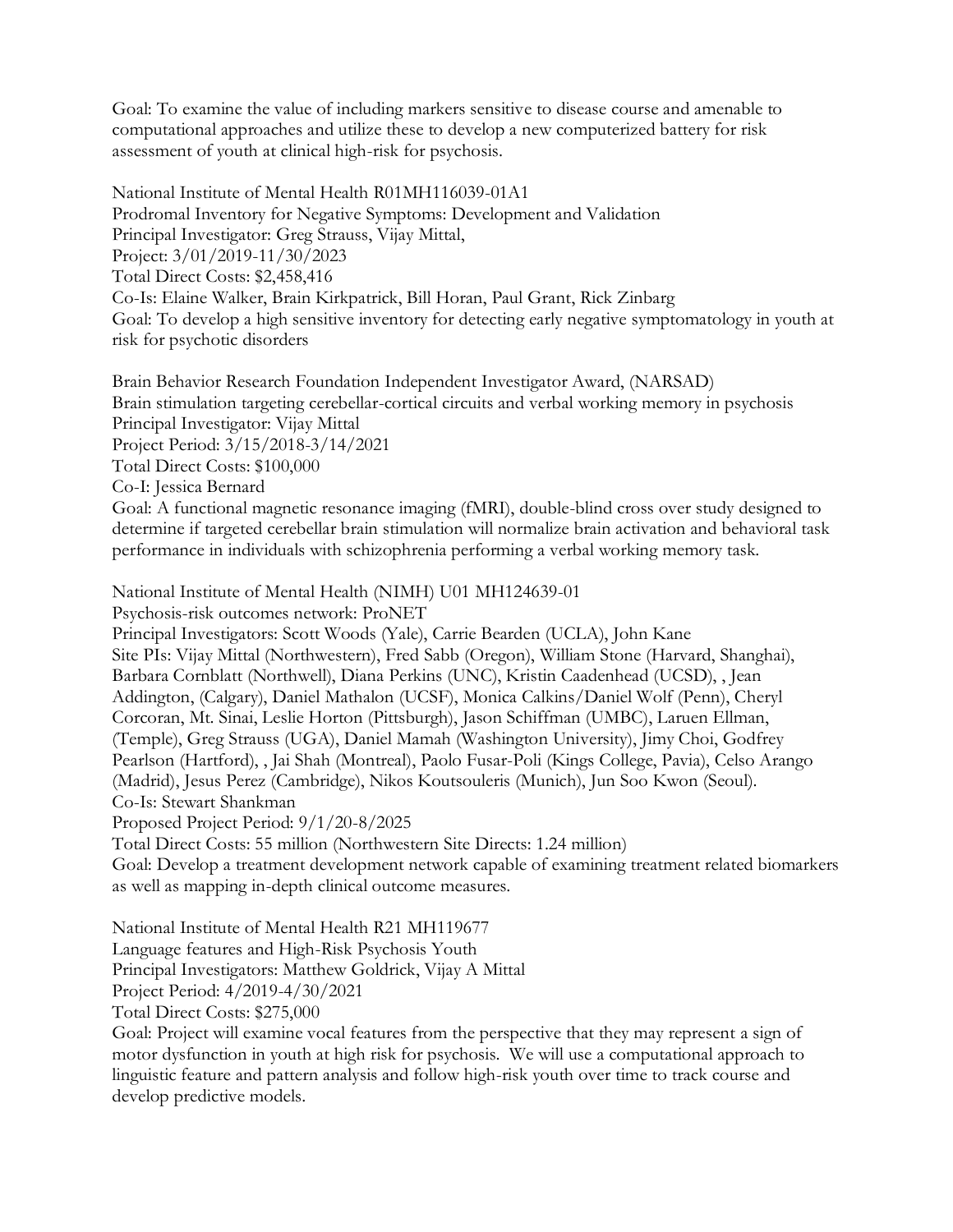National Institute of Mental Health R21 MH115231 High-Risk Psychosis Youth and Caregivers: Emotion in Interaction Principal Investigators: Claudia Haase, Vijay A Mittal Project Period: 9/2017-8/30/2020 (NCE) Total Direct Costs: \$275,000 Goal: Project will examine adolescents at high-risk for psychosis and caretakers in a dyadic interaction task to evaluate if patterns of aberrant emotional arousal and regulation predict course of illness.

National Institute of Mental Health R21, Supplement High-Risk Psychosis Youth and Caregivers: Emotion in Interaction PIs: Haase, Mittal Start Date: Rolling Total Direct Costs: \$30,000 Goal: To evaluate interactive variables from pairs of care-taker/youth in the context of clinical course.

National Institute of Mental Health R01 Title: Social Processing Deficits in Remitted Adolescent Depression Dates: 12/9-12/24 PA: PA-18-484 MPI: Corresponding PI: Randy P. Auerbach; PI: Stewart A. Shankman Co-Investigators: Vijay Mittal; Jürgen Kayser; Laura Mufson; Linda Valeri; Nicholas Allen Total Direct Costs: 2.5 Million Goal: examine several modalities of social processing, including a novel eye-tracking gestures social perception task

Substance Abuse and Mental Health Services SAMHSA CHP-R Federal Grant SM-18-012 Community Programs for Outreach and Intervention with Youth and Young Adults at Clinical High Risk for Psychosis Total Direct Costs: \$1,600,000 PIs: State of Illinois, Thresholds Project Period: 12/2018-11/2022 Consultant: Mittal, Hooker Goal: To implement a stepped care model to treatment of prodromal syndromes in the Illinois healthcare system.

*C. Current Mentored Awards*

NIMH National Research Service Award. NRSA 1F31MH121018-01A1 Neurocorrelates of alterations in facial expressivity in youth at clinical high-risk for psychosis Tina Gupta 2019-2021 Mentor: Mittal, Haase Goal: To examine underlying neural circuitry in motor and limbic networks of alterations in facial expressivity in psychosis risk.

NIMH National Research Service Award. NRSA 1F31MH119776-01A1 Cumulative environmental risk exposure in youth at clinical high-risk for psychosis Teresa Vargas 2019-2022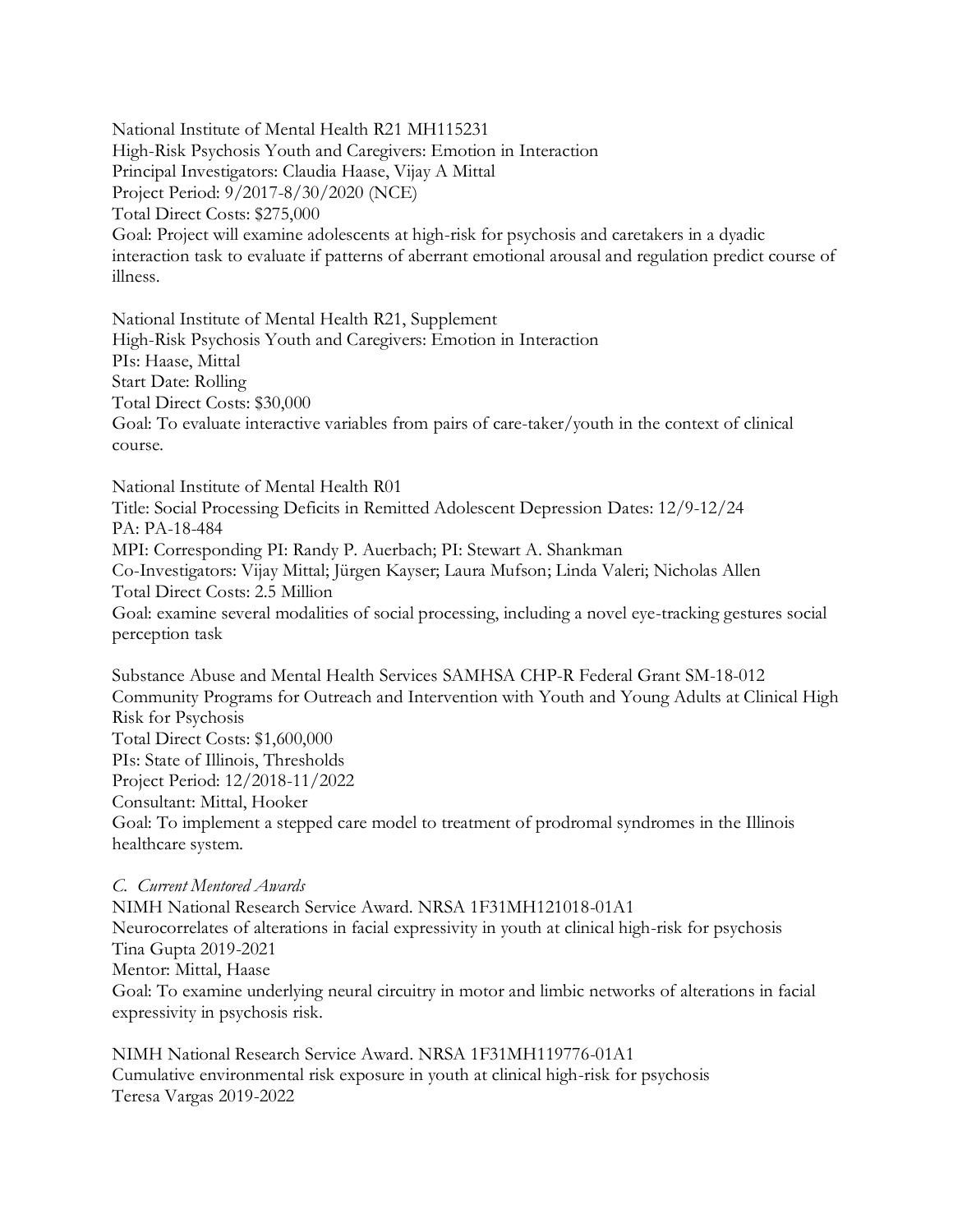Mentor: Mittal, McDade Goal: To examine if stress during different developmental periods influences adult brain dysfunction and psychosis risk.

National Academy of Science, Ford Fellowship Early life stress and adult brain structure and cognition PI: Teresa Vargas Project Period 6/2019-5/2022 Mentor: Vijay Mittal Goal: To examine how early experience shape brain development and influence the way people interact with the world they live in.

Canadian Institutes of Health Research (CIHR), Doctoral Foreign Study Award (DFSA) Cortical Midline Structures and Self-Reflection in youth at ultra-high risk for psychosis PI: Raffles Cowan Dates: 9/2017-8/2020 Mentors: Dan McAdams, Vijay Mittal Goal: To use narrative interviewing and resting stage imaging methods to understand aberrant selfreflection in high-risk youth.

Brain and Behavior Research Foundation, NARSAD Young Investigator Award Emotion, Mental Health, and Epigenetic clock in high-risk caregivers Principle Investigator: Claudia Haase Project Period: 12/2017-11/19 Total Direct Costs: \$60,000 Goal: To determine how negative emotion during dyadic interaction predicts accelerated epigenetic aging in caregivers of youth at risk for psychosis. Sponsors: Mittal, Alexander

Brain and Behavior Research Foundation, NARSAD Young Investigator Award Elucidating the Role of Abnormal Motor Resonance in Social Cognition Deficits in Schizophrenia PI: Jerillyn Kent Project Period: 12/2017-11/19 Total Direct Costs: \$60,000 Sponsors: Scott Sponheim Mentoring Collaborator: Vijay Mittal

NIMH National Research Service Award. F31MH123121 decisions) The Neural Mechanisms of Motor Dysfunction in Clinical High-Risk Youth Juston Osborne 2020-2022 Mentor: Mittal Goal: To examine motor psychophysiology (e.g., LRP, CNV) and develop biomarkers in CHR youth.

*D. Under Review* National Institute of Mental Health R01 Emotion in Marriage and Cognitive Aging Principal Investigator: Claudia M. Haase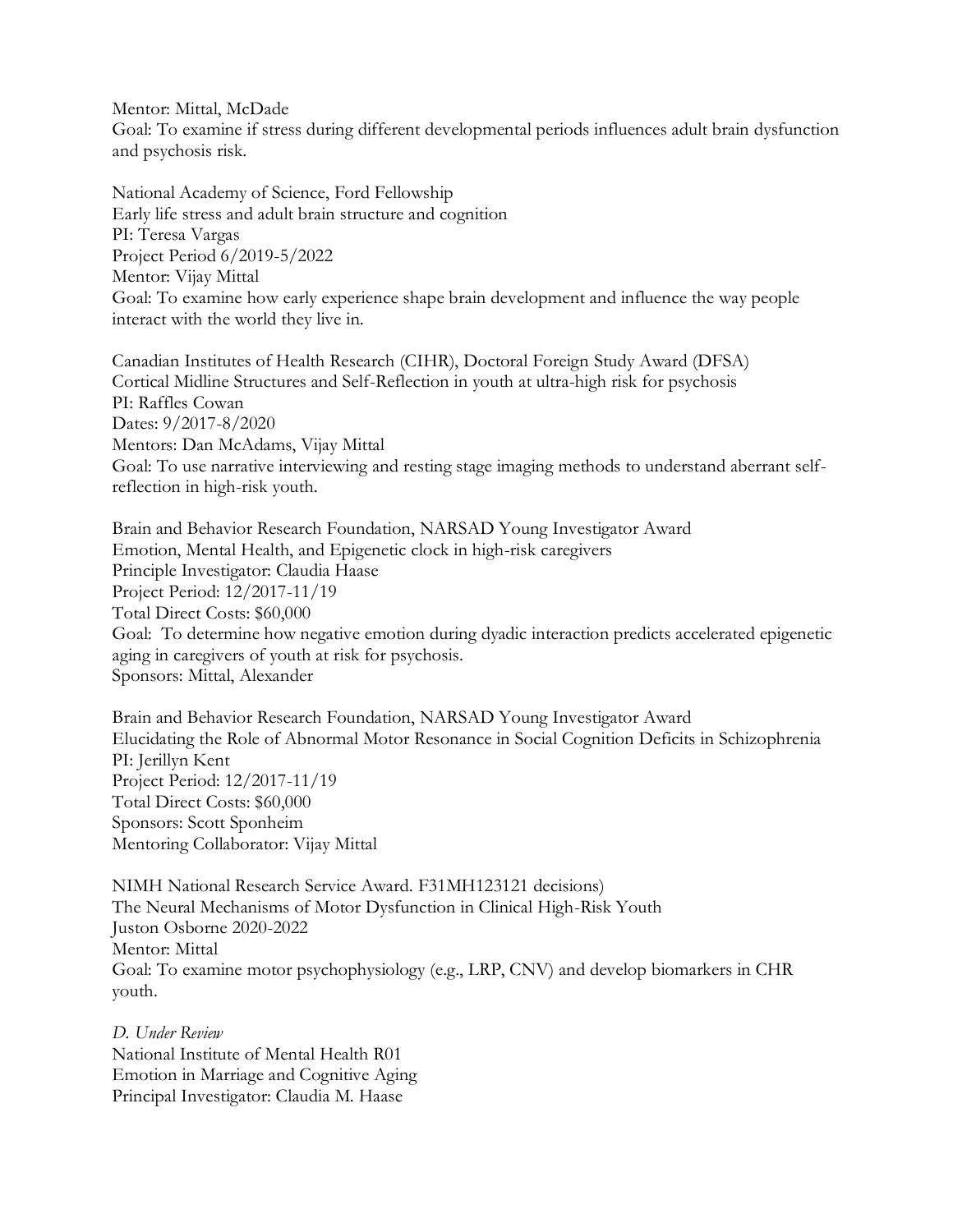Project Period: 9/1/2020-8/31/2025

Total Direct Costs: \$ TBD (ca. \$2,500,000)

Goal: To determine how emotions in married couples contribute to cognitive function through cardiovascular and brain health pathways in late life

# *E. In Revision*

National Institute of Mental Health (NIMH) R21 (in revision, not scored) TDCS Cerebellar Dysfunction in Clinical High-Risk Participants Principal Investigators: Vijay A. Mittal, Ph.D., Jessica A. Bernard, Ph.D. Project Period Total Direct Costs: \$275k Goal: To examine motor-signs of cerebellar dysfunction to supplement traditional diagnostic tools.

National Institute of Mental Health R01 (status, first round not scored, revision is being prepared for November resubmission) Classifying Adolescents Based on Neural Markers of Anhedonia to Predict Clinical Course and Function PIs: Auerbach, Mittal Earliest Start Date: TBD Total Direct Costs: 2.5 million Co-I: Pizagalli, Shankman, Nusslock Goal: Predict psychiatric outcomes in adolescents with abnormal reward processing

# *F. Completed Research Support*

Northwestern Weinberg College Research and Innovation Grant W Award Using motor control disruptions in speech to predict risk for psychotic disorders Direct Costs: \$35,000 Project Period: 9/2017-8/2018 Goal: To develop software for analyzing speech patterns indicating increased risk for psychosis**.**

National Institute of Mental Health Translational Research for the Development of Novel Interventions for Mental Disorders: R21/R33 Award, MH103231 Exercise and markers of medial temporal health in youth at ultra high-risk for psychosis Principal Investigators: Vijay Mittal, Ph.D., Angela Bryan Project Period: 07/2014-6/2020 (NCE) Total Direct Costs: \$850,000 Co-I: Randal Ross, M.D. Goal: To test feasibility and to design a pilot controlled trial investigation of cardiovascular exercise and medial temporal neurogenesis and cognitive/functioning remediation in youth at high-risk for schizophrenia.

National Institute of Mental Health R21 MH110374 Neural Habituation in Ultra High-Risk Youth Principal Investigators: Vijay Mittal Project Period: 4/2017-3/30/2021 Total Direct Costs: \$275,000 Co-Is: Timothy Curran, Robin Nusslock Consultant: Holly Earls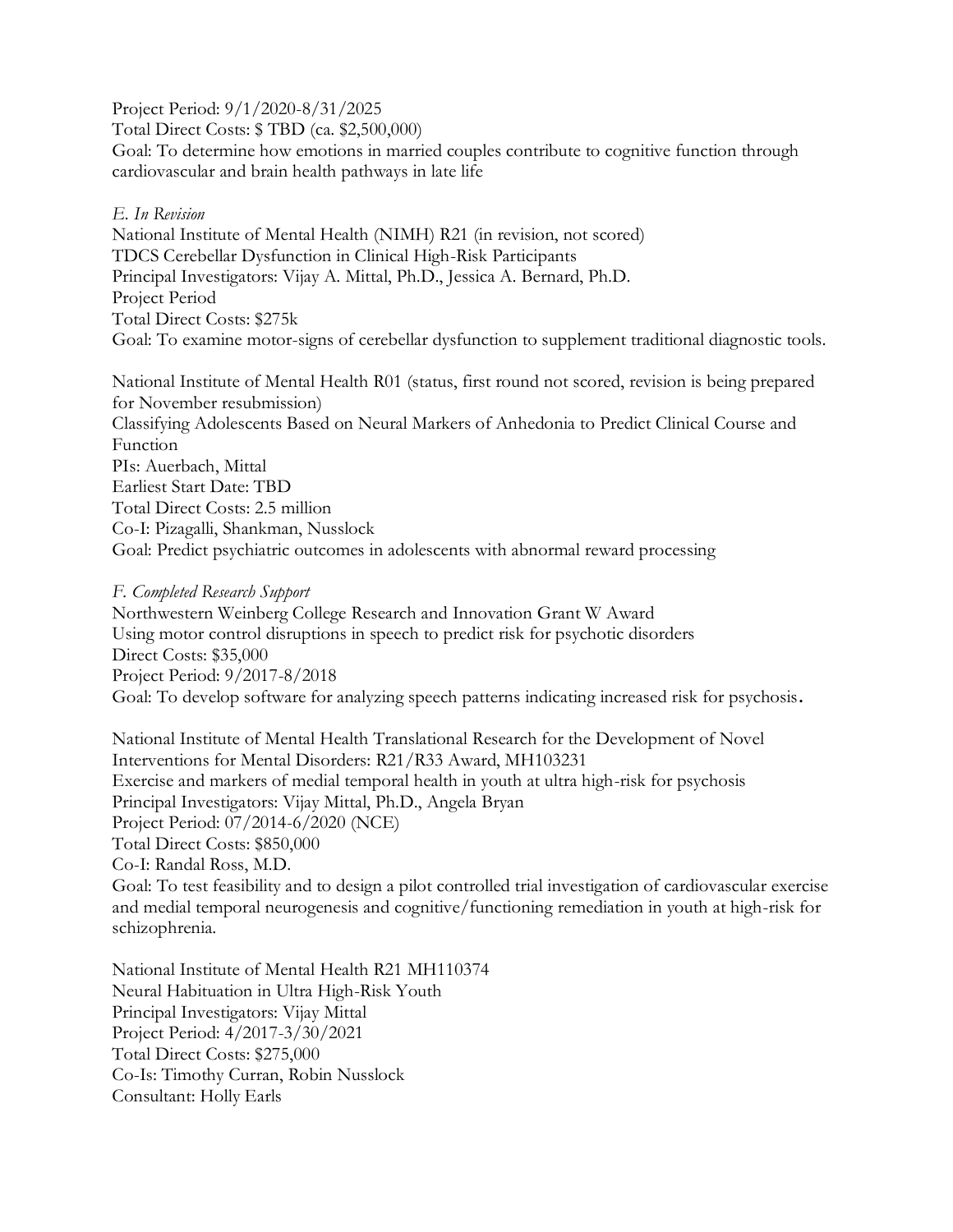Goal: This project will examine how neural habituation (i.e., a decrease in neural activation to repeated stimuli) is related to social processing deficits in ultra high-risk youth (UHR), a group at imminent risk for transitioning to a psychotic disorder. The project utilizes electroencephalography (EEG) to examine whether neural habituation abnormalities in the P100 component (associated with early visual perception), and N170 repetition effect (associated with visual object recognition and learning) are specific to social stimuli (emotional and/or neutral faces) or generalize to non-face objects.

National Institute of Health, R01MH094650 Project Title: Motor Measures of Basal Ganglia and Cerebellar Circuit Dysfunction in Psychosis Principal Investigator: Vijay A. Mittal, Ph.D. Project Period: 06/01/2011-02/29/2018 Total Direct Cost: \$1,820,544 CO-Is: Randal Ross, M.D., Marie Banich Ph.D. Goal: Investigate spontaneous movement abnormalities as a potential biomarker for white matter and grey matter development components of frontal-subcortical circuits, in adolescents at high-risk for psychosis.

Northwestern Data Science Initiative Award Automated analysis of vocal characteristics for early detection of schizophrenia Total Award: \$30,000 06/2016-05/2017 P.Is Matthew Goldrick, Emily Cibelli, Vijay Mittal Goal: To Evaluate early motor dysfunction in speech signifying risk for psychosis**.**

Buffett Institute for Global Study, Scholars in Israel Collaboration P.Is Matthew Goldrick, Vijay Mittal, Emily Cibelli, Joseph Keshet, Yossi Adi, Jennifer Cole Date: 06/2017-5/2017 Total Award: \$25,000 A Multidisciplinary Approach to Predicting Schizophrenia Goal: To use machine learning to evaluate movement markers of risk for psychosis**.**

Intermountain Neuroimaging Consortium (INC) Pilot Award Default Mode Network Hyperconnectivity Across the Schizophrenia Spectrum PI: Mittal and Turner Project Period: 2012-2013 Goal: To examine potential hyperconnectivity patterns across the psychosis spectrum

National Institute of Health (NIH) Clinical Research Loan Repayment Award (2009-2012) Dyskinetic Movements and Glucocorticoids in Adolescents At-Risk for Psychosis Principal Investigator: Vijay A. Mittal, Ph.D. NIH- L30 MH087258:01-02 Goal: This project is designed to investigate the roles between stress reactivity, reciprocal dopamine activation, and potentially consequent neuromotor dysfunction

National Institute of Mental Health (NIMH) Career Development Award: 08/01/07-07/31/12 The Neurobiological Basis of Prodromal States and Psychosis in Adolescence Principal Investigator: Melita Daley, M.D.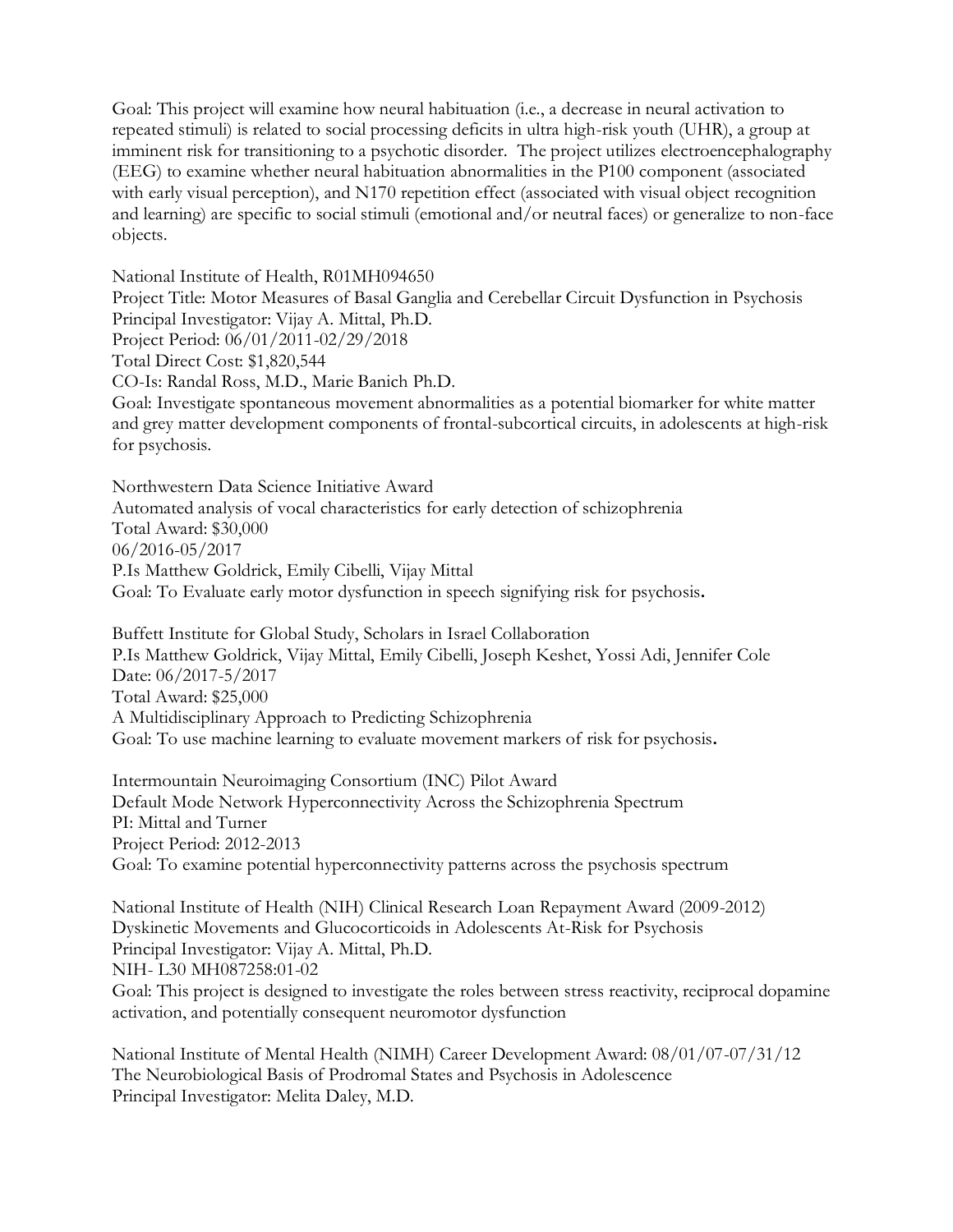NIMH 5K23MH79028-3 Goal: Longitudinal <sup>1</sup>H MRSI/MRI study of the brain in prodromal psychosis and schizophrenia in adolescents and young adults. Role: Biostatistician, 2.5 months

National Alliance for Research in Schizophrenia and Affective Disorders (NARSAD). Young Investigator Award 07/01/07 – 06/30/09 The Neurobiological Basis of Early Phases of Schizophrenia and Bipolar Disorder in Adolescence Principal Investigator: Melita Daley, M.D. Goal: Longitudinal structural MRI study of the medial temporal lobe, basal ganglia structures and the prefrontal cortex in adolescents and young adults with schizophrenia and bipolar disorder. Role: Biostatistician, 3 months.

National Institute of Mental Health (NIMH) National Research Service Award (NRSA)/Training Principal Investigator: Keith Nuechterlein, Ph.D. NIMH NRSA T32 MH14584-33 University of California Los Angeles, Department of Psychology Role: Postdoctoral Fellow

National Science Foundation (NSF) GK12 Program Problems and Research in Integrating Science and Math (PRISM) Awards #DGE0536941 and #DGE0231900 Principal Investigator: Patricia Marsteller, Ph.D. Role: Research Fellow, Teacher

*Completed Mentored Award*

Brain Behavior Research Foundation (formally NARSAD): Young Investigator Award Cerebello-Prefrontal Involvement in Error Processing and Rule Learning in Youth at Ultra High-Risk for Psychosis Project Period: 1/1/2015-1/1/2017 Total Direct Costs: \$60,000 P.I. Jessica Bernard, Ph.D. Mentor: Vijay Mittal, Ph.D. Co Mentor: Banich

National Research Service Award (NRSA), 1F31MH100821-01A1 The neural basis of social cognition in adolescence 10/01/2013-9/30/2016 P.I. Andrea Pelletier, M.A. Mentor: Vijay Mittal, Ph.D. Co-Mentors: Tor Wager, Jessica Turner

National Research Service Award (NRSA) 1F32MH102898-01 Cerebellar contributions to disease course in youth at high-risk of psychosis 10/01/2013-9/30/2015 P.I. Jessica Bernard, Ph.D. Mentor: Vijay Mittal, Ph.D. Co-Mentor: Marie Banich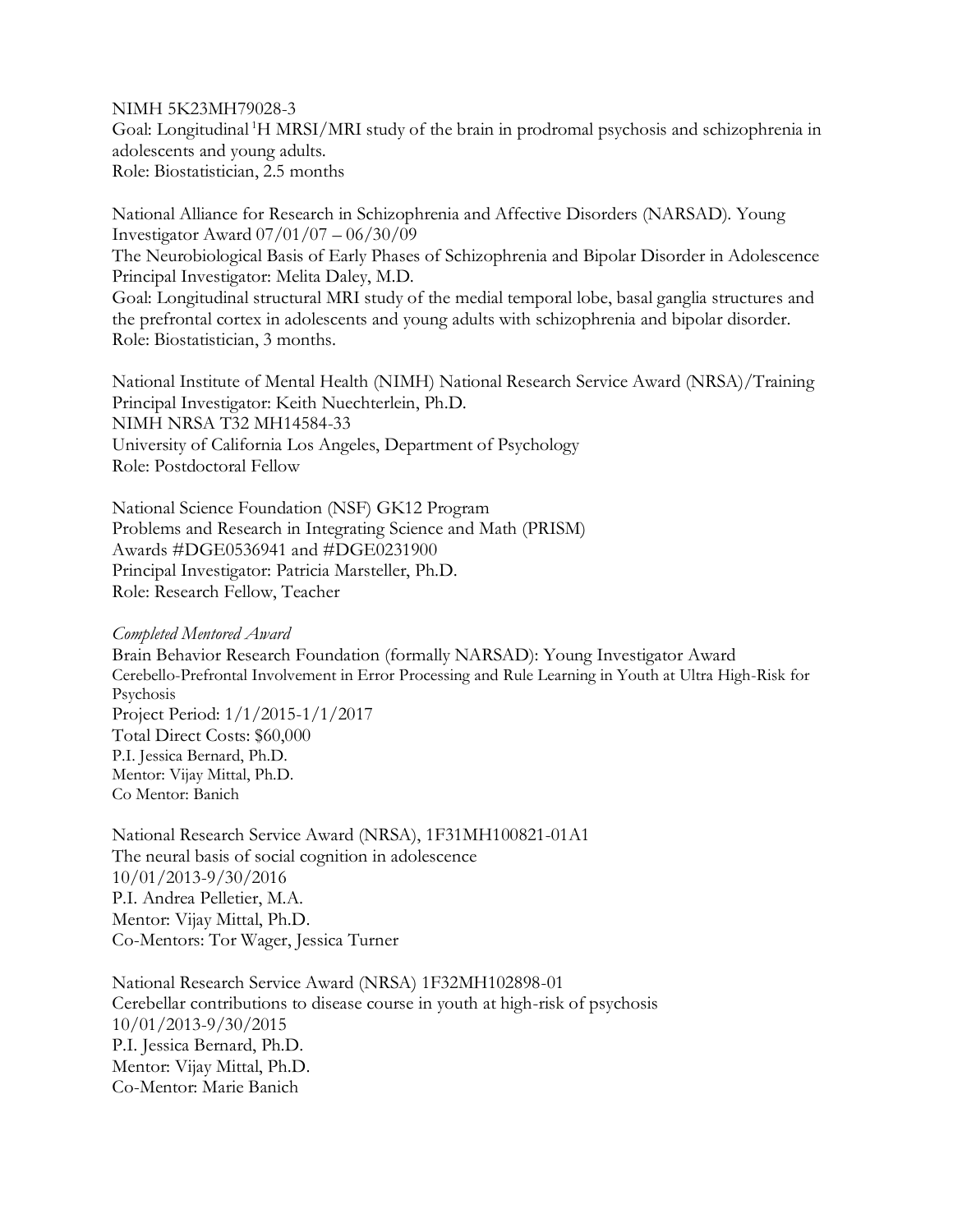#### **Publications**

Note: \* indicates the author was a graduate student or postdoctoral student who worked under my direct mentorship

#### **A. Peer Reviewed Articles:**

1) Corcoran, C., Walker, E. F., Huot, R., Mittal, V. A., Tessner, K., Kestler, K. & Malaspina, D. (2003). The stress cascade and schizophrenia: etiology and onset. *Schizophrenia Bulletin,* 29(4), 671- 692.

2) Mittal, V. A., Tessner, K., Delawalla Z., McMillan, A., Trottman, H. & Walker, E. F. (2006). Gesture behavior in unmedicated schizotypal adolescents. *Journal of Abnormal Psychology*, 115(2), 351-358.

3) Mittal, V. A., Dhruv, S., Tessner, K. D. Walder, D. J., & Walker, E. F. (2007). The relations among putative bio risk markers in schizotypal adolescents: minor physical anomalies, movement abnormalities and salivary cortisol. *Biological Psychiatry*, 61(10), 1179-1186.

4) Mittal, V. A., Tessner, K. D., & Walker, E. F. (2007). Elevated social Internet use and schizotypal personality disorder in adolescents. *Schizophrenia Research,* 94(1-3), 50-57.

5) Mittal, V. A., Tessner, K. D., Trottman, H. D., Dhruv, S., Esterberg, M., Simeonova, D., McMillan, A. L., Murphy, E., Saczawa, M. & Walker, E. F. (2007). Movement abnormalities and the progression of prodromal symptomatology in adolescents at risk for psychotic disorders. *Journal of Abnormal Psychology*, 116(2), 260-267.

6) Mittal, V. A., & Walker, E. F. (2007). Movement abnormalities predict conversion to Axis I psychosis among prodromal adolescents. *Journal of Abnormal Psychology*, 116(4), 796-803.

7) Mittal, V. A., Hasenkamp, W., Sanfilipo, M., Wieland, S., Burton, A., Rotrosen, J. & Duncan, E. (2007). Relation of neurological soft signs to psychiatric symptoms in schizophrenia. *Schizophrenia Research*. 94(1-3), 37-44.

8) Walker, E. F., & Mittal, V. A. (2007). Movement abnormalities- psychosis: Letter to the Editor. *APA Monitor on Psychology*, 38(8).

9) Walker, E. F., & Mittal, V. A., (2007). External and inherent constraints on progress in psychology: reflections on Paul Wachtel's observations. *Applied & Preventive Psychology: Current Scientific Perspectives*, 12, 44-46.

10) Mittal, V. A., Neumann, C., Saczawa, M., & Walker, E. F. (2008). The longitudinal progression of movement abnormalities and psychotic symptoms in adolescents at high-risk for psychosis. *Archives of General Psychiatry, 65*(2), 165-170.

11) Mittal, V. A., Saczawa, M., Walder, D. J., Willhite, R., & Walker, E.F. (2008). Prenatal viral teratogen exposure and conversion among adolescents at high-risk for psychosis. *Schizophrenia Research*, 99, 375-376.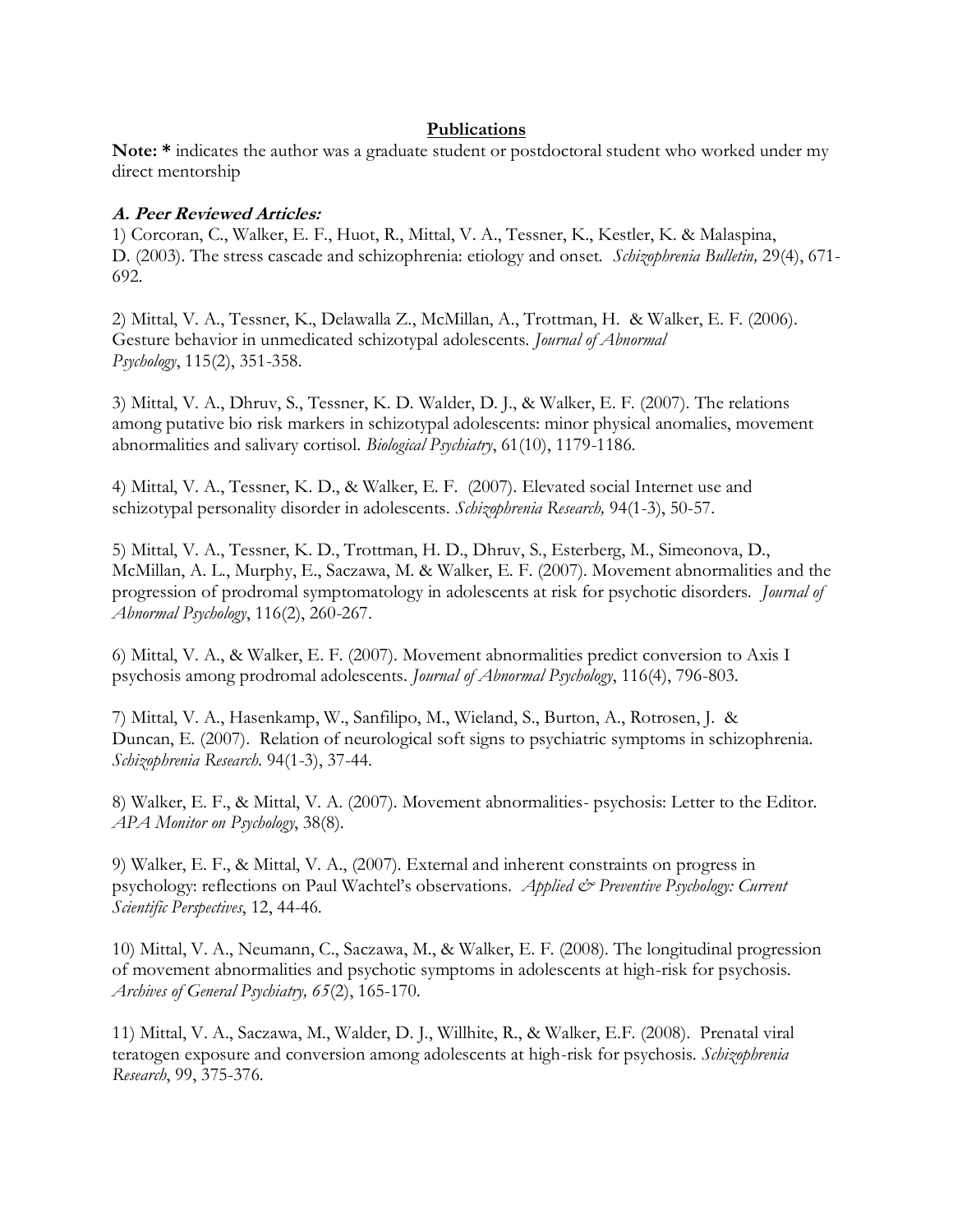12) Walder, D. J., Mittal, V. A., Trottman, H. D., McMillan, A. L. & Walker, E. F. (2008). Neurocognition and conversion to psychosis in adolescents at high-risk. *Schizophrenia Research,* 101, 161-168.

13) Walker, E. F., Mittal, V. A., & Tessner, K. D. (2008). HPA activity and the developmental course of schizophrenia. *Annual Review of Clinical Psychology,* 4, 5.1-5.28.

14) Mittal. V. A., Willhite, R., & Cannon, T. D. (2008). Floaters: A potential confound to the assessment of perceptual abnormalities. *Schizophrenia Research* 104(1-3), 305-306.

15) Mittal, V. A., Ellman, L. M. & Cannon, T. D. (2008). Gene-environment interaction and covariation in schizophrenia: The role of obstetric complications. *Schizophrenia Bulletin* 34, 1083-1094.

16) Mittal, V. A., Willhite, R. W., Niendam, T., Daley, M. Bearden, C. E., Ellman, L. M., & Cannon, T. D. (2009). Obstetric complications and risk for conversion to psychosis among Individuals at high clinical risk, *Early Intervention in Psychiatry* 3, 226-230.

17) Mittal, V. A. Walker, E. F., Walder, D., Trottman, H., Bearden, C. E., Daley, M. Simone, A. & Cannon, T. D. (2010). Markers of basal ganglia dysfunction and conversion to psychosis: Neurocognitive deficits and dyskinesias in the prodromal period. *Biological Psychiatry*, 68, 93-99.

18) Mittal, V. A., Karlsgodt, K. H., Zinberg, J., Cannon, T. D. & Bearden, C. E., (2010). Identification and Treatment of a Pineal Gland Tumor in an Adolescent with Prodromal Psychotic Symptoms. *American Journal of Psychiatry,* 167(9), 1033-1037.

19) Mittal, V.A., & Walker E.F. (2010). Movement Abnormalities and Schizophrenia in DSM V*. Psychological Medicine*, 40(9)1581-1583.

20) Mittal, V.A., Daley, M., Shiode, M.F., Bearden, C.E., O'Neill, J., & Cannon, T.D. (2010). Striatal volumes and dyskinetic movements in youth at high-risk for psychosis. *Schizophrenia Research,* 123(1), 68-70*.*

21) Mittal, V.A., & Walker, E. F. (2011). Minor physical anomalies and hippocampal system vulnerability in youth at high clinical risk: converging evidence from neurocognitive, endocrine, and symptom profiles. *Schizophrenia Research.* 129, 116-121.

22) Mittal, V.A., Cannon, T.D., Bearden, C.E., (2011). Reply to De Nadai et al, *American Journal of Psychiatry*. 168 (5), 550-551.

23) Tessner, K. D., Mittal, V.A., & Walker, E.F. (2011). Longitudinal study of stressful life events and daily stressors among adolescents with schizotypal personality disorder, *Schizophrenia Bulletin,*  37(2), 432-441.

24) Mittal, V.A., Jalbrzikowski M, Bearden, C.E., Daley M., Roman C., Cannon T.D. (2011). Abnormal movements are associated with poor psychosocial functioning in adolescents at high risk for psychosis. *Schizophrenia Research*, 130 (1 -3), 164-169.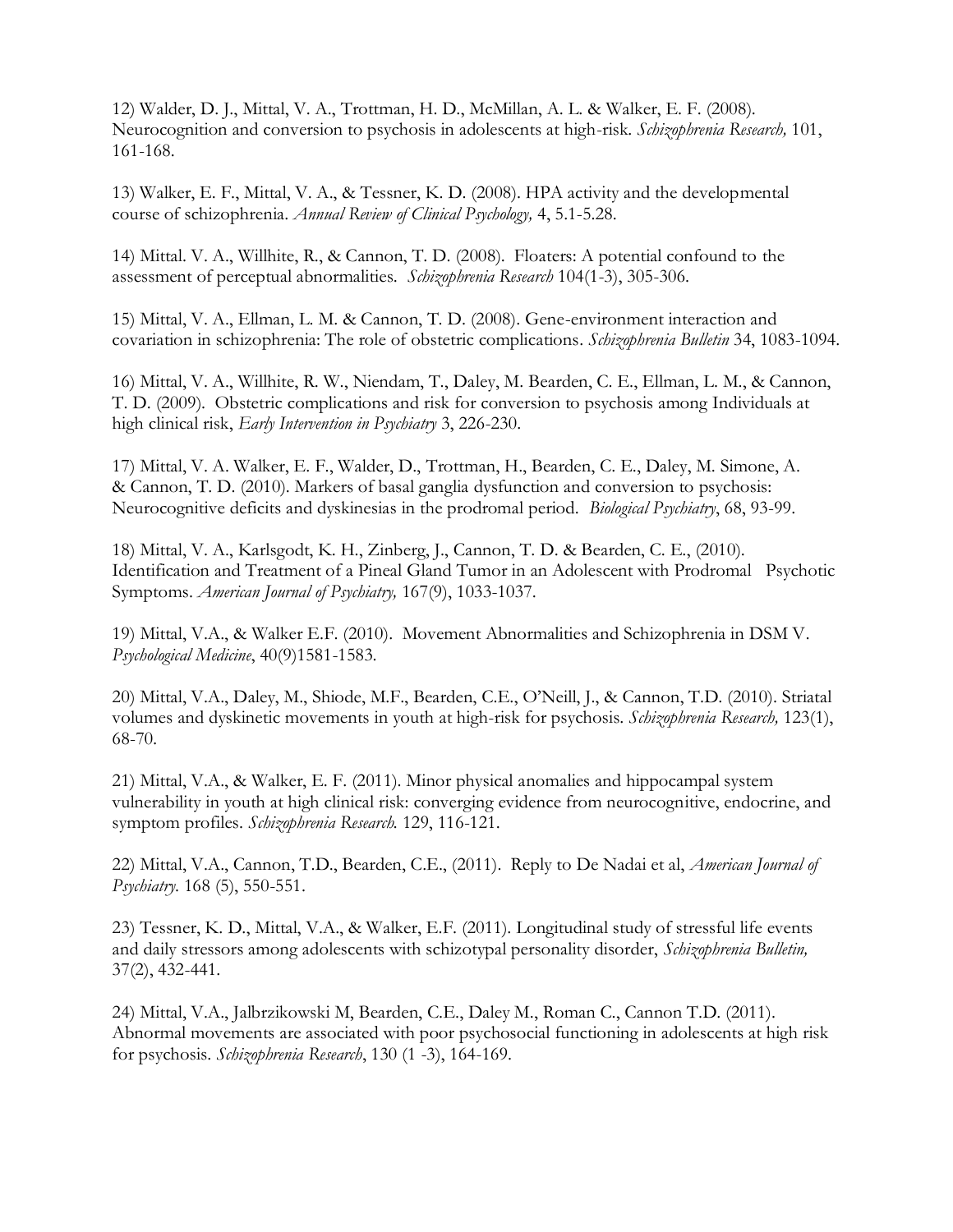25) Mittal, V.A. & Walker, V. A. (2011). Dyskinesias, tics, and psychosis in the next Diagnostic and Statistical Manuel of Mental Disorders. *Psychiatry Research* 189, 158-159*.*

26) Mittal, V.A., \*Dean, D., \*Pelletier, A., Caligiuri, M., (2011). Associations between instrumentally gauged movement abnormalities and attenuated psychotic symptoms in healthy young adults. *Schizophrenia Research,* 132, 194-196*.*

27) \*Pelletier, A. & Mittal, V.A. (2012). An Autism Dimension for Schizophrenia in the Next Diagnostic and Statistical Manual, *Schizophrenia Research.* 137(1-3) : 269-270.

28) Mittal, V.A., \*Dean, D., & \*Pelletier, A. (2012). Dermatoglyphic asymmetries and frontostriatal dysfunction in young-adults reporting non-clinical psychosis. *Acta Psychiatrica Scandinavica,*  126:290-297. PMC3404232

29) Mittal, V.A., Smolen, A., \*Dean, D.J. \*Pelletier, A. \*Avery, J., \*Smith, A. (2012) BDNF val66met and spontaneous dyskinesia in non-clinical psychosis. *Schizophrenia Research,* 140, 65-70. PMC3423560

30) Golembo-Smith, S, Walder, D, Daly, M., Mittal, V.A., Kline, E. Reeves, G., Schiffman, J (2012). The presentation of dermatoglyphic abnormalities in schizophrenia: a meta-analytic review. *Schizophrenia Research* 142(1-3)1-11.

31) \*Pelletier, A. \*Dean, D. \*Lunsford-Avery, J.L., \*Orr, J., \*Gupta, T., Mittal, V.A. (2013). Facial emotion recognition deficits are associated with broader social/role dysfunction in nonclinical psychosis. *Schizophrenia Research* 143, 70-73

32) \*Pelletier, A. Mittal, V.A (2013). Negative symptom measurement in individuals at-risk for psychosis. *Psychiatry Research, 205(1-2):181-182.*

33) Mittal, V.A., \*Orr, J.M. \*Pelletier, A.L., \*Dean, D.J., \*Lunsford-Avery, J. \*Smith, A. (2013). Hypothalamic-Pituitary-Adrenal Axis Dysfunction in Non-Clinical Psychosis. *Psychiatry Research, 206(2-3):315-317.* PMC3615096

34) \*Smith, A.K., & Mittal., V.A. (2013). Delusions of Body Image in the Prodrome. *Schizophrenia Research, 146(1-3):366-367.*

35) Mittal, V.A., \*Dean, D., & \*Pelletier, A. (2013). Internet addiction, Reality Substitution, and Longitudinal Changes in Psychotic-like Experiences in Young Adults. *Early Intervention in Psychiatry.* 7(3) 261-9, DOI: 10.1111/j.1751-7893.2012.00390.x

36) Frank, G., Schott, M, Hagman J., Mittal, V.A. (2013). Alterations in brain structures related to taste reward circuitry in ill and recovered anorexia, but also bulimia nervosa. *American Journal of Psychiatry,* 10(170):1152-1160. doi: 10.1176/appi.ajp.2013.12101294

37) \*Dean, D., Caliguiri, M., Tuelings, H., & Mittal, V.A. (2013). Handwriting Analysis Indicates Spontaneous Dyskinesias in Adolescents at high-risk for schizophrenia. *Journal of Visual Experiments*, 81 e50852, doi:10.3791/50852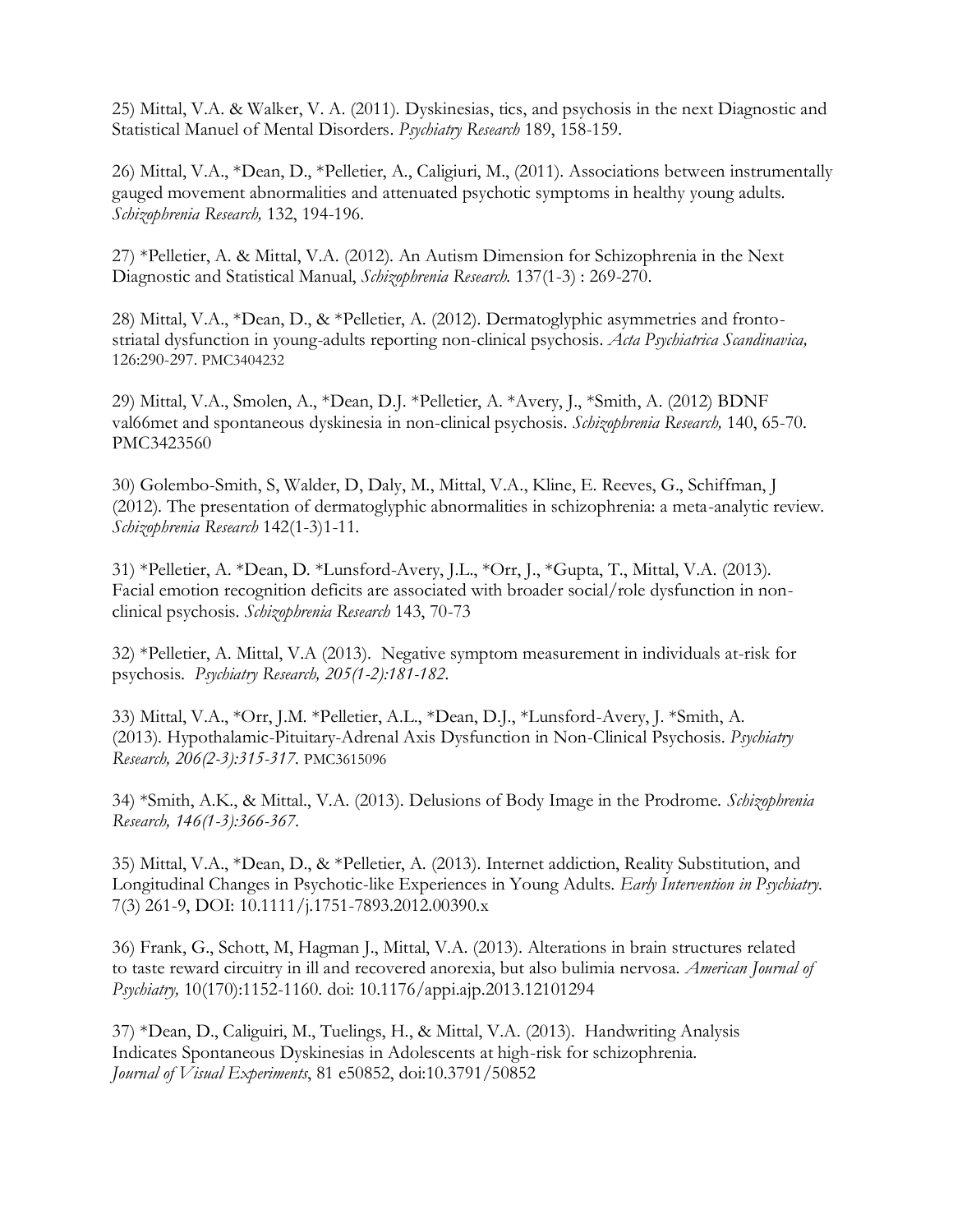38) \*Dean, D.J. & Mittal, V.A. (2013). Tinnitus: A potential confound when assessing perceptual abnormalities ultra-high risk youth. *Schizophrenia Research*, 147: 410-411 doi:10.1016/j.schres.2013.04.033.

39) \*Lunsford-Avery, J. & Mittal, V.A. (2013). Sleep dysfunction prior to the onset of schizophrenia: a review and neurodevelopmental diathesis-stress conceptualization. *Clinical Psychology: Science and Practice*, 20 (3): 291-320 DOI: 10.1111/cpsp.12041.

40) Mittal, V.A., \*Gupta, T., \*Orr, J.M. \*Pelletier, A.L., \*Dean, D.J., \*Lunsford-Avery, J. \*Smith, A., \*Robustelli, B.R., \*Leopold, D.R., \*Millman, Z. (2013). Physical activity level and medial temporal health in youth at ultra high-risk for psychosis. *Journal of Abnormal Psychology*, 122(4), 1101- 1110.

41) \*Lunsford-Avery, J.R., \*Orr, J.M., \*Gupta, T., \*Pelletier, A.L., \*Dean, D.J., \*Bernard, J., \*Smith, A., \*Bernard, J., \*Millman, Z., Mittal, V.A. (2013). Sleep Dysfunction and Thalamic Abnormalities in Adolescents at Ultra High-Risk for Psychosis. *Schizophrenia Research* 151(1-3):148- 53. doi: 10.1016/j.schres.2013.09.015.

42) Mittal, V, \*Orr, J. \*Turner, J. \*Pelletier, A., \*Dean, D., \*Lunsford-Avery, J. \*Gupta, T. (2013). Striatal abnormalities and Spontaneous Dyskinetic Movements in Non-Clinical Psychosis. *Schizophrenia Research*, 151 (1-3) 141-147. doi: 10.1016/j.schres.2013.10.003

43) Frank, G., Schott, M., Haggman, J. Mittal, V (2013). Reply to Keating and Rossell. *American Journal of Psychiatry, 170*(11), 1367.

44) \*Dean, D.J., \*Bernard, J.A., \*Orr, J., \*Pelletier, A.L., \*Gupta, T., \*Carol, E., Mittal, V.A. (2014). Cerebellar morphology and procedural learning impairment in youth at ultra high-risk of psychosis, *Clinical Psychological Science*, 2(2)152-164*.*

45) Mittal, V.A., Dean, D.J., Bernard, J.A., Orr, JM., Pelletier, A., Carol, E., Gupta, T., Turner, J., Leopold, D., Robustelli, B., Millman, Z. (2014) Neurological Signs predict cerebellar-thalamic tract development and negative symptoms in adolescents at high risk for psychosis: a longitudinal perspective. *Schizophrenia Bulletin, 40*(6) 1204-1215 doi:10.1093/schbul/sbt199

46) \*Bernard, J. Dean, D., Kent, J., Pelletier, A.L., Gupta, T, Mittal, V.A. (2014). Cerebellar Networks in Individuals at Ultra High-Risk of Psychosis: Impact on Postural Sway and Symptom Severity. *Human Brain Mapping*. 35(8), 4064-4078. DOI; 10.1002/hbm.22458

47) \*Orr, J, Turner, J., Mittal, V (2014). Widespread brain disconnectivity associated with psychotic-like experiences in the general population. *Neuroimage:Clinical* (4) 343-351. PMC3913833

48) \*Pelletier, A.L., Dean, D.J., Lunsford-Avery, Smith, A.K., Orr., J., Gupta, T., Millman, Z., Mittal, V.A. (2014). Orbitofrontal cortex volume and intrinsic religiosity in non-clinical psychosis. *Psychiatry Research, Neuroimage* 22(3), 124-130.

49) \*Wu, SS., Mittal, V.A., Pennington B., Willcutt, E.G. (2014). Mathematics achievement scores highlight psychosis risk in school-aged children. *Schizophrenia Research*, 156, 133-134.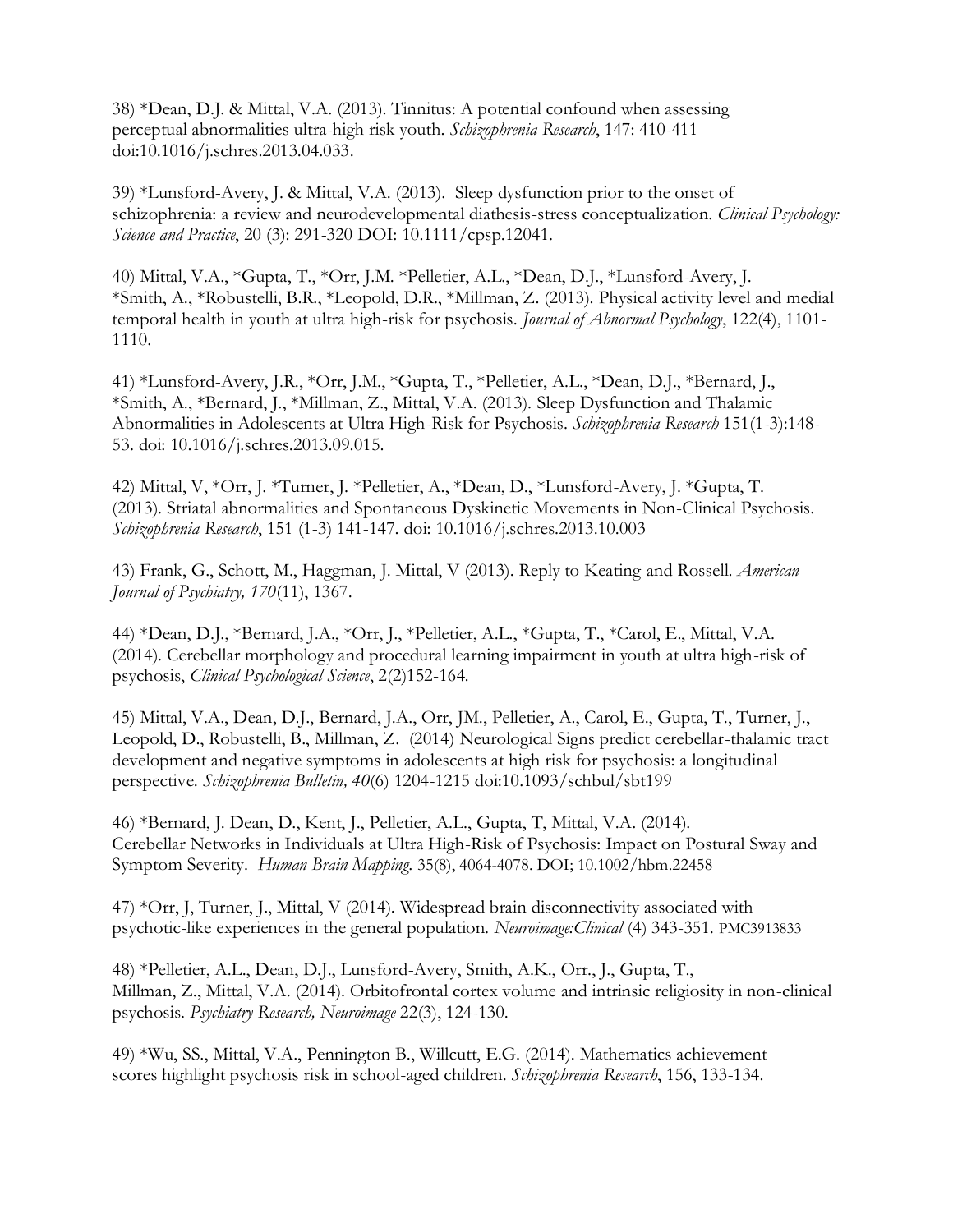50) \*Carol, E., & Mittal, V.A. (2014). Self-Reported Cannabis Use is Inconsistent with the Results From Drug-Screening in Youth at Ultra High-Risk for Psychosis, *Schizophrenia Research*, 157(1-3): 317-318 doi: 10.1016/j.schres.2014.05.032.

51) \*Millman, Z, Goss, J., Schiffman, J., Mejias, J., Gupta, T., Mittal, V.A. (2014). Mismatch and Lexical Retrieval Gestures are Associated with Visual Information Processing, Verbal Production, and Symptomatology in Youth at High Risk for Psychosis. *Schizophrenia Research*, 158(1- 3): 64-68. doi: 10.1016/j.schres.2014.06.007.

52) \*Bernard, J. & Mittal, V.A. (2014). Cerebellar Motor Dysfunction In Schizophrenia and Psychosis Risk: the Importance of Regional Cerebellar Analysis Approaches. *Frontiers in Psychiatry*, 5:160, doi: 10.3389/fpsyt.2014.00160

53) \*Gupta, T., Mittal, V (2014) Nicotine is associated with elevated processing speed and spatial working memory in youth at ultra high-risk for psychosis. *Psychiatry Research*, 15;220(1-2):687-; doi: 10.1016/j.psychres.2014.07.085.

54) Schott, M.E., Cornier, M.A., Mittal, V.A., Pryor, T.L., \*Orr, J., Brown, M.S., Frank, G.K.W. (2015). Orbitofrontal cortex and brain reward response in obesity. *International Journal of Obesity*, 39(2):214-221, doi: 10.1038/ijo.2014.121.

55) \*Bernard, J.A., Leopold, D., Calhoun, V., Mittal, V.A. (2015) Regional Cerebellar Volume and Cognitive Function From Adolescence to Late Middle Age. *Human Brain Mapping,* 36:1102-1120, doi: 10.1002/hbm.22690

56) \*Dean, D.J. & Mittal, V.A., Spontaneous Parkinsonisms and striatal impairment in neuroleptic free youth at ultra high risk for psychosis (2015), *NPJ Schizophrenia*, 1, DOI:10.1038/NPJSCHZ.2014.6, PMC4657751

57) \*Dean D., \*Bernard, J., \*Orr, J. \*Pelletier, A., \*Carol, E., \*Gupta, T. \*Earls, H., Mittal, V.A. (2015) Increased postural sway predicts negative symptom progression in ultra high-risk for psychosis. *Schizophrenia Research*, 162(1-3), 86-89. doi: 10.1016/j.schres.2014.12.039, PMC4339540

58) Thompson, L., Kline, E., Ellman, L. Mittal, V.A., Schiffman, J., (2015). Emotional and Behavioral symptomatology reported by help-seeking youth at clinical high-risk for psychosis. *Schizophrenia Research, 162*, 29-85

59) \*Carol, E., Mittal, V.A. (2015). Resting cortisol level, self-concept, and putative familial environment in adolescents at ultra high-risk for psychotic disorders. *Psychoneuroendocrinology*, 57, 26- 36*.* [doi:10.1016/j.psyneuen.2015.03.018,](http://dx.doi.org/10.1016/j.psyneuen.2015.03.018) PMC4437835

60) \*Lunsford-Avery, J.R., LeBourgeois, M.K., \*Gupta, T., Mittal, V.A. Actigraphic-measured sleep disturbance predicts increased positive symptoms in adolescents at ultra high-risk for psychosis: a longitudinal study. *Schizophrenia Research*, 26:164(1-3):15-20, doi: 10.1016/j.schres.2015.03.013, PMC4409558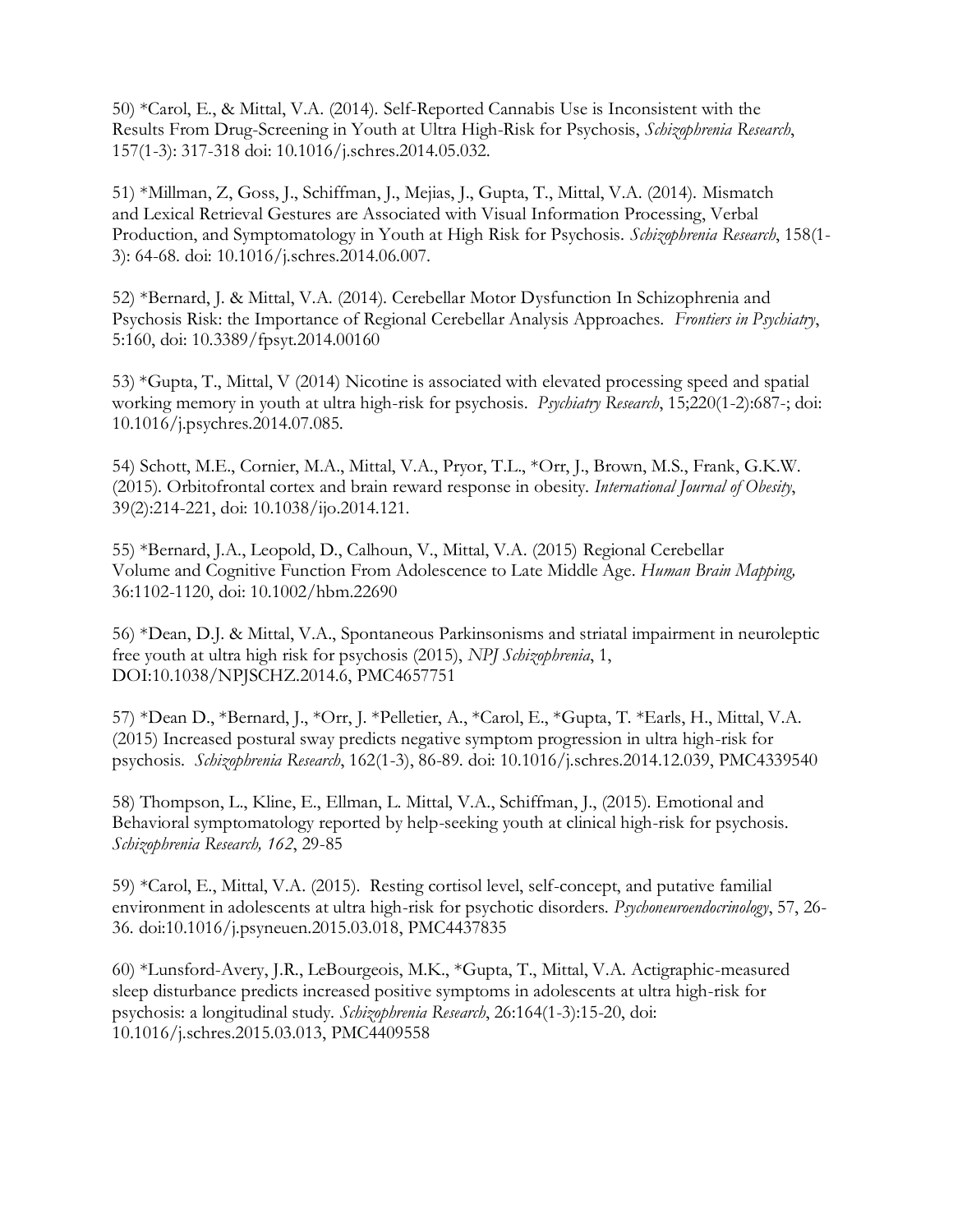61) \*Bernard, J.A. \*Orr, J., & Mittal, V.A., (2015) Abnormal Hippocampal-thalamic tract development in individuals at ultra high-risk for psychosis. *NPJ Schizophrenia,*  doi:10.1038/npjschz.2015.9, [PMC4479398](http://www.ncbi.nlm.nih.gov/pmc/articles/PMC4479398/?tool=mybib)

62) Thompson, E., Millman, Z., Okuzawa, N., Mittal, V.A., DeVylder, J., Skadberg, T., Reeves, G., Schiffman, J (2015). Evidence-Based Early Interventions for Individuals at clinical high risk for psychosis: a review of treatment components. *Journal of Nervous and Mental Disease*, 203(5), 342-351.

63) \*Hagerty, S.L., \*York-Williams, S.L. Mittal, V.A. Hutchison, K (2015) Cannabis Conundrum: thinking outside the THC box. *Journal of Clinical Pharmacology*, 55(8) 839-841.

64) \*Bernard, J., Mittal, V.A. (2015) Updating the research domain criteria: the utility of a motor dimension. *Psychological Medicine,* 45(13):2685-9. doi: 10.1017/S0033291715000872. [PMC4565742](http://www.ncbi.nlm.nih.gov/pmc/articles/PMC4565742/?tool=mybib)

65) \*Carol, E., Mittal, VA (2015). Normative adolescent experiences may confound assessment of positive symptoms in youth at ultra-high risk for psychosis. *Schizophrenia Research,*166 (1-3)358-359.

66) \*Bernard, J., & Mittal, V.A. (in press). Dysfunctional activation of the cerebellum in schizophrenia: A functional neuroimaging meta-analysis. *Clinical Psychological Science,* doi: 10.1177/2167702614542463

67) \*Schiffman, J, Mittal, V.A., Kline, E., Michelsen, N., Ekstrom, M., Mortensen, E., Mednick, S., Sorenson, H (2015). Childhood dyspraxia predictive of adult-onset schizophrenia spectrum disorder, *Development and Psychopathology*, doi:10.1017/S0954579414001436

68) Mittal, V.A., \*Dean, D., Mittal, J., Saks, E. (2015). Ethical, legal, and clinical considerations when disclosing a high-risk syndrome for psychosis. *Bioethics*, 29, 543-56. doi: 10.1111/bioe.12155

69) \*Dean, D., \*Orr, J.M, \*Bernard, J., \*Gupta, T., \*Pelletier-Baldelli, A., \*Carol, E., Mittal, V.A. (2016) Hippocampal shape abnormalities predict symptom progression and impaired tolerance to stress in youth at ultrahigh risk for psychosis, *Schizophrenia Bulletin,* 42, 161-169. doi:10.1093/schbul/sbv086

70) Mittal, VA, \*Gupta, T., Keane, B., Silverstein, S., (2015) Visual context processing dysfunctions in youth at high risk for psychosis: Resistance to the Ebbinghaus illusion and its symptom and social and role functioning correlates. *Journal of Abnormal Psychology*, 124(4) 953-60. doi: 10.1037/abn0000082

71) \*Earls, H., Curran, T., Mittal, V.A. (2016). Social deficits in early perceptual stages in schizophrenia: A systematic review of the P100 during face processing. *Schizophrenia Bulletin*, 42(2):519-527. PMC4753590

72) \*Bernard, J., \*Millman, Z., Mittal, V.A. (2015) Beat and metaphoric gestures are differentially associated with regional cerebellar and cortical volumes. *Human Brain Mapping, 36(10),* 4016-30.

73) \*Pelletier, A., \*Bernard, J., Mittal, V.A. Functional connectivity abnormalities and impaired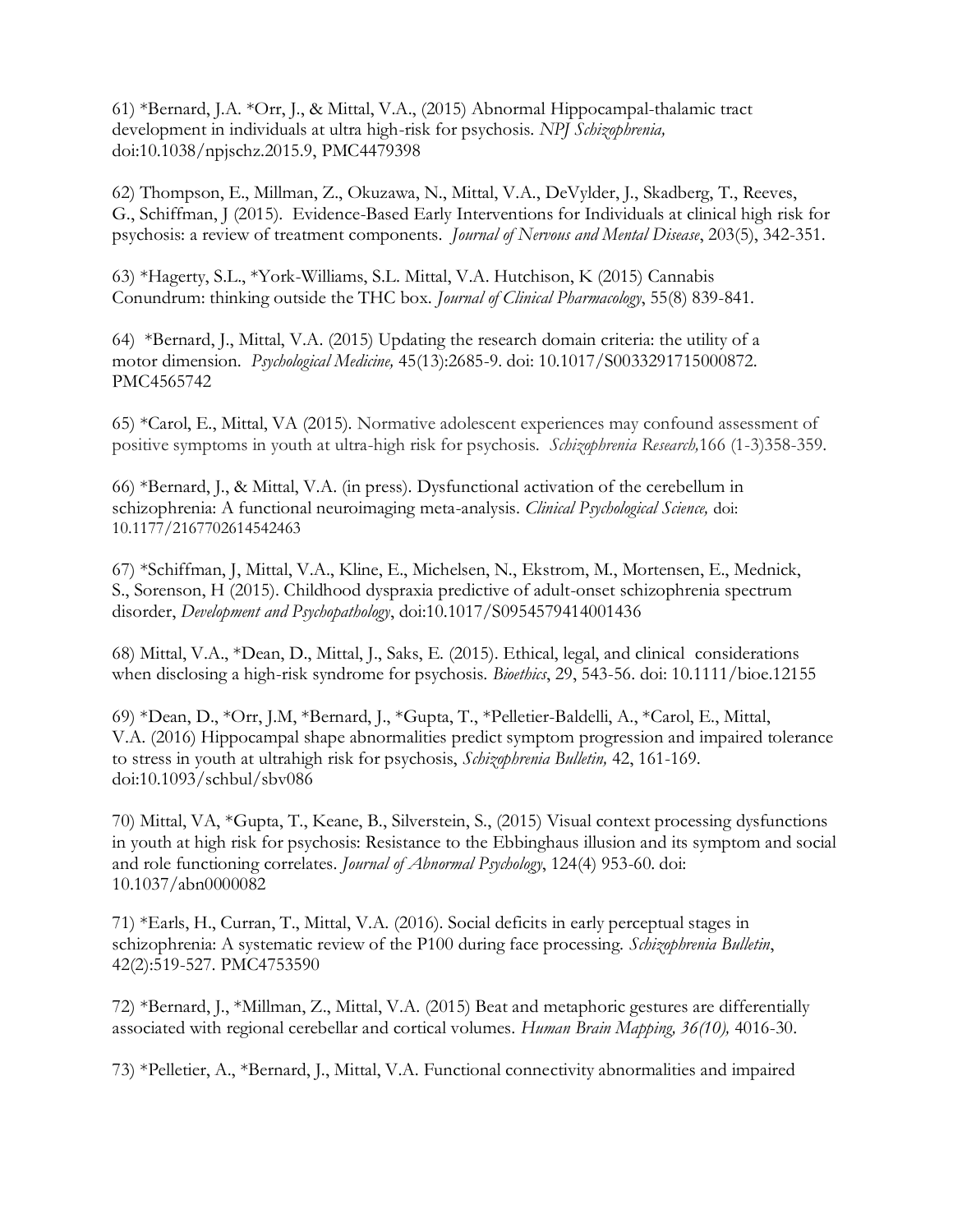social processing in youth at high risk for psychosis (2015). *PLOS One,*  doi:10.1371/journal.pone.0134936

74) \*Pelletier, A., \*Ives, L., Mittal, V.A., (2015) Increased Internet Use is associated with poorer ability to manage emotions in youth at high-risk for psychosis, *Schizophrenia Research, Cognition*

75) \*Bernard, J.A., \*Orr, J., Mittal, V.A. (2016) Differential motor and prefrontal cerebellocortical network development: evidence from multimodal neuroimaging. *Neuroimage,* 1:124, 591-601. doi: 10.1016/j.neuroimage.2015.09.022. [PMC4651741](http://www.ncbi.nlm.nih.gov/pmc/articles/PMC4651741/?tool=mybib)

76) \*Dean, D.J. Mittal, V.A. (2016). Motor behavior reflects reduced hemispheric asymmetry in the psychosis risk period, *Schizophrenia Research,* 170(10) 137-142. doi:10.1016/j.schres.2015.10.017. PMC4707112

77) Walther, S., Mittal, VA (2016). Why we should take a closer look on gestures. *Schizophrenia Bulletin*, 42(2) 259-261*.* doi: 10.1093/schbul/sbv229

78) \*Russuk, O., \*Ives, L., Mittal, V.A. \*Dean, D., (2016) Fluctuating dermatoglyphic asymmetries in youth at high-risk for psychosis, *Schizophrenia research,* 170(2-3) 301-303. doi: 10.1016/j.schres.2015.12.013. [PMC4740197](http://www.ncbi.nlm.nih.gov/pmc/articles/PMC4740197/?tool=mybib)

79) \*Earls, H, Curran, T, & Mittal V. (2016). A Meta-Analytic Review of Auditory Event-Related Potential Components as Endophenotypes for Schizophrenia: Perspectives from firstdegree relatives. *Schizophrenia Bulletin*, 42(6) 1504-1516.

80) \*Carol, E, Mittal, V.A. (2016). Sex differences in morning cortisol in youth at ultra high-risk for developing psychosis. *Psychoneuroendocrinology*, 72, 87-93. PMCID: [PMC4996727.](https://www.ncbi.nlm.nih.gov/pmc/articles/PMC4996727/) DO[I:10.1016/j.psyneuen.2016.06.013](https://dx.doi.org/10.1016/j.psyneuen.2016.06.013)

81) Mittal, V.A., (2016). Crosscutting advancements usher in a new era for motor research in psychosis. *Schizophrenia Bulletin*. 42(6): 1322-1325. DOI:<https://doi.org/10.1093/schbul/sbw123>

82) Gorka, S, Hee, D., Leiberman, L, Mittal, V, Phan, L, Shankman, S. (2016) Reactivity to uncertain threat as a familial vulnerability factor for alcohol use disorder. *Psychological Medicine*, 46(16), 3349-3358.

83) Rakhsan, P, Sorensen, H, DeVylder, J, Mittal, V, Mortensen, E, Mednick, S, Schiffman, J. (2016). Childhood pegboard task predicts adult-onset psychosis spectrum disorder among a genetic high-risk sample. *Schizophrenia Res 178* 68- 73.

84) \*Gupta, T., Silverstein, S., Papathomas, T., Keane, B., Mittal, V.A. (2016). Depth inversion illusion insensitivity and aberrant connectivity in youth at high-risk for psychosis. *Neuroimage, Clinical*, 12, 681-690. doi: [10.1016/j.nicl.2016.09.022](https://dx.doi.org/10.1016%2Fj.nicl.2016.09.022)

85) Mittal, V.A., \*Gupta, T, \*Vargas, T, \*Osborn, J, \*Ristanovic, I, Hooker, C, Shankman S (2017). Exercise treatment psychosis. *Current Treatment Options in Psychiatry*. 4 152-166.

86) \*Osborn, J, Bernard, J, \*Millman, Z,\*Gupta, T, \*Ristanovic, I, \*Gupta, T, \*Vargas, T,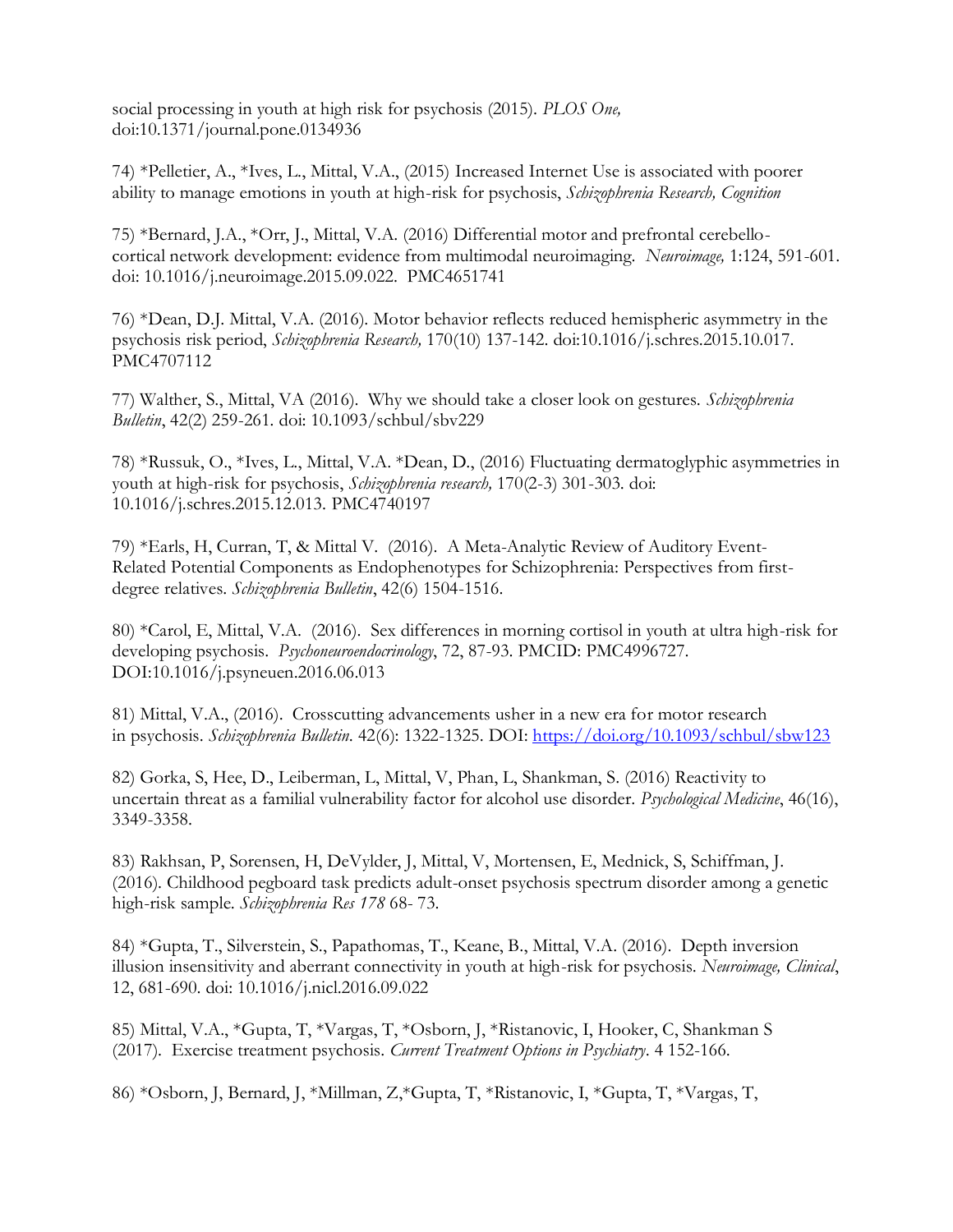Mittal, V, (2017) Beat gestures frequency and postural control in youth at ultrahigh risk for psychosis. *Schizophrenia Research*, 185 197-199.

87) Millman, Z, Weintraub, M.J., Bentley, E, DeVylder, J, Mittal, V, Pitts, S, Thompson, E, Demro, C., Reeves, G, Schiffman, J (2017). Differential relations of locus of control to perceived stress among help-seeking adolescents at low vs. high Clinical Risk of Psychosis. *Schizophrenia Research*, 184. 39-44.

88) \*Robustelli, B. \*Newberry, R. Whisman, M., Mittal, V.A., (2017). Social relationships and romantic relationships for youth at risk for psychosis: do they benefit? *Psychiatry Research, 247,345- 51.*

89) Andorko, N.D., Mittal, VA, Thompson, E, Denenny, D Epstein, G, Demro, C, Wilcon, C, Sun, S, Klingaman, E, DeVylder, J, Postolache, O.H, Reeves, G.,M., Shiffman, J., (2017). The association between sleep dysfunction and psychosis-like experiences among college students. *Psychiatry Research, 248* 6-12.

90) Mittal, V.A.M., Wakschlag, L.S., (2017). RDoC Grows Up: Strengthening neurodevelopmental investigation within the RDoC Framework. *Journal of Affective Disorders.* 216, 30-35.

91) \*Pelletier, A. Strauss, G., Visser, K., Mittal, VA. Initial development and preliminary psychometric properties of the Prodromal Inventory of Negative Symptoms (PINS), (2017) *Schizophrenia Research* 189:43-49; doi: 10.1016/j.schres.2017.01.055

92) Avery, J, Goncalves, B, Auerbach, R., Mittal, V.A. (2017) Adolescents at clinical-high risk for psychosis: Circadian rhythm disturbances predict worsened prognosis at 1-year follow-up. *Schizophrenia Research, 189,* 37-42

93) Bernard, JA. \*Russell, CE, \*Newberry, R., Goen, J, Mittal, V.A. (2017). Patients with schizophrenia show aberrant patterns of basal ganglia activations: Evidence from ALE Meta-Analysis. *Neuroimage: Clinical*, 14 450-463.

94) Bernard, J., Orr, J., Mittal, V.A. (2017). Cerebello-thalamo-cortical networks predict positive symptom progression in individual sat ultra-high risk for psychosis: evidence from functional and structural connectivity. *Neuroimage Clinical*, 14 622-628.

95) Lunsford-Avery, J. \*Dean, D., Mittal, V.A. (2017). Self-Reported Sleep Disturbances Associated with Procedural Learning Impairment in Adolescents at Ultra High-risk for Psychosis. *Schizophrenia Research,* 190:160-163. DOI:<http://dx.doi.org/10.1016/j.schres.2017.03.025>

96) \*Vargas, T., Mittal, V.A. Improving reliability and validity of early life stress interviews for psychosis. (2017) *Schizophrenia Research*, 192 465-466.

97) \*Gupta, T., Hespos, S., Horton, S., Mittal, V.A. Automated analysis of written narratives reveals abnormalities in referential cohesion in youth at ultra high risk for psychosis 2018). *Schizophrenia Research*, 192 82-88.

98) \*Carol, E., Spencer, R., Mittal, V.A. (2017), The relationship between cannabis use and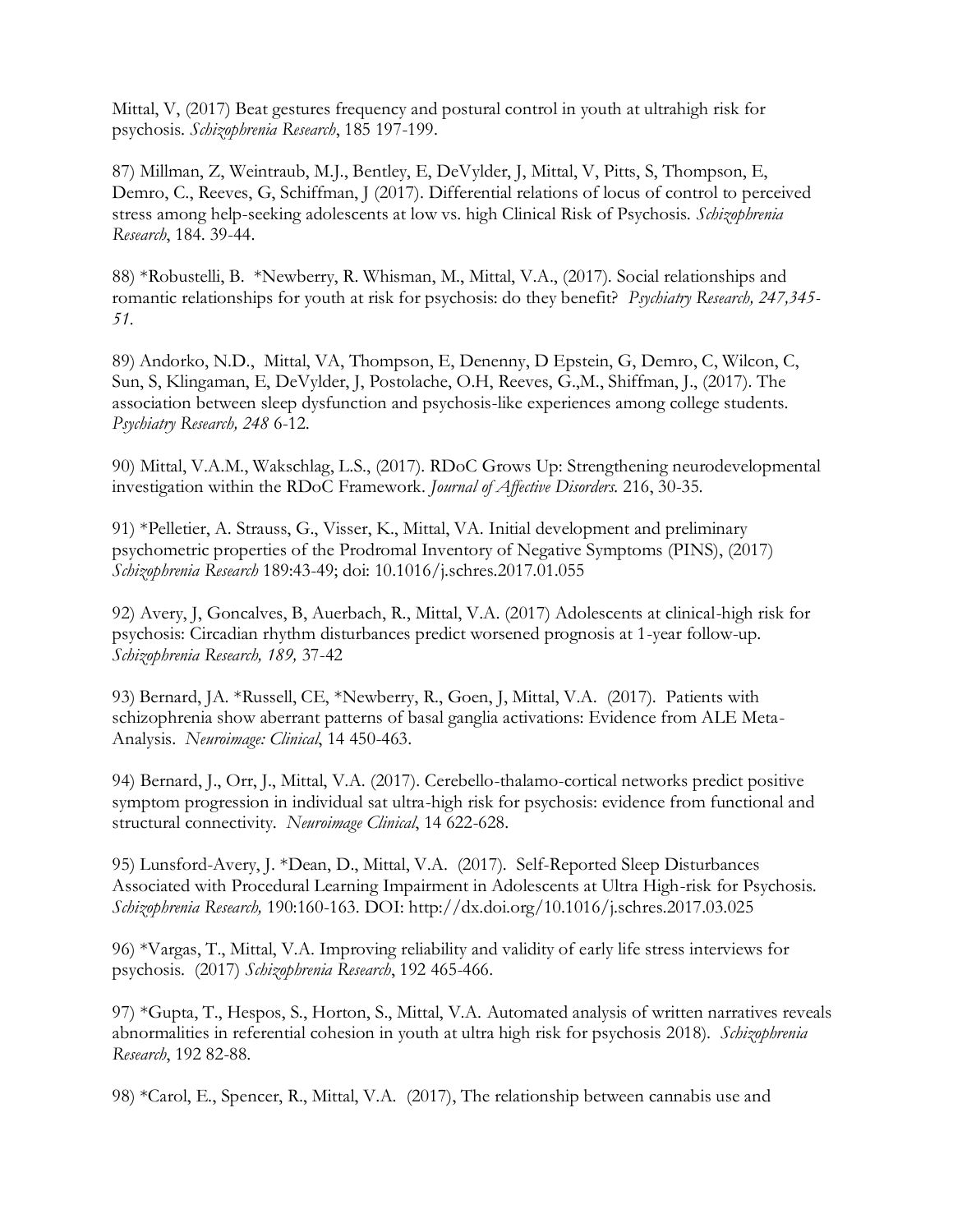cortisol levels in youth at ultra high-risk for psychosis, *Psychoneuroendocrinology*, 83:58-64*.* doi: 10.1016/j.psyneuen.2017.04.017

99) \*Dean, DJ, Bryan, A, \*Gupta, T., \*Carol, E, \*Pelletier-Baldelli, A., \*Newberry, R., Mittal, VA. (2017) A supervised exercise intervention for youth at risk for psychosis: An open-label pilot study, *Journal of Clinical Psychiatry*, 78(9) e1167-e1173, doi: 10.4088/JCP.16m11365.

100) \*Dean D.J., \*Kramer, K., \*Samson, A.T., Vijay A. Mittal (in press) Motion energy analysis reveals altered body movement in youth at risk for psychosis. *Schizophrenia Research*

101) Millman, Z, Pitts, S, Thompson, L, Kline, E., Schimunek, C, Weintraub, M., DeVylder, J., Mittal, VA Reeves, G., Schiffman, J. (in press). Perceived social stress and attenuated symptom severity in a sample of help-seeking adolescents with and without clinical high-risk for psychosis. *Schizophrenia Research*

102) \*Osborne, K.J, Wilroth, E.C., DeVylder, J.E., Mittal, V.A., Hilimire, M.R. (in press) Emotion regulation and distress from subclinical psychotic experiences in the general population. *Psychiatry Research*.

103) Mittal, V.A., Bernard, J.A., Northoff, G. (2017). What can different motor circuits tell us about psychosis? An RDoC perspective. *Schizophrenia Bulletin,* 43 (5), 949-955.

104) van Harten, P. Walther, S., Kent, J, Sponheim, S., Mittal, V.A, The clinical and prognostic value of motor abnormalities in psychosis, and the importance of instrumental assessment (2017). *Neuroscience and Biobehavioral Reviews*, 80, 476-487.

105) \*Clark, S., Mittal, V.A., Bernard, J., A., Ahmadi, A., Turner, J., (2018) Stronger default mode network connectivity is associated with poorer clinical insight in adolescents at ultra high-risk for psychosis. *Schizophrenia Research*, 193 244-250.

106) Bondy, E., Stewart, J.G., Hajcak, G., Weinberg, A., Tarlow N., Mittal, V.A., Auerbach, R.P. (in press) Emotion processing in female youth: testing the stability of the late positive potential. *Psychophysiology*

107) Gruber, J. Strauss, G., Dombrecht, L., & Mittal, V. (2018). Neuroleptic free youth at Ultrahigh risk for psychosis evidence diminished motion reactivity that is predicted by depression and anxiety. *Schizophrenia Research*, 193 428-434, doi: 10.1016/j.schres.2017.08.013

108) Strauss, G., Raugh, IM, Mittal, V.A., Gibb, B., Coles, M., (2018). Bullying victimization and perpetration in a community sample of youth at clinical high-risk for psychosis. *Schizophrenia Research*, 195 534-536

109) Mittal, V.A., (2017). Systems neuroscience of psychosis (SyNoPsis) provides a promising framework for advancing the field. *Neuropsychobiology,* 75 119-121.

110) \*Vargas, T., Dean, D., Osborne, K., Gupta, T., Ristanovic, I, Ozturk, S., Turner, J, van Erp, T., Mittal, V. (2018) Hippocampal subregions and psychosis spectrum. *Schizophrenia Bulletin*, 44(5), 1091-1099.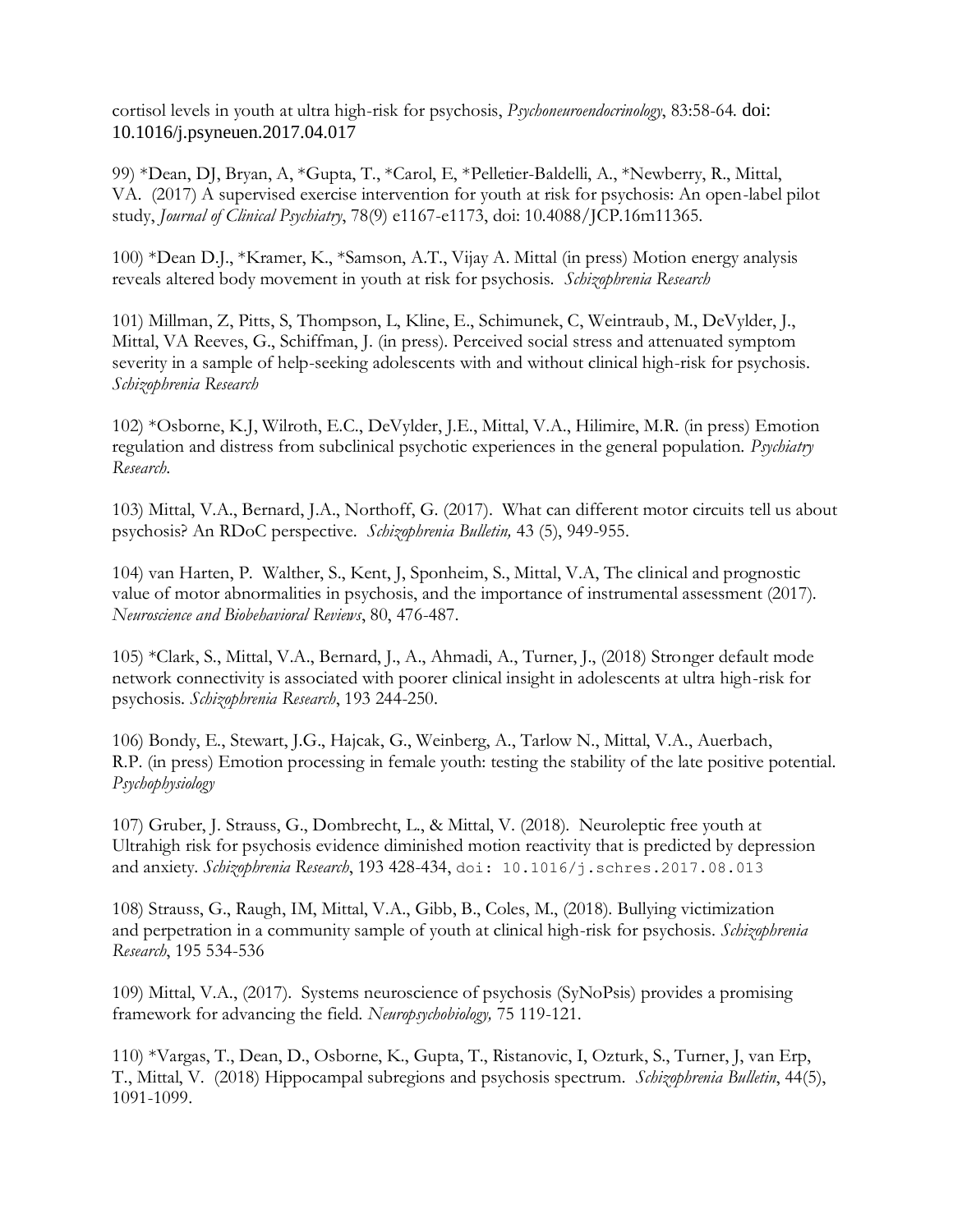111) Walther S., Mittal, V.A. (*2017*) Motor system pathology in psychosis. *Current Psychiatry Reports*, 19(12):97.

112) \*Gupta, T., DeVylder, J., Schiffman, J., Auerbach, R., Mittal, V. (2018) Speech Illusions and working memory performance in non-clinical psychosis. *Schizophrenia Research*, 195. 391-395.

113) \*Pelletier-Baldelli, A., Andrews-Hanna, J. R., & Mittal, V. A. (2018). Resting state connectivity dynamics in individuals at risk for psychosis. *Journal of Abnormal Psychology*, *127*(3), 314.

114) \*Cowan, R., McAdams, D., Mittal, V.A. (2019). Core Beliefs in healthy youth and youth at ultra high-risk for psychosis: dimensionality and links to depression, anxiety, and attenuated psychotic symptoms. *Development and Psychopathology* 31(1), 379-92

115) \*Osborn, K.J. Mittal V. (2018) Every-day coincidences and referential thinking: differentiating normative experiences from symptoms in psychosis. *Schizophrenia Research* 197, 570.

116) \*Gupta, T, Dean, D, Kelley, N, Bernard, J, Ristanovic, I, Mittal, V (2018). Cerebellar transcranial direct current stimulation (tDCS) improves procedural learning in non-clinical psychosis: a double-blind crossover study. *Schizophrenia Bulletin,* 44(6) 1373-1380. PMID: 29301026

117) \* Damme, K. S., Gupta, T., Nusslock, R., Bernard, J. A., Orr, J. M., & Mittal, V. A. (2018). Cortical morphometry in the psychosis risk period: A comprehensive perspective of surface features. *Biological Psychiatry: Cognitive Neuroscience and Neuroimaging*. [doi.org/10.1016/j.bpsc.2018.01.003](https://doi.org/10.1016/j.bpsc.2018.01.003)

118) Glazer, J., Kelley, N., Mittal, V., Nusslock, R. (2018). Beyond the FRN: Broadening the time-course of EEG and ERP components implicated in reward-processing. *International Journal of Psychophysiology*, 132 184-202. doi: 10.1016/j.ijpsycho.2018.02.002

119) Bernard, JA. Orr, J, Dean, D, Mittal VA. (2018) The Cerebellum and Learning of Non-Motor Associations in Individuals at Clinical-High Risk for Psychosis, *Neuroimage Clinical* 19 137-146.

120) \*Dean, D., Walther, S., Bernard, J., Mittal, V.A. (2018). Motor clusters reveal differences in risk for psychosis, cognitive functioning, and thalamocortical connectivity: evidence for vulnerability subtypes. *Clinical Psychological Science.* 6(5) 721-734. doi: 10.1177/2167702618773759

121) \*Carol, E., Mittal, V, (2018). Ethical considerations associated with providing a psychosis risk diagnosis: proposed model of vulnerability and psychosocial interactions. *Journal of Ethics in Mental Health (JEMH),* 10, 1-20

122) \*Gupta, T., Bernard, J., Mittal, V.A. (2018) Transcranial direct current stimulation, symptomatology, and cognition in psychosis: A qualitative review, *Frontiers in Behavioral Neuroscience,*  12(94) [doi.org/10.3389/fnbeh.2018.00094](https://doi.org/10.3389/fnbeh.2018.00094)

123) Mittal, V. (2018) Ethical considerations in predicting and proving early intervention for serious mental illness, *Journal of Ethics in Mental Health (JEMH)* 10 1-7.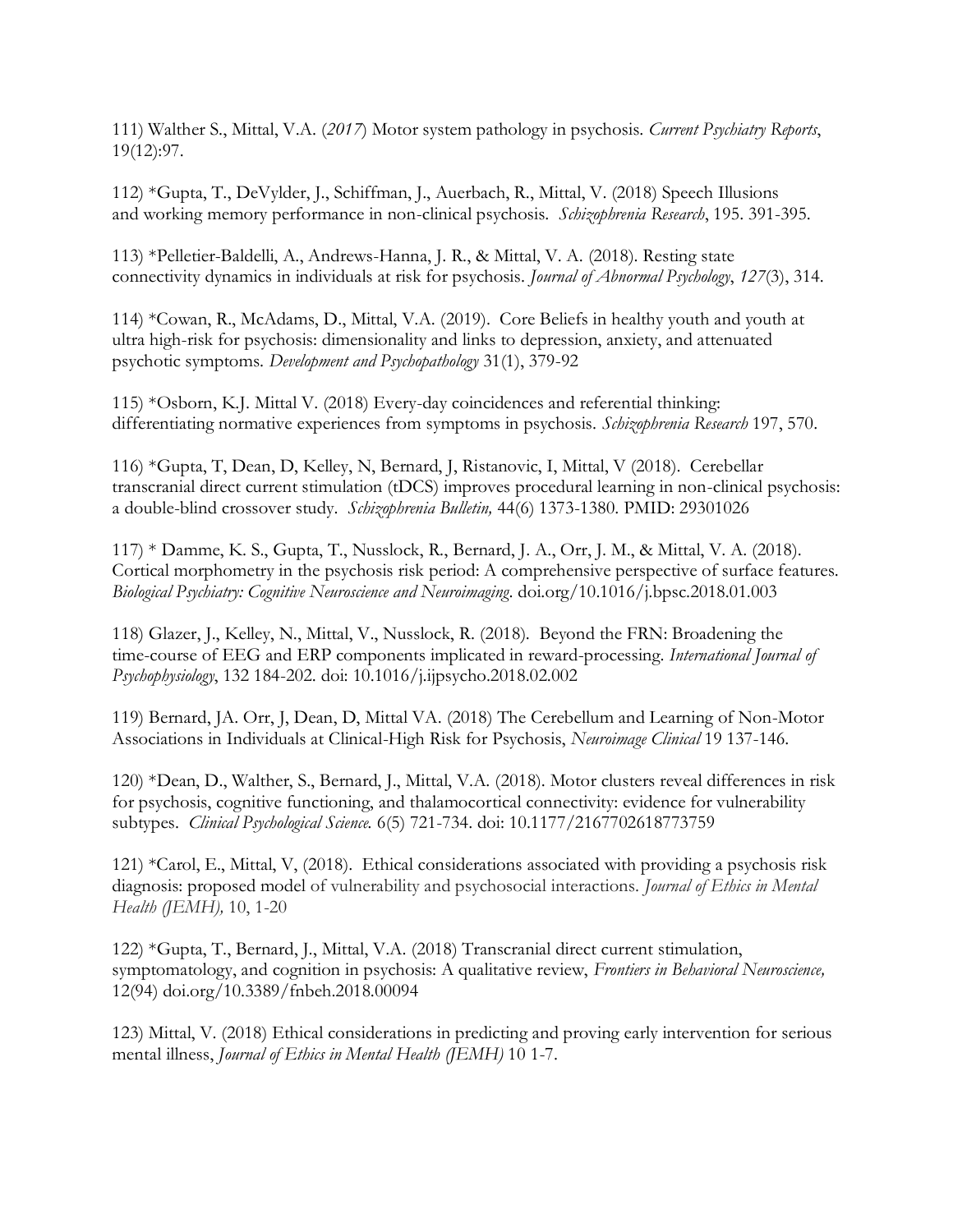124) \*Newberry, R., Dean, D.J., Sayyah, M.D., Mittal, V.A. (2018). What prevents youth at clinical high risk for psychosis from engaging in physical activity? An examination of the barriers to physical activity. *Schizophrenia Research* 201, 400-405.

125) \*Vargas, T., Schneider, H, Banich, Mittal, V.A. (2018). Altered selection during language processing in individuals at high risk for psychosis. *Schizophrenia Research*, 202, 303-309.

126) \*Azis, M., Struass, G.P., Walker, E.,F., Revelle, W., Zinbarg, R., Mittal. V (in press). Factor analysis of negative symptom items on the structured interview for prodromal syndromes. *Schizophrenia Bulletin,* doi: 10.1093/schbul/sby177.

127) \*Pelletier-Baldelli, A., Bernard, J., Orr, J., Mittal. V.A. (2018). Social reward processing: A biomarker for predicting psychosis risk?. *Schizophrenia Research,* [10.1016/j.schres.2018.07.042](https://doi.org/10.1016/j.schres.2018.07.042)

128) \*Sichlinger, L, Cibelli, E., Goldrick, M, Mittal, VA, (2019) Clinical correlates of aberrant conversational turn-taking in youth at clinical high-risk for psychosis. *Schizophrenia Research,* 204 419- 420.

129) \*Vargas, T., Osborn, J, Cibelli, E., Mittal, V.A. (2019). Separating Hearing Sensitivity from Auditory Perceptual Abnormalities in Clinical High Risk (CHR) Youth. *Schizophrenia Research,*  204:437-438. doi.org/10.1016/j.schres.2018.08.034

130) Walther, S., Mittal, V, Bernard, & Shankman, S., (2019). The utility of an RDoC motor domain to understand psychomotor dysfunction in depression. *Psychological Medicine,* 49(2) 212-216.

131) \*Vargas, T., Lam, P., Aziz, M., Osborn, J., Lieberman, A., Mittal, V. (in press) Childhood trauma and neurocognition in adults with psychotic disorders: A systematic review and metaanalysis. *Schizophrenia Bulletin,* [doi.org/10.1093/schbul/sby150](https://doi.org/10.1093/schbul/sby150)

132) Lunsford-Avery, J., Collns, S., Mittal VA. (2019), Eveningness diurnal preference associated with better socioemotional cognition and social functioning among healthy adolescents, *Chronobiology International,* 36(3):439-444. doi: 10.1080/07420528.2018.1538156.

133) Phalen, P., Rakhshan, P., Milman, Thompson, E., DeVylder, J., Mittal, V.A., Carter, E., Reeves, G., Schiffman, J. (2018). Validity of a Two-Item Early Psychosis Screen. *Psychiatry Research*, *861-868.*

134) Chapman, H. C., Visser, K. F., Mittal, V. A., Gibb, B. E., Coles, M. E., Strauss, G. P. (in press). Emotion regulation across the psychosis continuum. *Development and Psychopathology.*

135) Mittal, V.A., Walther, S., (2018). As motor system pathophysiology returns to the forefront of psychosis research, clinical implications should hold center stage. *Schizophrenia Bulletin*. DOI: [10.1093/schbul/sby176](https://doi.org/10.1093/schbul/sby176)

136) Vargas, T., Damme, K., Mittal., V.A., (in press). Bullying victimization in typically developing and clinical high risk adolescents: A multimodal imaging study. *Schizophrenia Research.* doi.org/10.1016/j.schres.2018.11.017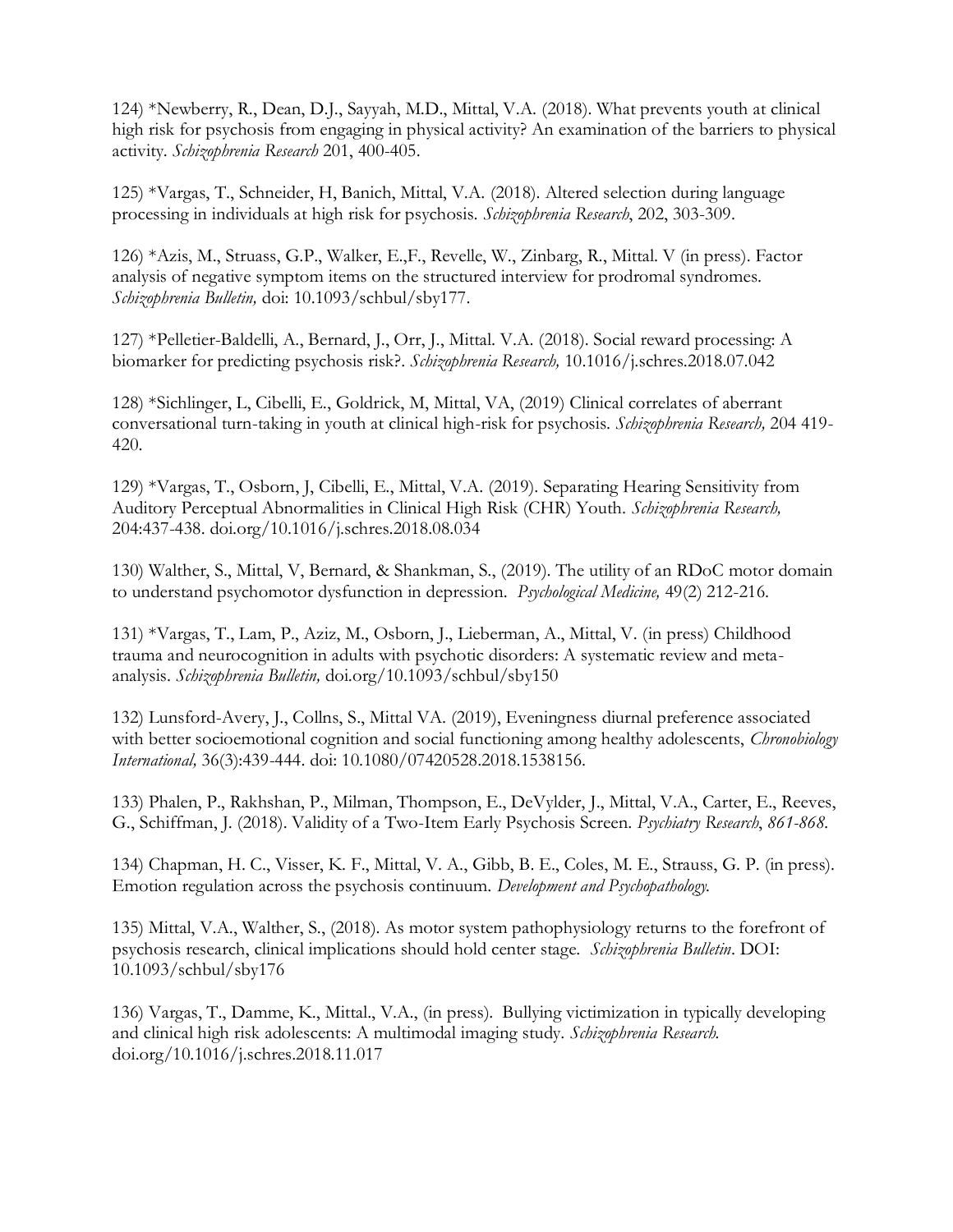137) \*Kent, J., Caligiuri, M, Skorheim, M, Lano, T, Mittal, V, Sponheim, S., (2019) Instrument-based assessment of motor function yields evidence of dyskinesia in individuals with schizophrenia but not first-degree biological relatives. *Psychiatry Research,* 272 135-140.

138) *\**Gupta, T., Haase, C., Strauss, G., Cohen, A., Mittal, V.A. (in press) Alterations in facial affect in youth at clinical high-risk for psychosis. *Journal of Abnormal* Psychology, doi: 10.1037/abn0000413

139) Schiffman, J., Ellman, L., Mittal., VA (2019). Individual differences and psychosis-risk screening: Practical suggestions to improve the scope and quality of Early identification. *Frontiers in Psychiatry*: Special issue Identifying individuals at clinical high risk for psychosis in different cultures and countries. 10(6) doi: 10.3389/fpsyt.2019.00006

140) Andorko, N.D., Rakhshan Rouhakhtar, P., Hinkle, C., Mittal, V., McAllister, M., DeVylder, J., & Schiffman, J. (2019). Assessing validity of retrospective recall of physical activity in individuals with psychosis-like experiences. *Psychiatry Research*. 273, 211-217. https://doi.org/10.1016/j.psychres.2019.01.029

141) \*Severan, K., Osborne, J., Mittal, VAM, Implications of religious practices for youth at clinical high-risk for psychosis. *Schiz Research* 2019; 208:481-482. doi: 10.1016/j.schres.2019.01.033

142) \*Osborn, J., Vargas, T., Mittal, VA Early childhood social communication deficits in youth at clinical high-risk for psychosis. *Development and Psychopathology*. 2019 May 8:1-14. doi: 10.1017/S0954579419000385

143) \*Ristanovic, I, Osborn, J., Vargas, T., Gupta, T, Mittal, VA (2019). Postural Control and Verbal and Visual Working Memory Correlates in Sway in Non-Clinical Psychosis. *Neuropsychobiology*. DOI: 10.1159/000498921

144) Millman, Z., Gold, J., Mittal, V, Schiffman, J. The critical need for help-seeking control groups in clinical high-risk research (in press), *Clinical Psych Sci.* doi.org/10.1177/2167702619855660

145) \*Vargas, T., Damme, K., Gupta, T., Cowan, R., Hooker, C., Mittal. Differentiating implicit and explicit theory of mind associate with neural networks in youth at clinical high-risk for psychosis. *Schizophrenia Research,* 2019; 208:173-181. doi: 10.1016/j.schres.2019.03.013

146) \*Vargas, T., Maloney, J, Gupta, T., Mittal V.A. (in press) Measuring facets of reward sensitivity inhibition and impulse control in individuals with problematic Internet. *Psychiatry Research,*  2019;275:351-358. doi: 10.1016/j.psychres.2019.03.032

147) \*Damme, K.S.F., Gallagher, N., Vargas, T., Osborne, K. J., Gupta, T., & Mittal, V.A. (in press) Motor Sequence Learning and Pattern Recognition in Youth at Clinical High-Risk for Psychosis. *Schizophrenia Research.* 2019; 208:454-456. doi: 10.1016/j.schres.2019.03.023

148) \*Damme, K, Pelletier-Baldelli, A, Cowan, R., Orr, J., Mittal, VA. (2019) Distinct and opposite profiles of connectivity during self reference task and rest in youth at clinical high-risk for psychosis. *Human Brain Mapping*. 40(11) 3254-3264*.* doi: 10.1002/hbm.24595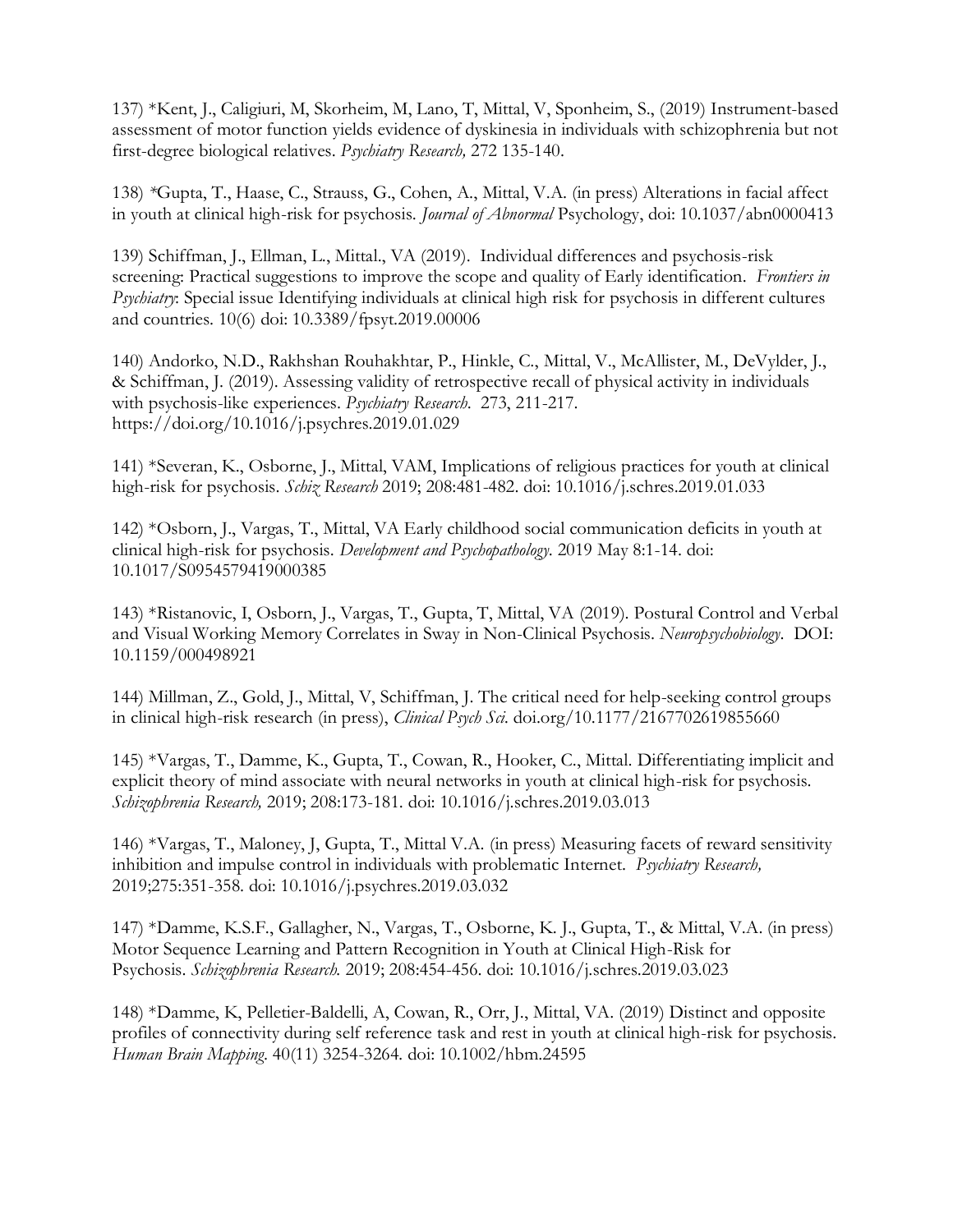149) Nunez, M., Mittal, V., Zinbarg, R. (2019). Efficacy and Mechanisms of Non-Invasive Brain Stimulation to Enhance Exposure Therapy: A Review. Clin Psychol Review, 70:64-78. doi: 10.1016/j.cpr.2019.04.001.

150) \*Osborne, J., Mittal, V.A., External Validation and Extension of the NAPLS-2 and SIPS-RC Personalized Risk Calculators in an Independent Clinical High-Risk Sample. *Psychiatry Research,* 2019 Sep;279:9-14. doi: 10.1016/j.psychres.2019.06.034

151) \*Vargas, T., Zou, D., Conley, R., Mittal, VA (2019). Assessing developmental environmental risk factor exposure in Clinical High Risk for psychosis individuals: preliminary results using the Individual and Structural Exposure to Stress in Psychosis-risk states scale. *JCM. 98)7* pii: E994. doi: 10.3390/jcm807099

152) \*Vargas, T., Ahmed, A., Strauss, G.P., Brandes, C.M., Walker, E., Gold, J., Buchanan, R., Mittal, V. (2019) The Latent Structure of Depressive Symptoms Across Clinical High Risk and Chronic Phases of Psychotic Illness. *Translational Psychiatry,* 16(9):229. doi: 10.1038/s41398-019- 0563-x.

153) \*Damme, K.S.F., Vargas T., Calhoun, V., Turner, J., Mittal, VA (2020). Global and specific cortical volume asymmetries in individuals with psychosis risk syndrome and schizophrenia: A mixed cross-sectional and longitudinal perspective. *Schizophrenia Bulletin*. 46(3) 713-721. [doi.org/10.1093/schbul/sbz096](https://doi.org/10.1093/schbul/sbz096)

154) \*Yee, C.I, Strauss, G.P., Allen, D.N., Haase, C.M., Kimhy, D., Mittal, V.A., (in press) Trait emotional experience in individuals with schizophrenia and youth at clinical high-risk for psychosis. *British Journal of Psychiatry- Open* 5(5): e78. PMC6737516

155) \*Damme, K.S.F, Osborne, K.J., Gold, J.M, Mittal, V.A. Detecting motor slowing in clinical high-risk for psychosis in a computerized finger tapping model. *Eur Arch Psychiatry Clin Neurosci* 270, 393–397 (2020). https://doi.org/10.1007/s00406-019-01059-0

156) Mittal, V.A., Walker, EF Advances in the neurobiology of stress and psychosis. *Schizophrenia Research*. 2019 Nov;213:1-5. doi: 10.1016/j.schres.2019.08.030

157) Mittal, V.A. Motor Development Collection Introduction: *Schizophrenia Bulletin,* 2019. https://academic.oup.com/schizophreniabulletin/pages/motor-development-collection

158) Kogan, S., Ospina L.H., Mittal, VA, Kimhy D, (in press). The impact of inflammation on neurocognition and risk for psychosis: a critical review. *European Archives of Psychiatry and Clinical Neuroscience*. doi: 10.1007/s00406-019-01073-2

159) \*Vargas, T., Conley, R., Mittal, VA. (2020) Chronic stress, structural exposures and neurobiological mechanisms: a stimulation, discrepancy and deprivation model of psychosis. *Stress and Brain Health: In Clinical Conditions* (152) 41-69.

160) \*Gupta, T., Mittal, V.A. Advances in clinical staging, early intervention, and the prevention of psychosis. *F1000Research* 2019, **8**(F1000 Faculty Rev):2027 doi.org/10.12688/f1000research.20346.1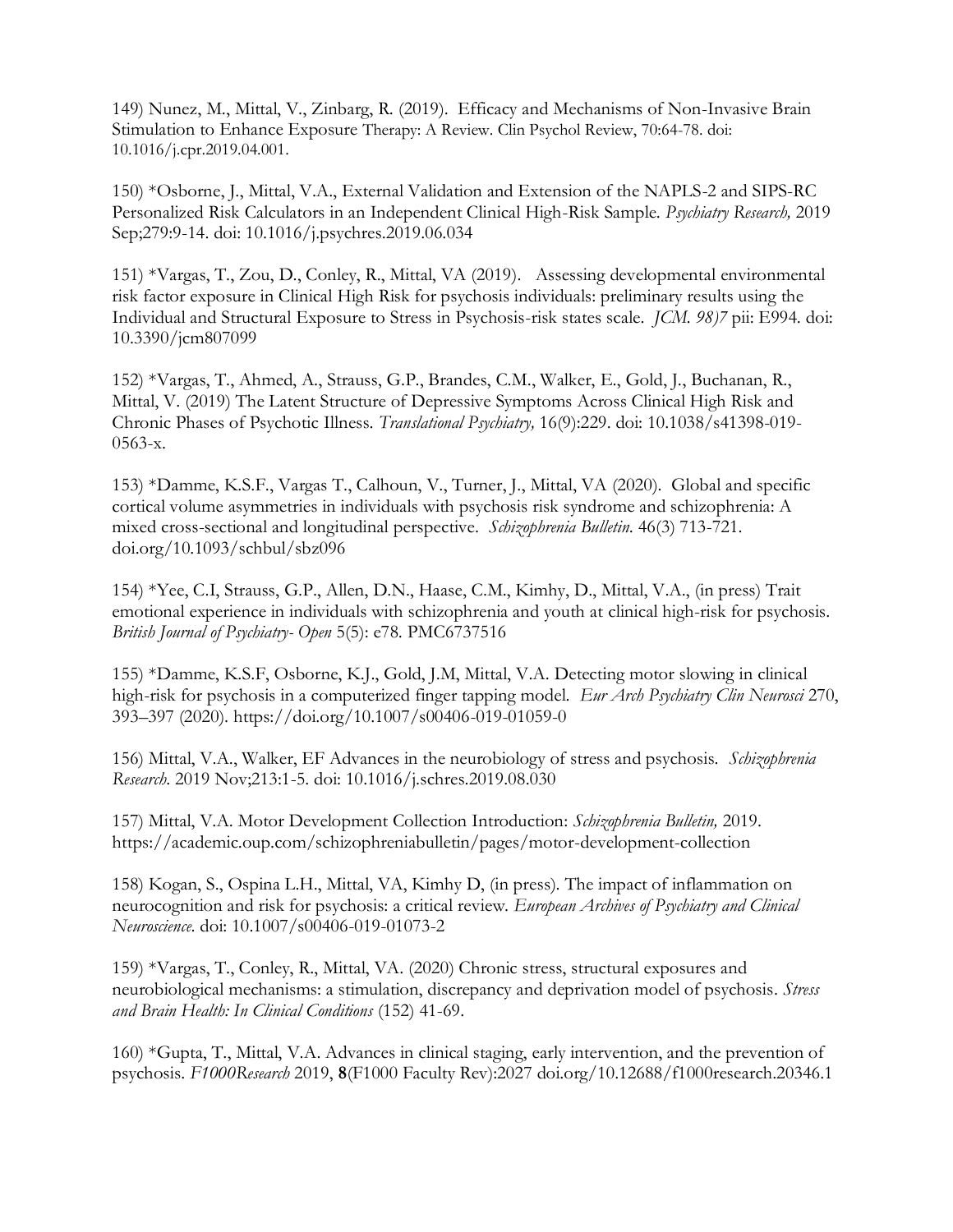161) \*Osborne, J., Damme, K., Gupta, T., Dean, D.J., Bernard, J., Mittal, V.A. Timing dysfunction and cerebellar resting state functional connectivity abnormalities in youth at clinical high-risk for psychosis. *Psychol Med.* 2020 3:1-10. doi: 10.1017/S003329171900416

162) \*Vargas, T., Schiffman, J., Mittal, Neighborhood crime, socioeconomic status, and suspiciousness in adolescents and young adults at clinical high-risk for psychosis. Schizophrenia Research, 2020 215:74-80. doi: 10.1016/j.schres.2019.11.024

163) \*Yee, C., Gupta, T., Mittal, V.A., Haase, C., (in press). Coping with family stress in individuals at clinical high-risk for psychosis. *Schiz Res.* doi: 10.1016/j.schres.2019.11.057.

164) Lunsford-Avery, J, Damme, K., Englehard, Kollins, Mittal, V.A., Regularity of sleep/wake patterns associated with default mode network structure among healthy adolescents and young adults. *Scientific Reports.*

165) Kimhy, D., Lister, A., Liu, Y, Vakrusheva, J, Delespaul, P, Malaspina, D., Ospina, L.H., Mittal. V.A. Gross, J.J., Wang, (2020) The impact of emotion awareness and regulation on psychotic symptoms during daily functioning. *NPJ Schizophrenia*. 6:7 ; https://doi.org/10.1038/s41537-020- 0096-6

166) Shankman, S.A., Mittal, V.A., & Walther, S. An examination of psychomotor disturbance in current and remitted MDD: An RDoC Study. *Journal of Psychiatry and Brain Science*. 2020;5:e200007. https://doi.org/10.20900/jpbs.20200007

167) \*Ristanovic, I, Vargas, T., Cowan, R, Mittal, VA. Consistent exposure to psychosocial stressors and progressive intolerance to stress in individuals at clinical high risk for psychosis. *Schizophrenia Bulletin Open,* doi:10.1093/schizbullopen/sgaa004w

168) Frith, J., Schuch, F., Mittal, V., Clinical-high risk state as an optimal timeframe for using exercise interventions to protect physical and mental health. In press *Research in Psychotherapy, Psychopathology, Process, Outcome (RIPPPO)*

169) \*Osborne, KJ, Kraus, Lam, P, Vargas, T. Mittal, VA. Contingent Negative Variation Blunting and Psychomotor Dysfunction in Schizophrenia: A Systematic Review. *Schizophrenia Bulletin* 2020 pii: sbaa043. doi: 10.1093/schbul/sbaa043.

170) \*Cowan, R., Mittal, V.A., Allen, D.N., Gold J.M., Strauss, G., (in press) Clusters of individuals with schizophrenia show distinct trait affect presentations with symptom profiles and functional outcomes. *Journal of Abnormal Psychology*

171) \*Damme, K, Ristanovic, I., Vargas, T., Mittal, V.A. (2020). Timing of Menarche and Abnormal Hippocampal Connectivity in Youth at Clinical-High Risk for Psychosis. *Psychoneuroendocrinology*. https://doi.org/10.1016/j.psyneuen.2020.104672

172) \*Azis, M., Rouhakthar, P.R., Schiffman, J.E., Ellman, L.M., Strauss, G., Mittal., V.A., (2020) The structure of positive psychotic symptoms in individuals at clinical high risk for psychosis. *Early Intervention in Psychiatry.*1-8 <https://doi.org/10.1111/eip.12969>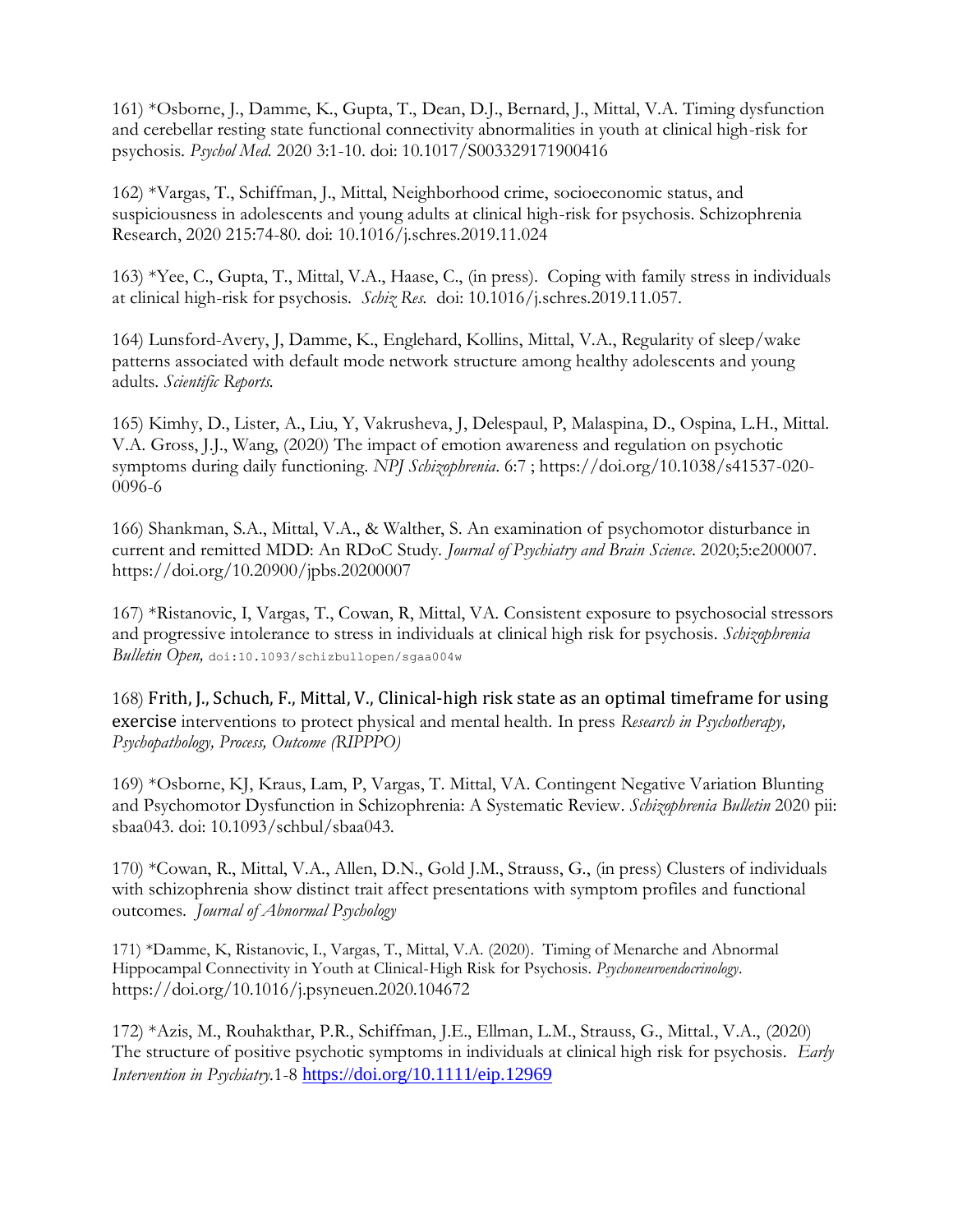173) Kafadar, E., Mittal., V.A., Strauss, G., Chapman, H., Ellman, L., Bansal, S., Gold, J., Alderson-Day, B, Evans, S., Woods, S., Corlett, P.R., Powers, A (in press). Behavioral markers of hallucinations predict clinical high risk for psychosis. *Schizophrenia Research*. https://doi.org/10.1016/j.schres.2020.04.017

174) \*Strauss G.P., Pelletier-Baldelli, A., Frost-Visser, K., Walker, E. Mittal, V.A. A review of negative symptom assessment strategies in youth at clinical high-risk for psychosis. (in press) *Schizophrenia Research*.

175) Woods S., Bearden C.E., Sabb, F.W., Stone, W.S., Keshavan, M., Torous, J., Cornblatt BA<sup>e</sup>, Diana O. Perkins Cadenhead K.S., Addington, J., Powers, A.R., Mathalon, D.H., Calkins, M.E., Wolf, D.H., Corcoran<sup>,</sup> C.M., Horton, L.E., Mittal, V.A., Schiffman, J.E., Ellman, L.M., Strauss, G.P., Mamah, D., Choi, J., Pearlson, G.D., Shah, J., Fusar-Poli, P., Arango, C., Perez, J., Koutsouleris, N., Wang, J., Kwon, J.S.,Walsh, B.C., McGlashan, T.H., Gur , R.E., Cannon, T.D., Kane, J.M., Anticevic, A., (in press). Early Intervention for Psychosis Risk Syndromes: Minimizing Risk. *Schizophrenia Research*

176) \*Osborne, J.K., Walker, S., Shankman, S., Mittal, V.A. (in press). Psychomotor slowing in schizophrenia: implications for endophenotypes and biomarker development. *Biomarkers in Neuropsychiatry*. 2020 2 100016.

177) \*Gupta, T. Haase, C., Struass, G.P, Cohen, A.S., Ricard, J., Mittal, V.A. (in press). Alterations in Facial Expressions of Emotion: Determining the Promise of Ultra-Thin Slicing Approaches and Comparing Human and Automated Coding Methods in Psychosis Risk. *Emotion*.

178) \*Corcoran, C., Mittal, V.A., Bearden, C.E., Hitczenko, K., Bilgrami, Z, Savic, A., Cecchi, G., Wolf, P. (in press). Language as a Biomarker for Psychosis: A Natural Language Processing Approach Schizophrenia Research. *Schizophrenia Research,*  <https://doi.org/10.1016/j.schres.2020.04.032>

179) \*Azis, M, Ristanovic, I, Mittal, VA. Hypnagogic and hypnopompic hallucinations: considerations for clinical high-risk assessment and targets for future research. Schizophreia Res. <https://doi.org/10.1016/j.schres.2020.05.025>

180) \*Cowan, R., Mittal, V.A., (2020). Three types of psychotic-like experiences in youth at clinical high risk for psychosis. *European Archives of Psychiatry and Clinical Neuroscience*. https://doi.org/10.1007/s00406-020-01143-w

181) \*Dean, D., Bernard, J., Damme, K, O'Reilly, R., Orr, J., Mittal, V.A., (2020) Longitudinal assessment and functional neuroimaging of movement variability reveals novel insights into motor dysfunction in clinical high-risk for psychosis. *Schizophrenia Bulletin* <https://doi.org/10.1093/schbul/sbaa072>

182) Orr, J.M., Lopez, J., Imburgio, M., Pelletier-Baldelli, A., Bernard, J., Mittal, VA. 2020 Adolescents at clinical high risk for psychosis show qualitatively altered patterns of activation during rule learning. *Neuroimage Clinical.* 27 102286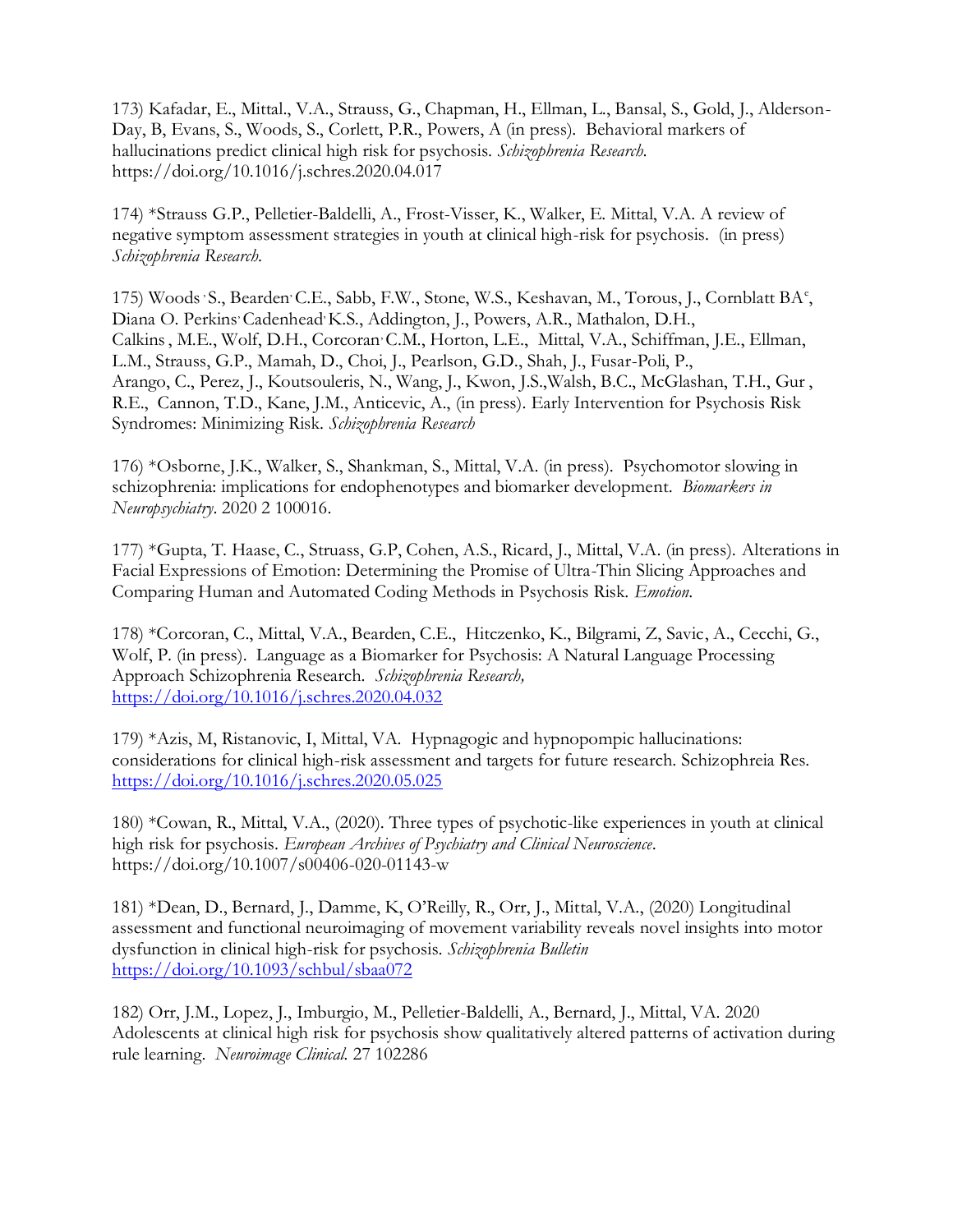183) \*Gupta, T., Mittal, V.A. (2020) Transcranial direct current stimulation and emotion processing deficits in psychosis and depression: A state of the art review. *European Archives of Psychiatry and Clinical Neuroscience,* https://doi.org/10.1007/s00406-020-01146-7.

184) \*Vargas, T., Damme, K, Ellman, L., Ered, A, Capizzi, R., Mittal, V.A. Neuroimaging markers of resiliency in Clinical High Rick (CHR) for psychosis youth: a qualitative review. *Biological Psychiatry CNNI, 27* 2020 <https://doi.org/10.1016/j.bpsc.2020.06.002>

185) \*Gupta, T, Cowan, H, Strauss, G., Walker, E.F., Mittal, V.A. Deconstructing negative symptoms in individuals at clinical high-risk for psychosis: Evidence for volitional and diminished emotionality subgroups that predict clinical presentation and functional outcome. *Schizophrenia Bulletin.* 2020, [doi.org/10.1093/schbul/sbaa084](https://doi.org/10.1093/schbul/sbaa084)

186) Gold, J., Corlette, P.R., Strauss, G., Schiffman, J., Ellman, L.M., Walker, E.F., Powers, A.R., Woods, S.W., Waltz, J., Silverstein, S.M., Mittal, V.A. (in press) Enhancing psychosis risk prediction through computational cognitive neuroscience. *Schizophrenia Bulletin.*

187) \*Vargas, T., Damme, K., Mittal, V.A. Neighborhood deprivation, prefrontal morphology and neurocognition in late childhood to early adolescence. *Neuroimage* 2020 117086

188) DeVylder, J., Mittal, V., Schiffman, J. (in press). The Legalization of Cannabis: Balancing the Public Health Costs of Psychosis versus Mass Incarceration. *JAMA Psychiatry.*

189) \*Vargas, T., Schiffman, J., Kim, A. Mittal, V.A., Using search engine data to gauge public interest in mental health, politics and violence in the context of mass shootings. *Plos One.* 15(8): e0236157.

190) Kaiser, A.J.E., Funkhouser, C.J., Mittal, V.A., Walther, S., Shankman, S.A. (2020). Test-retest reliability and familial concordance of individual symptoms of Major Depressive Disorder. *Psychiatry Research* 113313

191) Mittal, V.A., Firth J., Kimhy, D., (2020) Combating the dangers of sedentary activity on child and adolescent mental health during the time of COVID-19. *JAACAP* <https://doi.org/10.1016/j.jaac.2020.08.003>

192) Gratton C., Mittal, V.A. (in press) Embracing the complexity of heterogeneity in schizophrenia: A new perspective from latent clinical-anatomical dimensions. *Schizophrenia Bulletin.*

193) Ellman, L, Schiffman, J., Mittal, V.A. Community psychosis risk screening: An instrumental development investigation. (in press) *JPBS* 2020,5e200019*,* <https://doi.org/10.20900/jpbs.20200019>

194) \*Damme, K., Schiffman, J., Ellman, L.E., Mittal, V.A. (in press), Sensorimotor and Activity Psychosis-Risk (SMAP-R) Scale. *Schizophrenia Bulletin.*

195) Walther, S, Mittal, V. Stegmayer, K., Bohlhatler, S., (in press) Gesture deficits and apraxia in schizophrenia, *Cortex*. 133, 65-75 <https://doi.org/10.1016/j.cortex.2020.09.017>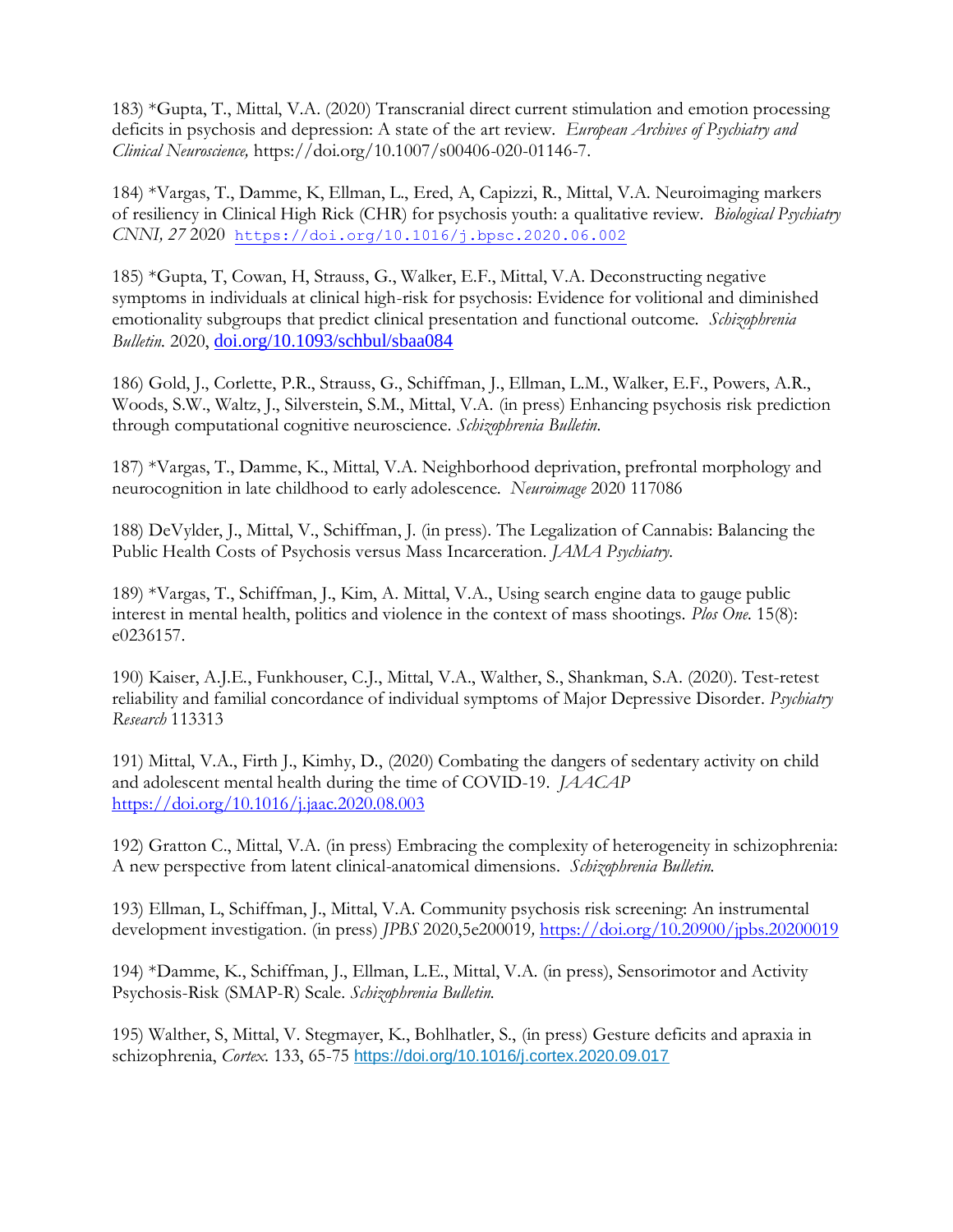196) \*Hitczenko, K., Mittal, V.A., Goldrick. (in press) Understanding language abnormalities and associated clinical markers in psychosis: The promise of computational methods. *Schizophrenia Bulletin*.

197) Mittal, V.A, Bernard, J., Walther, S. (in press). Cerebellar-thalamic circuits play a critical role in psychomotor function. *Molecular Psychiatry*

198) \*Damme, K., Norton, E., Briggs-Gowen, M.J. Wakshlag, L., Mittal, V.A., Developmental patterning of irritability enhances prediction of psychopathology in pre-adolescence: Improving RDoC with developmental science. *Journal of Abnormal Psychology.*

199) Mittal, V.A, Addington, J. (2020). Embracing heterogeneity creates new opportunities for understanding and treating those at clinical high-risk for psychosis. *Schizophrenia Research.*

200) Yee, C. I., Vargas, T. Mittal, V.A., & Haase, C. M. (in press). Adaptability and cohesion in youth at clinical high-risk for psychosis: A multi-informant approach. *Schizophrenia Research*.

201) Cowan, R., Mittal, VA Transdiagnostic dimensions of psychiatric comorbidity in individuals at clinical high risk for psychosis: a preliminary study informed by HiTOP. *Frontiers in Psychiatry*.

202) Pulkkinen, U., Schiffman, J, Mittal, V.A., Therman, S., Measurement invariance psychotic-like symptoms as measured with the PQ-B in adolescent and adult populations samples. *Frontiers in Psychiatry.*

203) Pelletier-Baldelli, A., Struass, G., P., Kuhney, F.S., Chun, C., Gupta, T., Ellman, LM, Schiffman, J. Mittal, V.A. Perceived stress influences anhedonia and social functioning in a community sample enriched for psychosis risk*. Journal of Psychiatriatric Research*.

204) Carol, E., Spencer, R., Mittal., V.A. Acute physiological and psychological stress response in youth at clinical high-risk for psychosis Acute stress response in psychosis risk. *Frontiers in Psychiatry, Schizophrenia*.

205) Osborne, J.K., Mittal, V.A., Postural sway and neurocognition in individuals meeting criteria for a clinical high-risk syndrome. *European Archives of Clinical Psychiatry and Neuroscience*.

206) Corcoran, C., Mittal, V.A., Woods, S. APS should be in the DSM5 TR. *JAMA-Psychiatry*.

207) Silverstein, S., Thompson, J., Gold, J., Schiffman, J., Waltz, J.,Williams, T., Zinbarg, R., Mittal, V., Ellman, L, Struass, G, Walker, E, Woods, S, Levin, J, Kafadar, E, Kenney, J, Powers, A. Corlette. P, Smith, D., Increased Face Detection Responses on the Mooney Faces Test in People at Clinical High Risk for Psychosis. *NPJ Schizophrenia.*

208) Gupta T, Osborne J, Mittal VA. Abnormal gesture perception and clinical high-risk for psychosis. *Schizophrenia Bulletin* (in press).

209) Mittal VA, Bernard J, Strauss G, Walther S. (in press). New insights in to sedentary behavior highlight the need to revisit the way we see motor symptoms in psychosis. *Schizophrenia Bulletin*. doi:10.1093/schbul/sbab057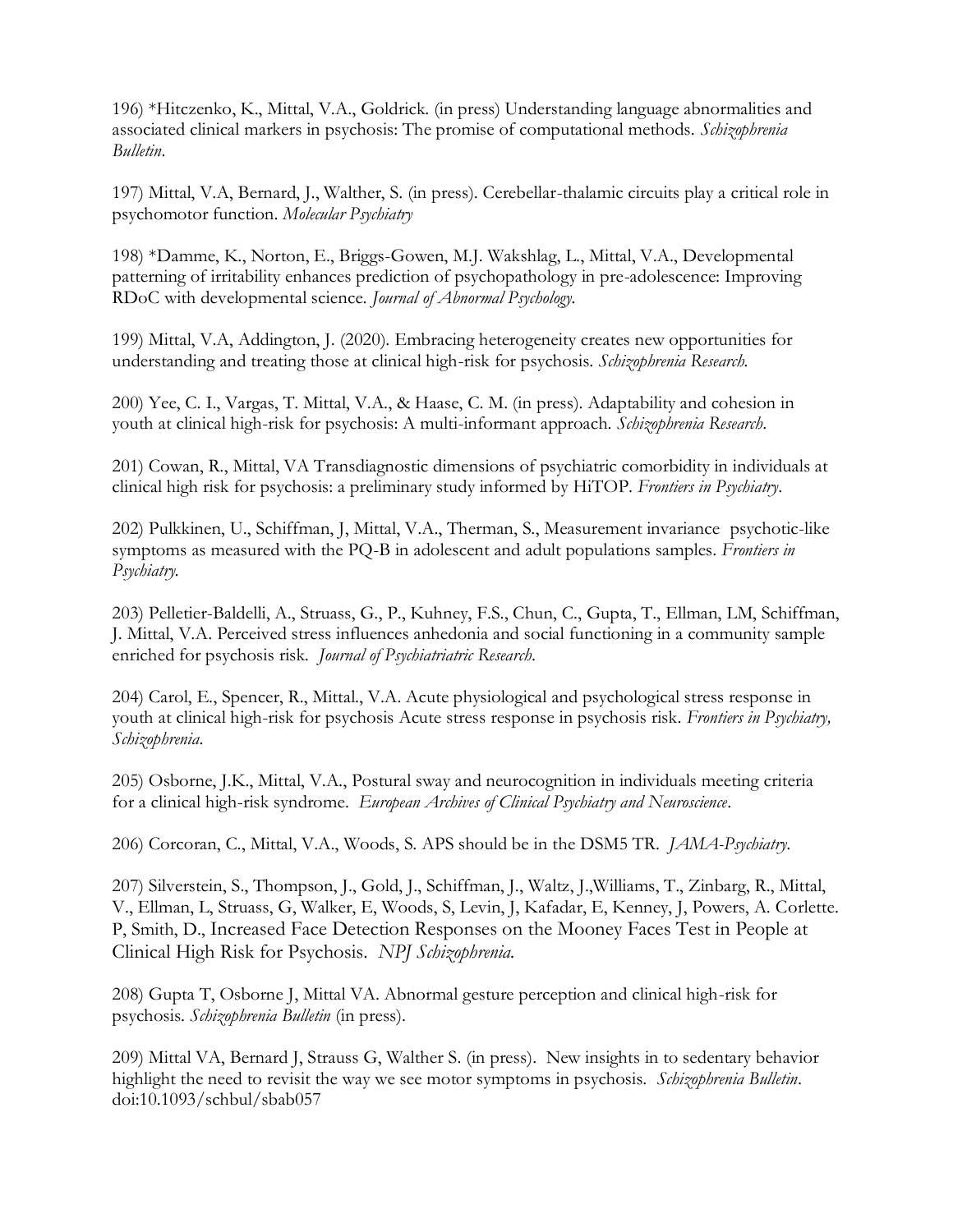210) Vargas, T., Mittal., VA 2021. Differentiating kinds of systemic stressors with relation to psychotic-like experiences in late childhood and early adolescence: the stimulation, discrepancy, and deprivation model of psychosis. *Clinical Psych Science*

211) Karpouzian-Rogers T., Cobia D., Petersen, J Wang, L Mittal, V. Csernansky, J, Smith, M Cognitive empathy is associated with preserved right temporoparietal junction thickness in individuals with schizophrenia. *Frontiers in Psychiatry*

212) Ristanovic, I, Damme, K, DyVylder J, Schiffman J, Mittal VA. Cannabis use, self-perceived risk, perceived peer approval, and parental attitudes among youth at clinical high-risk for psychosis. *Early Intervention in Psychiatry.* 2021

213) Damme, KS, Sloan PR, Bartels MN, Ozsan A, Ospina L, Kimhy D, Mittal, VA. Psychosis risk individuals show poor fitness and discrepancies with objective and subjective measures. *Scientific Reports* (2021)11:9851. https://doi.org/10.1038/s41598-021-89301-5

214) Patton, H, Cowan R, Mittal VA. Changes in Core Beliefs Over Time Predict Symptoms and Functioning in Clinical High Risk for Psychosis, *Early Intervention in Psychiatry* (in press).

215) Osborne, K.J., Kraus, B., Curran, T., Earls, H., Mittal, V.A (accepted). An event-related potential investigation of early visual processing deficits in youth at clinical high-risk for psychosis. *Schizophrenia Bulletin*.

216) Stephens, J. E., Rompilla, D. B., Jr., Hittner, E. F., Mittal, V.A., & Haase, C. M. (In Press). Executive Functioning & Non-Target Emotions in Late Life. *Emotion*.

217) Gupta T, Strauss G, Cowan HR, Pelletier-Baldelli A, Ellman L, Schiffman J, Mittal VA. Secondary sources of negative symptoms in those meeting criteria for a clinical high-risk syndrome. *Biological Psychiatry Global Open Science*

218)Pavlidou, A, Viher, PV, Bachofner H, Weiss F, Shankman S, Mittal VA, Walther S. Hand gesture performance is impaired in major depressive disorder: a matter of working memory performance? *Journal of Affective Disorders*.

219) Vargas, T, Mittal, V.A. Perceived discrimination and implicit emotion regulation modulate depressive symptoms and psychotic-like experiences in late childhood to early adolescence: an RDoC perspective. *Development and Psychopathology*

220) MacNeill, L. A., Allen, N. B., Poleon, R. B., Vargas, T., Osborne, K. J., Damme, K. S. F., Barch, D. M., Krogh-Jespersen, S., Nielsen, A. N., Norton, E. S., Smyser, C. D., Rogers, C. E., Luby, J. L., Mittal, V. A., & Wakschlag, L. S. (in press). Translating RDoC to real world impact in developmental psychopathology: A neurodevelopmental framework for application of mental health risk calculators. *Development & Psychopathology*.

221) Kuhney, FS, Damme KF, Pelletier-Baldelli A, Chun C, Ellman L, Schiffman J, Mittal VA (in press). Prevalence and functional consequences of social anxiety in individuals at clinical high-risk for psychosis: perspective from a community sample comparison. Schizophrenia Bulletin Open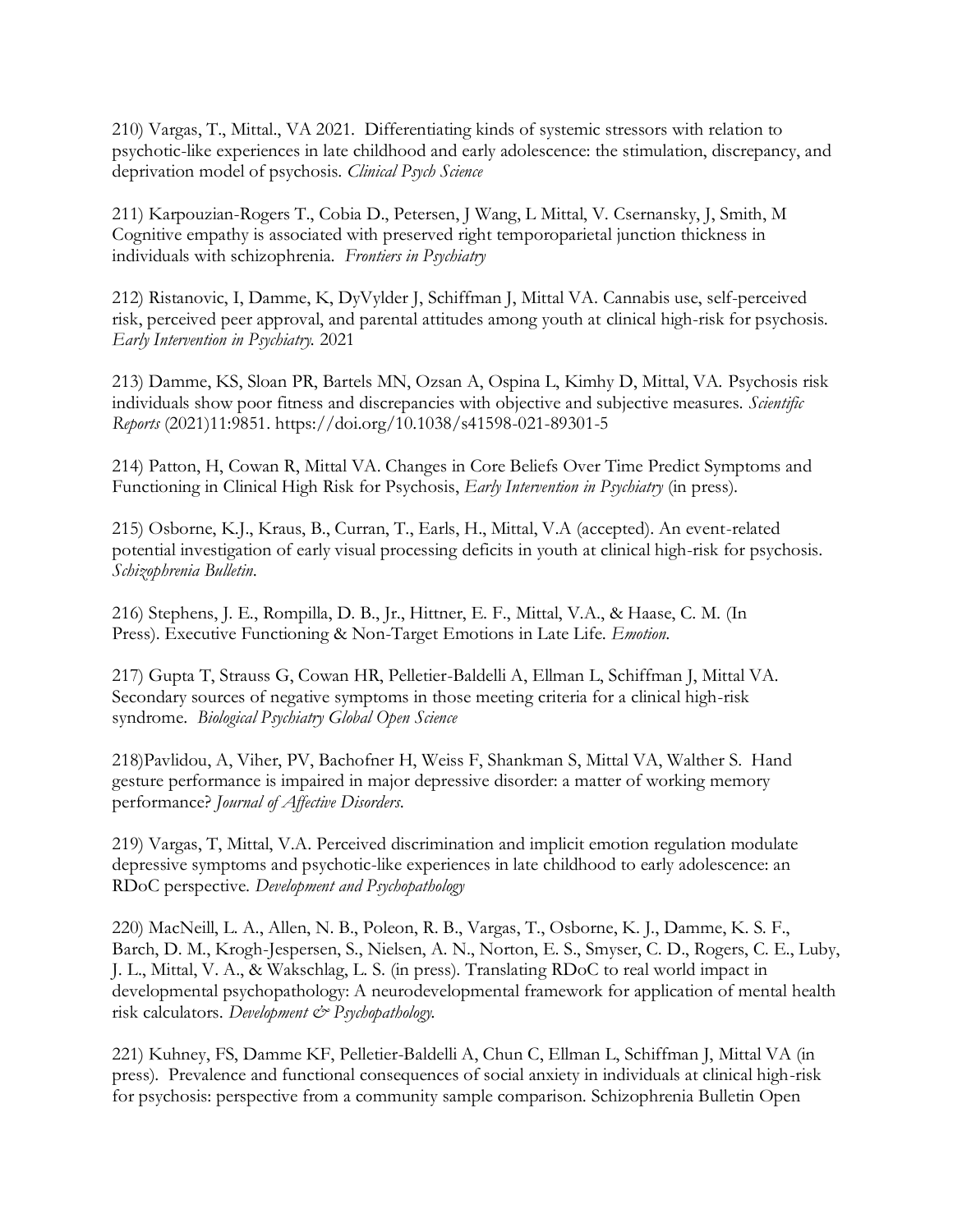222) Mittal VA, Walker EF, Struass, G. The COVID-19 pandemic introduces diagnostic and treatment planning complexity for individuals at clinical high-risk for psychosis. Schizophrenia Bulletin

223) Mittal VA, Ellman LM, Strauss GP, Walker EF, Corlett PR, Schiffman J, et al. Computerized Assessment of Psychosis Risk. J Psychiatry Brain Sci. 2021;6:e210009. <https://doi.org/10.20900/jpbs.20210009>

224) Damme, K.S.F., Park, J.S., Walther, S., Vargas, T., Shankman, S.A., & Mittal, V.A. (in press). Motor abnormalities, depression risk, and clinical course in adolescence. *Biological Psychiatry Global Science Open.*

225) Cowan R, Mittal VA, McAdams D, (2021) Narrative identity in the psychosis spectrum: A systematic review and developmental model, *Clinical Psychiatry Review*.

226) Avery-Lunsford J, Pellietier-Baldelli A, Korenic S, Jackson L, Schiffman J, Ellman L, Mittal VA. Eveningness Chronotype Preference among Individuals at Clinical High Risk for Psychosis. *Schizophrenia Research*

# **B. Conference Proceeding**

1) Hitczenko, K., Cowan, H., Mittal, V., & Goldrick, M. (2021). Automated coherence measures fail to index thought disorder in individuals at risk for psychosis. In N. Goharian, P. Resnik, A. Yates, M. Ireland, K. Niederhoffer, & R. Resnik (Eds.) *Proceedings of the Seventh Workshop on Computational Linguistics and Clinical Psychology (CLPsych): Improving Access*, pp. 129-150.

# **C. Chapters:**

1) Mittal, V. A., Kalus, O., Bernstein, D. P., & Siever, L. J. (2007). Schizoid Personality Disorder. Chapter in O'Donohue, W. O., Lilienfeld, S. T. & Fowler, K. A. (Eds.) *Handbook of Personality Disorders: Towards the DSM V*. Thousand Oaks: Sage Publications, p. 63-81.

2) Walker, E. F., McMillan, A., & Mittal, V. A. (2007). *Neurohormones, Neurodevelopment and the Prodrome of Psychosis in Adolescence.* In Walker, E. F. & Romer, D. (Eds.). Adolescent psychopathology and neurodevelopment: integrating brain and preventive science. Oxford University press: USA. p. 264-284.

3) Walker, E. F., McMillan, A., Tessner, K., Mittal, V. A., & Trottman, H. (2007). Adolescent neurodevelopment: A critical period for preventive intervention. In M. Tsuang, W. Stone, & M. Lyons (Eds.), *Recognition and Prevention of Major Mental and Substance use Disorders*. American Psychological Publishing, Inc: Arlington. p. 187-213.

4) Walker, E. F., Bollini, A., Hochman, K., Kestler, L. & Mittal, V. A., (2007). Schizophrenia. In J. E. Maddox & B. A. Winstead (Eds.) *Psychopathology: Foundations for a Contemporary Understanding* (2nd edition). Lawrence Erlbaum Associates: New York.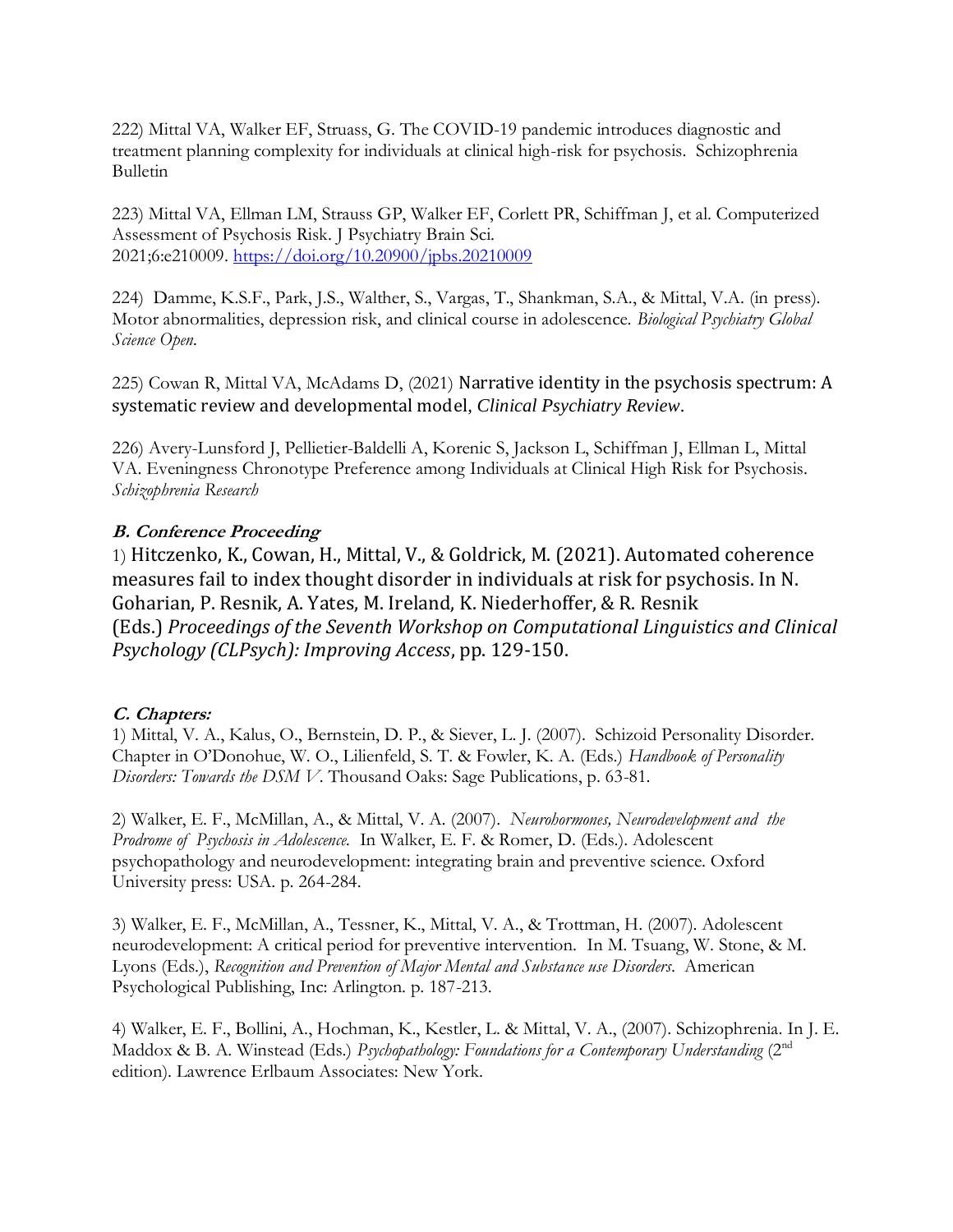5) Walker, E. F., Mittal, V. A., & Tessner, K. D., & Trottman, H. (2008). Schizophrenia and the Psychotic spectrum. In Craighead, EW, Miklowitz, DJ, & Craighead, LW (Eds.), *Psychopathology: History, Diagnosis, and empirical foundations*. John Wiley & Sons, Inc.: New Jersey, p. 402-434.

6) Cornblatt, B. A., Walker, E. F., Green, M. F., & Mittal, V. A., (2008). Schizophrenia: Etiology and Neurocognition. In T. Millon, P. H. Blaney, & R. D., Davis (Eds.) *Oxford Textbook of Psychopathology* (2nd edition). Oxford University Press: New York.

7) Mittal, V. A., & Walker, E. F. (2009). Movement abnormalities: a putative biomarker of risk for Psychosis. In Ritsner, M.S. (Ed.) *The Handbook of Neuropsychiatric Biomarkers, Endophenotypes, and Genes*. Springer: NY p. 239-258.

8) Karlsgodt, K. Ellman, LE. Sun, F., Mittal, VA., Cannon TD. (2011). Is the neural developmental model of schizophrenia still alive? In *Schizophrenia, The Final Frontier: A Festschrift-Tribute for Robin Murray*. Edited by David, A., Kapur, S., & McGuffin, P. London: Maudsley Publication by Routledge-Taylor Francis.

9) Kestler, L. Bollini, A., Hochman, K., Mittal, V. A., Walker, E. F., (2012). Schizophrenia. In J. E. Maddox & B. A. Winstead (Eds.) *Psychopathology: Foundations for a Contemporary Understanding* (3rd edition). Routledge: New York

10) Trottman, H., Mittal, V. A., Tessner, K. D., & Walker, E. F., (2013). Schizophrenia and the Psychotic spectrum. In Craighead, EW, Miklowitz, DJ, & Craighead, LW (Eds.), *Psychopathology: History, Diagnosis, and empirical foundations* (2<sup>nd</sup> Edition). John Wiley & Sons, p. 403-445.

11) Mittal, V.A., \*Pelletier, A.L., Kestler, L. Bollini, Hochman, K., & Walker, E.F. (in press). Schizophrenia. In J.E. Maddox & B.A. Winstead (Eds.) Psychopathology: Foundations for a contemporary understanding  $(4<sup>th</sup>$  edition) Routledge: New York.

12) Mittal, V.A. Overview, Schizophrenia. In Wenzel, A., (Ed) Sage Encyclopedia of Abnormal and Clinical Psychology. Sage, Thousand Oaks CA, 2958-2966.

13) \*Robustelli, B, Mittal, V.A., *Thought Insertion.* Definitions in Sage Encyclopedia of Abnormal and Clinical Psychology. Wenzel, A Ed). Sage, Thousand Oaks CA: 3523-3524.

14) \*Dean, J., Mittal, V.A., *Akathisia* Definitions in Sage Encyclopedia of Abnormal and Clinical Psychology. Wenzel, A (Ed). Sage, Thousand Oaks CA: 3476-3477.

15) \*Carol, E.D., Mittal, V.A., *Schizophrenia Spectrum and Other Psychotic Disorders: Incidence and Prevalence* Definitions in Sage Encyclopedia of Abnormal and Clinical Psychology. Wenzel, A (Ed). Sage, Thousand Oaks CA: 2950-2952.

16) \*Gupta, T., Mittal, V.A., *Thought Broadcasting* Definitions in Sage Encyclopedia of Abnormal and Clinical Psychology. Wenzel, A (Ed). Sage, Thousand Oaks CA: 3522.

17) Ryan, Arthur, Trottman, H., Mittal, V. A., Tessner, K. D., & Walker, E. F., (2017).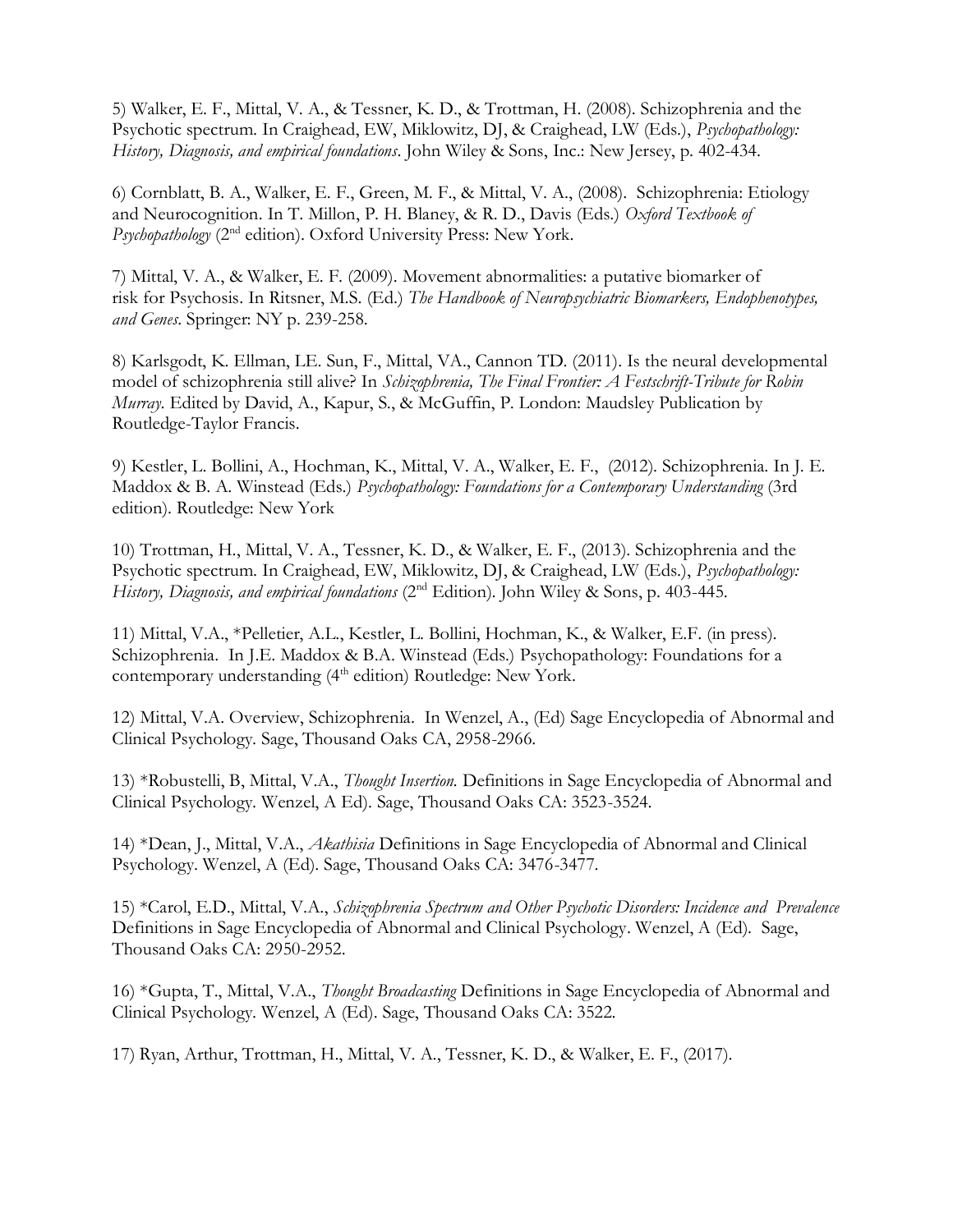Schizophrenia and the Psychotic spectrum. In Craighead, EW, Miklowitz, DJ, & Craighead, LW (Eds.), *Psychopathology: History, Diagnosis, and empirical foundations* (3rd Edition). John Wiley & Sons, p. 403-445.

18) Haut, K. Mittal, V, Shankman, S, Hooker, C, (2017) Cognitive training in schizophrenia. (Eds Hoffman, Asmundson), The Science of Cognitive Behavioral Therapy, Elsevier.483-520.

19) \*Azis, M, Ristanovic I., Pelletier, A.L., Kestler, L. Bollini, Hochman, K., Walker, EF. Mittal VA (2019). Schizophrenia. In J.E. Maddox & B.A. Winstead (Eds.) Psychopathology: Foundations for a contemporary understanding  $(5<sup>th</sup>$  edition) Routledge: New York.

20) Gupta, T., Damme, KSF., Osborne, KJ., Vargas, TG., Ristanovic, I., Frosch, IR., Zarubin, VC., Hitczenko, K., Williams, TF., Cowan, HR., Mittal, VAM. Psychotic disorders and risk-states in adolescence: Etiology, developmental considerations, and treatment. In comprehensive clinical psychology 2nd edition, Volume 5: Case conceptualization and treatment: Children and adolescents. Elsevier, 2021.

# **A. Conference and Academic Symposia**

**Symposium:** Social interaction deficits in psychosis- neural correlates and potential treatments. Gesture perception and the psychosis risk period European Scientific Association on Schizophrenia and other Psychoses (ESAS) Speakers: Benjamin Straube, Tina Gupta, Michelle Friedman-Yakooblan, Chairs: Walther, Mittal

**Symposium:** Translating the biomarkers of schizophrenia to clinical settings: a precision psychiatry approach Translational applications of biomarker research for clinical high-risk youth SIRS, Virtual 2021

Speaker: Mittal, Waltz, Lewandowski and Carpenter (Discussant) Chair: Chan

**Symposium:** Alterations of RDoC's Sensorimotor Domain in Major Depression: Behavior, Circuits and Clinical Correlates Biological Psychiatry, San Diego 2021 Chairs: Mittal Shankman

# **RDoC Workshop:** 10 Years of RDoC

Adolescent Development, the sensorimotor domain and translational clinical psych science. Speakers: Mittal, Kujawa, McNamarra, Cuthbert, Morris Host: APS & NIMH

**Grand Rounds:** Psychosis risk and motor symptoms Ohio State Psychiatry, July 2021 Host: N. Breitborde

**Symposium:** Stress and developmental risk for psychopathology: From epigenetics to brain circuits Biological Psychiatry, Chicago 2019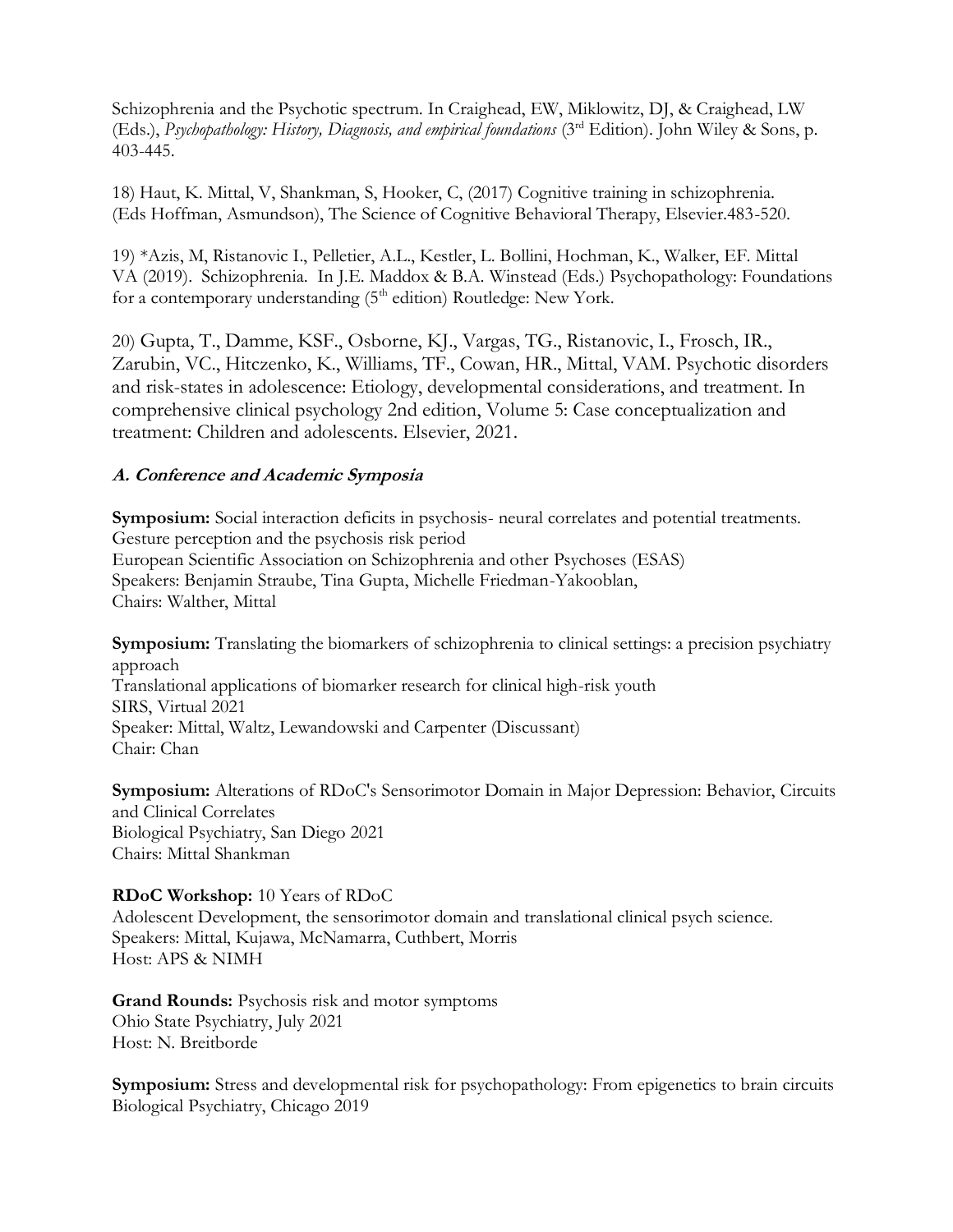Chairs: Mittal, Belger

**Symposium:** Psychomotor dysfunction in major depression: a multi-method symposium on this understudied aspect of major depression. Biological Psychiatry, Chicago 2019 Speakers: Mittal, Bernard, Walther, Leow Chairs: Shankman

**Invited:** Multifinality, Biotypes, and Precision Medicine in Psychosis Risk Youth Association for Psychological Science (APS) Washington DC, 2019

**Symposium:** Motor dysfunction as a research domain in mental disorders: advances, challenges, and the future Motor dysfunction and the psychosis prodrome World Congress of Biological Psychiatry, Vancouver 2019 Chairs: Vijay Mittal, Sebastian Walther Speakers: Vijay Mittal, Sebastian Walther, Jeff Dasdalakis, Christoph Mulert

**Symposium:** Motor dysfunction as a research domain in mental disorders: advances, challenges, and the future Motor dysfunction and the psychosis prodrome World Congress of Biological Psychiatry, Vancouver 2019 Speakers: Vijay Mittal, Dusan, Hirjak, Katharina Kubera, Christian Wolf

**Symposium:** Quantification of Behavior for Mental Health Using Digital Technology Society for Research in Psychopathology, 2018 Indianapolis, IN Presenters: Laura Germaine, Laura Tully Discussant: Vijay Mittal

**Symposium:** Identification of Risk Factors for Psychosis From In-Utero Through Young Adulthood, Patterns Abnormal Motor Behavior in Clinical High-Risk Individuals Indicate Distinct Etiological Pathways for Psychosis Society for Research in Psychopathology, 2018 Indianapolis, IN Co-Presenters: Lauren Ellman, Nicole Karcher, Vijay Mittal Discussant: Deanna Barch

**Symposium:** Novel developments in psychosis screening and early intervention Society for International Research in Schizophrenia, 2019 Florence, Italy Co-Presenters: Cheryl Corcoran, Jim Waltz, Pat McGorry, Vijay Mittal

**Invited Grand Rounds:** Psychosis Risk: Biomarkers and Treatment Development University of Illinois Chicago, Psychiatry, May 19 2018 Host: Ed Cook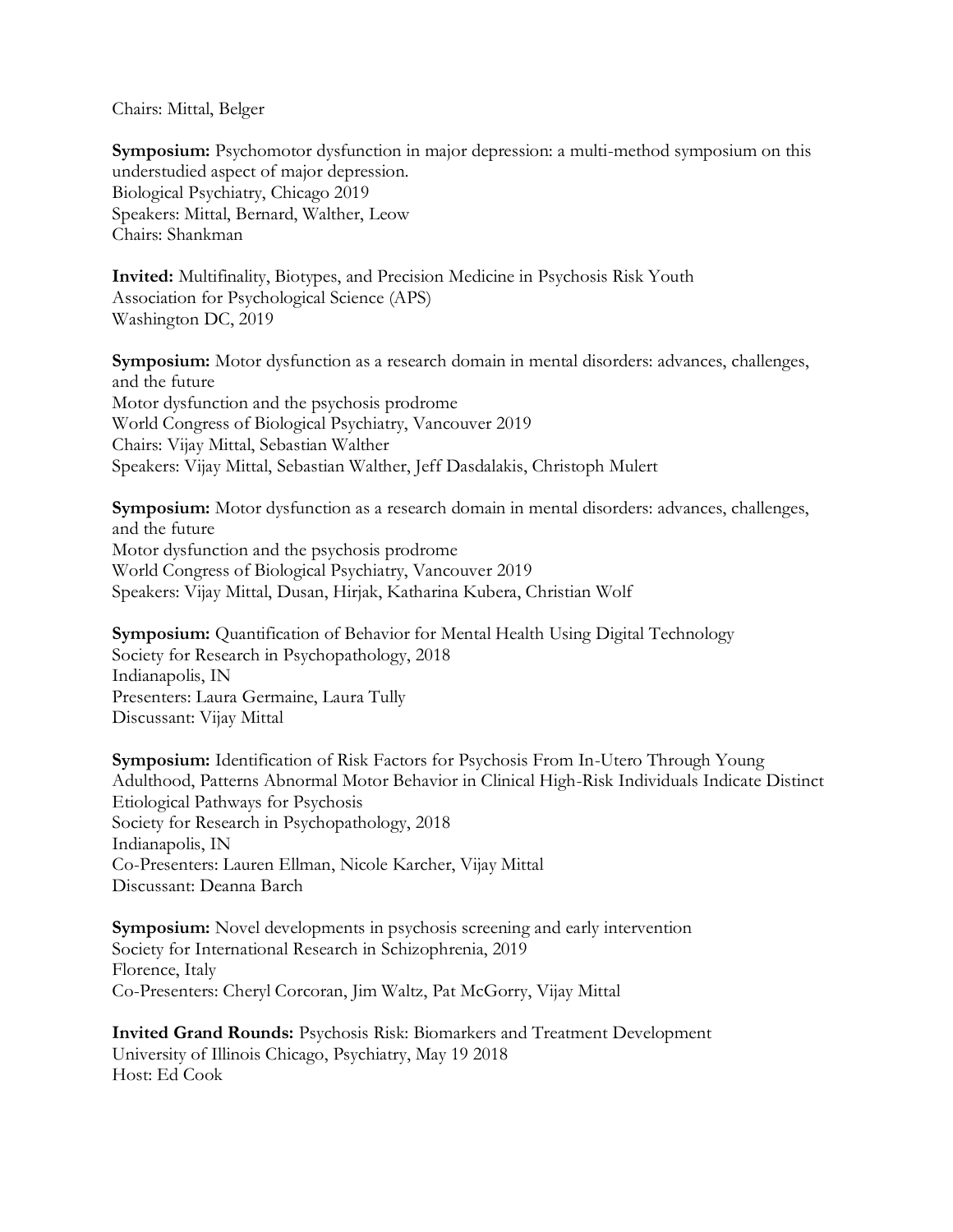**Invited Talk:** Psychosis Risk and Policy: Basic Science to Public Health Institute for Policy Research, Northwestern University, Fall 2017 Vijay Mittal

**Invited Talk:** Lake Forest College, Current Advances in Psychology Colloquium, Winter 2018 Lecture on psychosis research for neuroscience and psychology undergraduate majors. Host: Matt Kelley

**Symposium:** Aerobic exercise across the phases of schizophrenia: Neural, cognitive, symptomatic and functional impact Society for Research in Psychopathology, Denver 2017 Chair: Keith Nuechterlein, Speakers: Mittal, Joseph Ventura, David Kimhy

**Symposium:** Motor dysfunction in schizophrenia disorders and beyond: advances, challenges, and future directions World Congress of Psychiatry, 2017 Berlin Co-Presenters: Dusan Hirjak, Vijay Mittal (\*Tina Gupta), Robert Christian Wolf, Sebastian Walther

**Symposium:** Social interaction challenges: the nonverbal communication deficits in psychosis World Congress of Psychiatry, 2017 Berlin Co-Presenters: Sebastian Walther, Vijay Mittal (\*Tina Gupta), Mary Lavelle, Wiepke Cahn, Rose McCabe

**Invited Departmental Colloquium:** Translational approaches to clinical science for high-risk adolescents Purdue University Host: Daniel Foti

#### **Invited Symposium:**

Early Detection and Targeted Intervention for Youth at Risk for Serious Psychopathology: Translating Basic Research to Practical Implementation Brookstone Conference: Northwestern University Meeting the Challenges of Emerging Mental Illness, 2016 Speakers: Mittal, Reinecke, Goulding, Smoth, Cicchetti, Klodnick, Fagan, Cronenwett, McGorry

**Invited Address:** Markers of Basal Ganglia and Cerebellar Dysfunction in Early Psychosis Johns Hopkins University, 2017 Baltimore

**Invited Address:** Early Career Award Address: Why motor behaviors are important for understanding, detecting, and treating psychotic disorders Society for Research in Psychopathology 2016 Baltimore

**Symposium:** Gesture Behavior in Psychotic Illness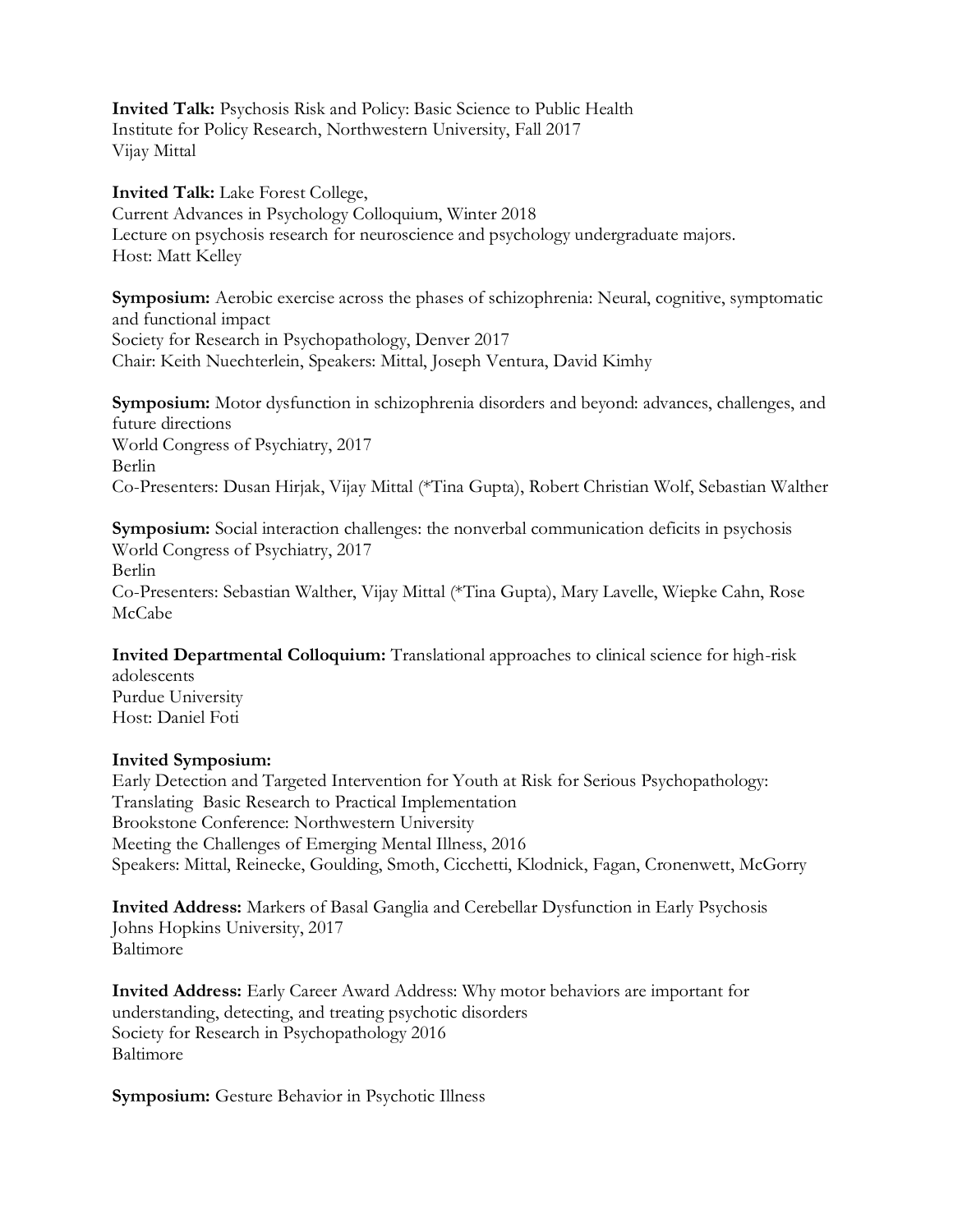Society for International Biological Psychiatry, 2017 Copenhagen Co-Presenters: Sohee Park, Sebastian Walther, Ben Straube, Vijay Mittal (\*Derek Dean)

**Symposium:** Cerebellar Abnormalities Across Psychiatric Illness Society of Biological Psychiatry (SOBP), 2016 Atlanta, GA Co-Presenters: Deanna Barch, William Hetrick, Jessica Bernard

**Symposium:** Back to the Hippocampus: Investigating Hippocampal Abnormalities in Early Psychosis Society for International Research in Schizophrenia, 2016 Florence, Italy Co-Presenters: Mary Cannon, Anthony David, Ana Calvo

**Symposium:** Movement Disorders: A Non-Mental Core Symptom of Psychotic Disorders and the Importance of Instrumental Screening Society for International Research in Schizophrenia, 2016 Florence, Italy Co-Presenters: Sebastian Walther, Peter Van Harten, Jim Van Os

**Grand Rounds:** Novel treatments in the psychosis Risk Period Northwestern Psychiatry, 2015 Northwestern University

**Invited Presentation:** Hippocampal shape changes in the psychosis prodrome; normative and pathological developmental influences. Department of Psychology, 2015 University of Illinois, Chicago

**Invited Presentation:** Translational Clinical Science in the Psychosis Risk Period Department of Psychology, 2014 Northwestern University

**Symposium Presentation:** Verbal and nonverbal communication deficits in schizophrenia: Gesture Mismatch and lexical retrieval gestures in the psychosis prodrome European Congress of Schizophrenia Research Berne, Germany 2015 Speakers: Mittal (\*Derek Dean), Walther, Kircher, Straube

**Symposium Presentation:** Translational Clinical Science in the Psychosis Prodrome Early Career Symposium Society for Research in Psychopathology, 2014 Evanston, Il Speakers: Mittal, Hicks, Sellbom, LeMoult

**Invited Colloquium:** Translational Science in the Psychosis Prodrome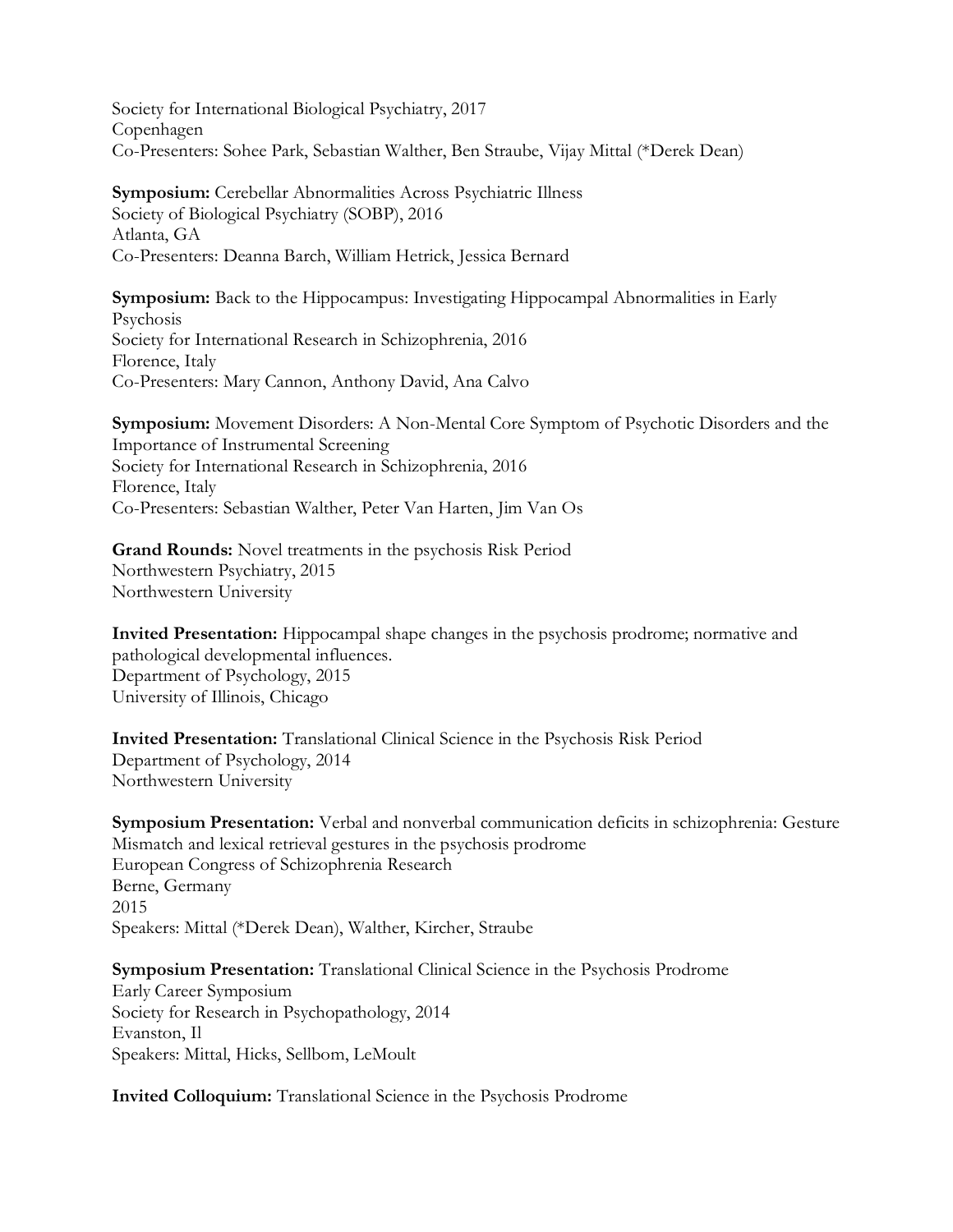Emory University Atlanta, GA, 2014 Speaker: Mittal

#### **Invited Presentation: Paper Session:** Schizophrenia

Society for Research in Psychopathology (SRP) Oakland, CA 2013 Speakers: Levy, Orr, Wynn, Keane, Lewandowski Chair: Vijay Mittal

**Symposium:** Mittal, V.A. Movement Abnormalities Across the Psychosis Continuum, A Tribute to Elaine Walker. Association for Psychological Science (APS) Washington DC, 2013 Co-Presenters: Michael Green, M.D., Deborah Walder, Ph.D., Elaine Walker, Ph.D.

**Invited Presentation:** Frontal subcortical dysfunction and the progression of dyskinesia in adolescents at ultra-high risk for psychosis. Mind Research Network (MRN) New Mexico, 2013

**Invited Talk:** Vulnerability characteristics, the motor system, and high-risk youth Eastern Psychological Association (EPA) New York, 2013

**Symposium:** Spontaneous Dyskinesia Across a Psychosis Continuum International Early Psychosis Association (IEPA) San Francisco, 2012 Speakers: Vijay Mittal, Danny Koren, Alana Scully, Larry Seidman, Helene Barder, Christine Hooker Chair: Larry Seidman, Barbara Cornblatt

**Invited Presentation:** White-matter correlates of abnormal motor behaviors in psychosis University of Indiana Bloomington (2012) Clinical Science Colloquium **Hosts:** William Hetrick, Jerilyn Kent

**Grand Rounds:** Movement Abnormalities and Prodromal Research University of Colorado Denver, Anschutz Medical Campus Denver, Colorado, 2011 Host: Robert Freedman, MD (Chair of Psychiatry)

**Symposium:** Brains Award Address: Adolescent neural development and risk for psychosis Society for Neuroscience Washington DC, 2011 Chairs: Thomas Insel, Kathleen Anderson

**Symposium.** Neurodevelopmental precursors to schizophrenia: Evidence of risk from womb to adolescence.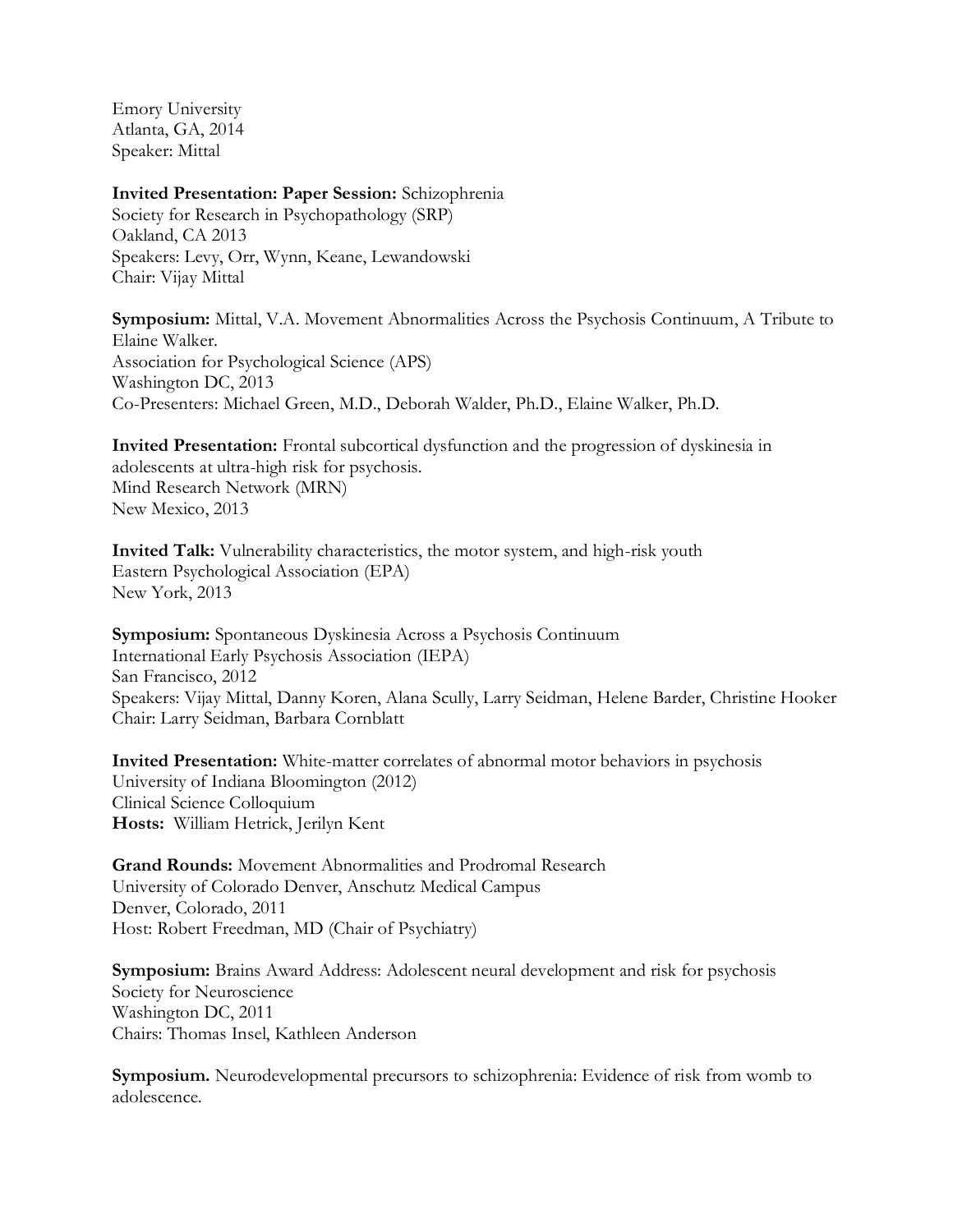Society for Research in Psychopathology Seattle, Washington, 2010 Co-presenters: Elaine Walker, Vijay A. Mittal, Lauren Ellman, Scott Schobel

**Invited Speaker.** Biomarkers and Adolescent Maturation in the Prodromal Stage. Psychology Department Colloquia, State University of New York, Stony Brook (November 2009), University of Iowa (January 2010), University of South Carolina, (November 2009), University of Colorado Boulder (Feb, 2009), University of Missouri (December, 2009)

**Invited Speaker.** Community based mental health and early psychosis 29th Nordic Congress of Psychiatry Stockholm Sweden, (September, 2009) Speakers: Vijay A Mittal, Erik Simonsen, Lena Flyckt Chair: Nils Linefors, Christina Hultman

# **Invited Speaker for Live teleconference and web-cast for Schizophrenia E-Journal Club.**

Longitudinal progression of movement abnormalities in relation to psychotic symptoms in adolescents at high risk for schizophrenia. Live teleconference and web-cast for Schizophrenia E-Journal Club (August, 2008). Network for Continuing Medical Education (NCME): Moderator: Dr. John M. Kane

**Clinical Neuroscience Rounds.** Putative markers of biological risk and schizophrenia. University of California Los Angeles, 2008 Department of Psychiatry and Biobehavioral Sciences Instructors: Melita Daley, MD, Tyrone Cannon, Ph.D.

# **Schizophrenia Scholar Consortium.** Motor function and psychotic disorders.

University of California Los Angeles, 2008 Department of Psychology. Instructor: Constance Hammen Ph.D., Cindy Yee-Bradbury, Ph.D., Keith Nuechterlein, Ph.D.

# **B. Community Lectures**

**TEDx NU** Can Exercise combat emerging mental illness? Spring 21

**Writers Theatre** Nature vs. Nurture Presentation Spring 2019

#### **Compass, Northbrook**

Translating Science to Practice in the Psychosis Risk State August 2017

#### **Compass, Chicago**

Translating Science to Practice in the Psychosis Risk State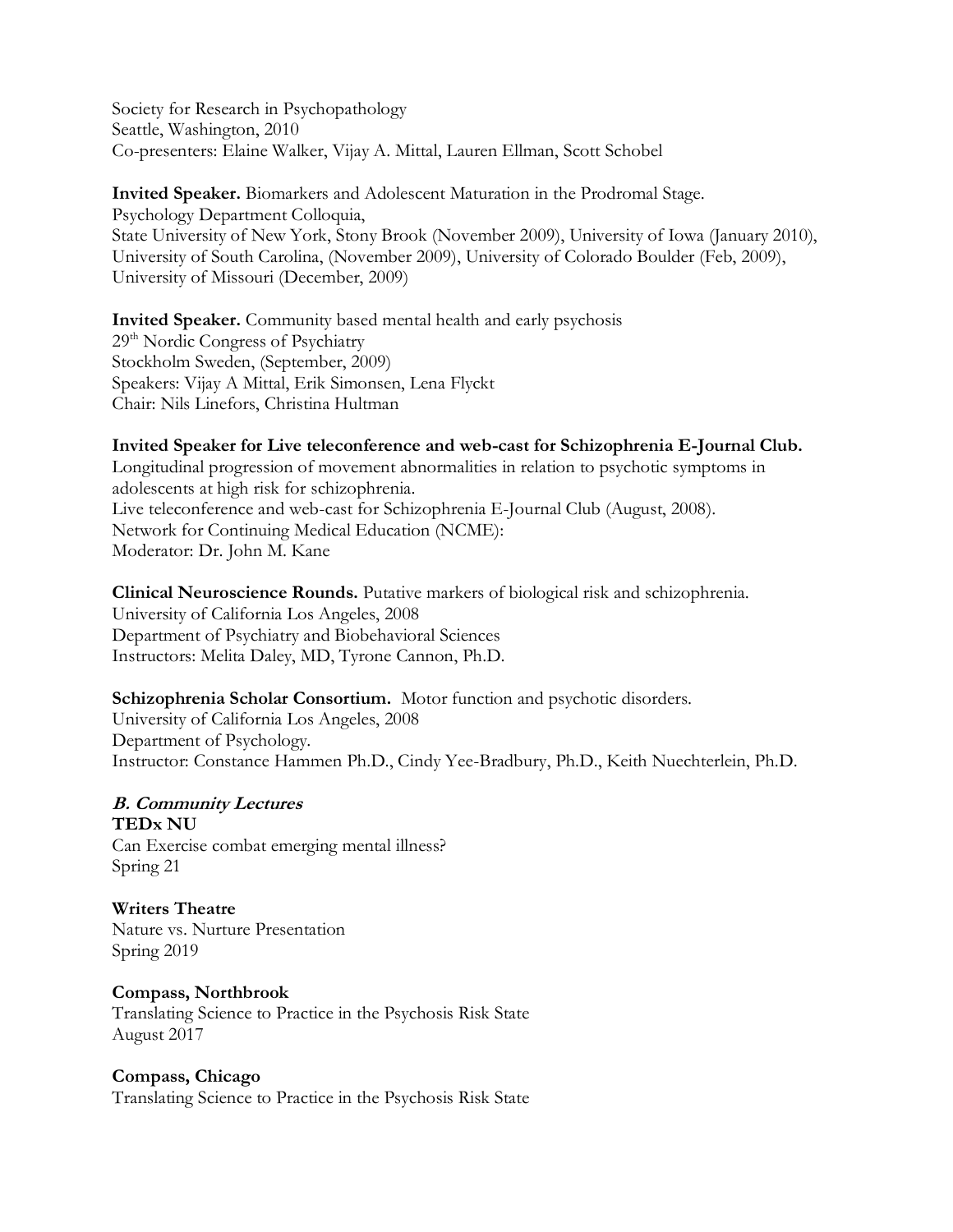July 2017

# **North shore Community Hospital Grand Rounds**

Early Detection and targeted intervention for individuals at high-risk for schizophrenia March 2017 Host: Fred Miller MD

# **Department of Child and Family Service (DCFS)**

Department of Recruitment & Resources ADAPT Program November 2016

# **Thresholds**

Psychosis Risk Syndromes March 2017

# **Transition Action Network**

Recognizing signs and symptoms/helping foster transition from high-school Co-Presenters: Marc Fagan December 2016

# **Loyola University Clinic**

Psychosis Risk Syndromes University Clinic Rounds Host: Daniel-De Boer October 2016

# **Northwestern University Active Minds**

Stigma Panel Evanston Co-Presenters: Robin Nusslock, Katie Sanford, Bria Royal Spring 2016

# **Community Open House: Behavioral Health Resources for Families**

University of Colorado ADAPT services and Schizophrenia Boulder, CO 2013 Co-Presenters: Chhabildas, Schneck, Dimidjian, Hepburn, Taylor

# **Symposium:** Your Brain on Art: The Brain and Music Boulder Museum of Contemporary Art (BMoCA) Boulder Colorado, 2013 Co-Presenters: Vijay Mittal, Scott ONeil, Otis Taylor

**Community Awareness of Ultra High-Risk Syndromes for Schizophrenia** Boulder High School Fairview High School April 13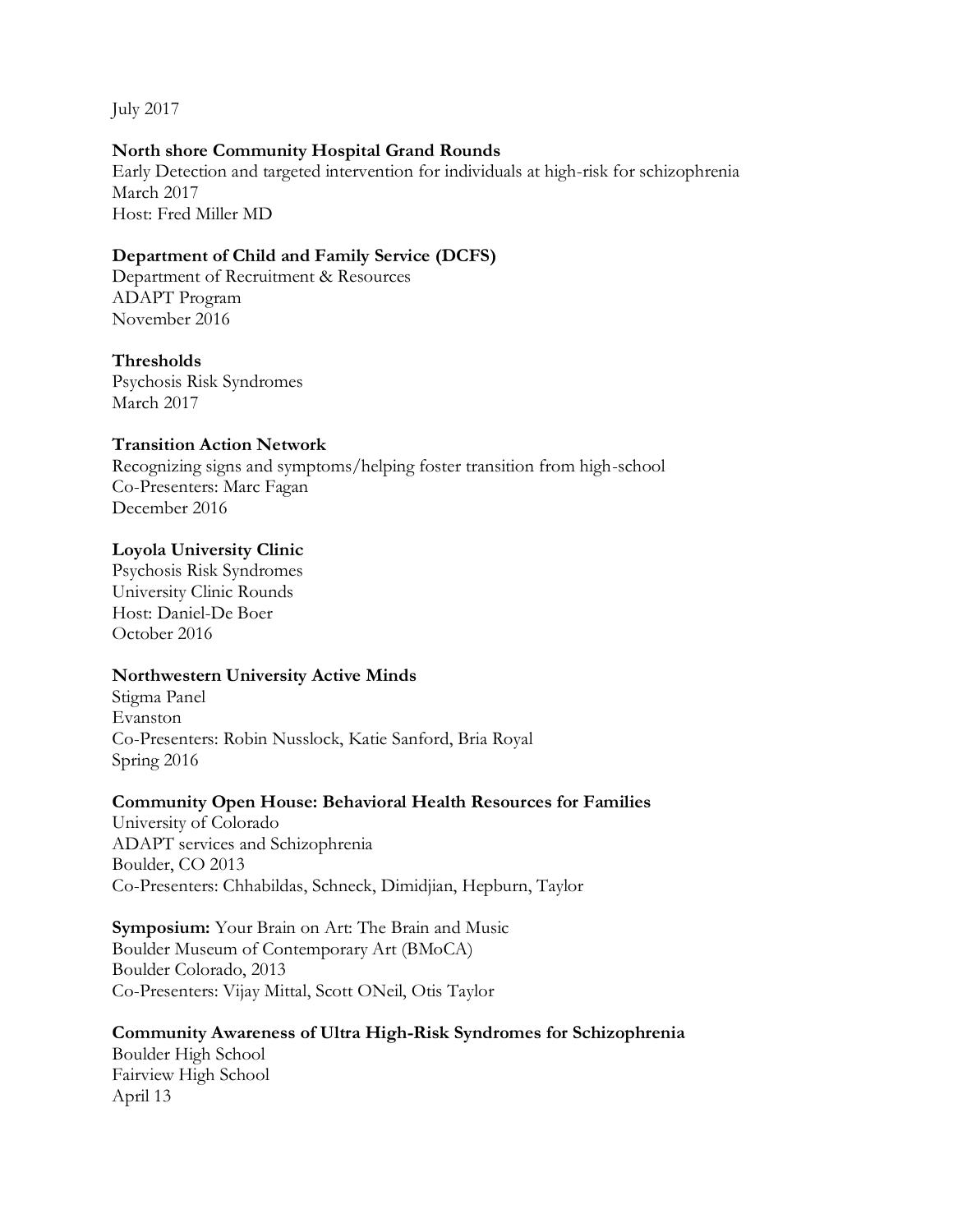**Symposium:** Your Brain on Art: Neuroasthetics Boulder Museum of Contemporary Art (BMoCA) Boulder Colorado, 2012 Co-Presenters: Vijay Mittal, William Stoehr, Lew Harvey

**Invited Talk:** Early recognition of a schizophrenia risk-syndrome Denver Health School Based Health Centers (school based mental health therapists in DPS) Denver, Colorado, 2012 Host: Jenifer Koch

**Invited Talk:** The schizophrenia prodrome and CU Boulder's ADAPT program Denver Health, Adolescent in-patient unit Denver, Colorado, 2011 Host: Jonathan Kusumi (Director of Inpatient Unit)

**Invited Talk:** The schizophrenia Prodrome and CU Boulder's ADAPT program Boulder Community Hospital, Adult in-patient unit Boulder, Colorado, 2011 Host: Peggy Caspari (Director of Inpatient Unit)

# **Symposium:** Your Brain on Art: The neuroscience of improvisation

Boulder Museum of Contemporary Art (BMoCA)

Boulder Colorado, 2011

Co-Presenters: Vijay Mittal, William Stoehr, Richard Cummings, Robert Sher-Machherndl

# **C. Other**

**Staff Research Talk-** The ADAPT lab Research Program University of Colorado Boulder January 2013

#### **Conference Participation**

| 2018 | Society for Research in Psychopathology                                  |
|------|--------------------------------------------------------------------------|
| 2018 | Society for Biological Psychiatry, Manhattan                             |
| 2018 | Society for International Schizophrenia Research, Florence               |
| 2017 | World Congress of Psychiatry, Berlin Germany                             |
| 2017 | World Conference of Biological Psychiatry, Copenhagen                    |
| 2017 | International Congress for Schizophrenia Research, San Diego, California |
| 2016 | Society for Biological Psychiatry, Atlanta                               |
| 2016 | Society for Research in Psychopathology, Baltimore                       |
| 2016 | Society for International Schizophrenia Research, Florence               |
| 2015 | European Congress of Schizophrenia Research, Berlin Germany              |
| 2015 | International Congress for Schizophrenia Research, Colorado Springs      |
| 2014 | Society for Research in Psychopathology, Chicago                         |
| 2013 | Society for Research in Psychopathology, Oakland                         |
| 2013 | Association for Psychological Science, Washington D.C.                   |
| 2013 | International Congress for Schizophrenia Research, Orlando Florida       |
|      | -International Prodromal Research Network, (IPRN)                        |
|      |                                                                          |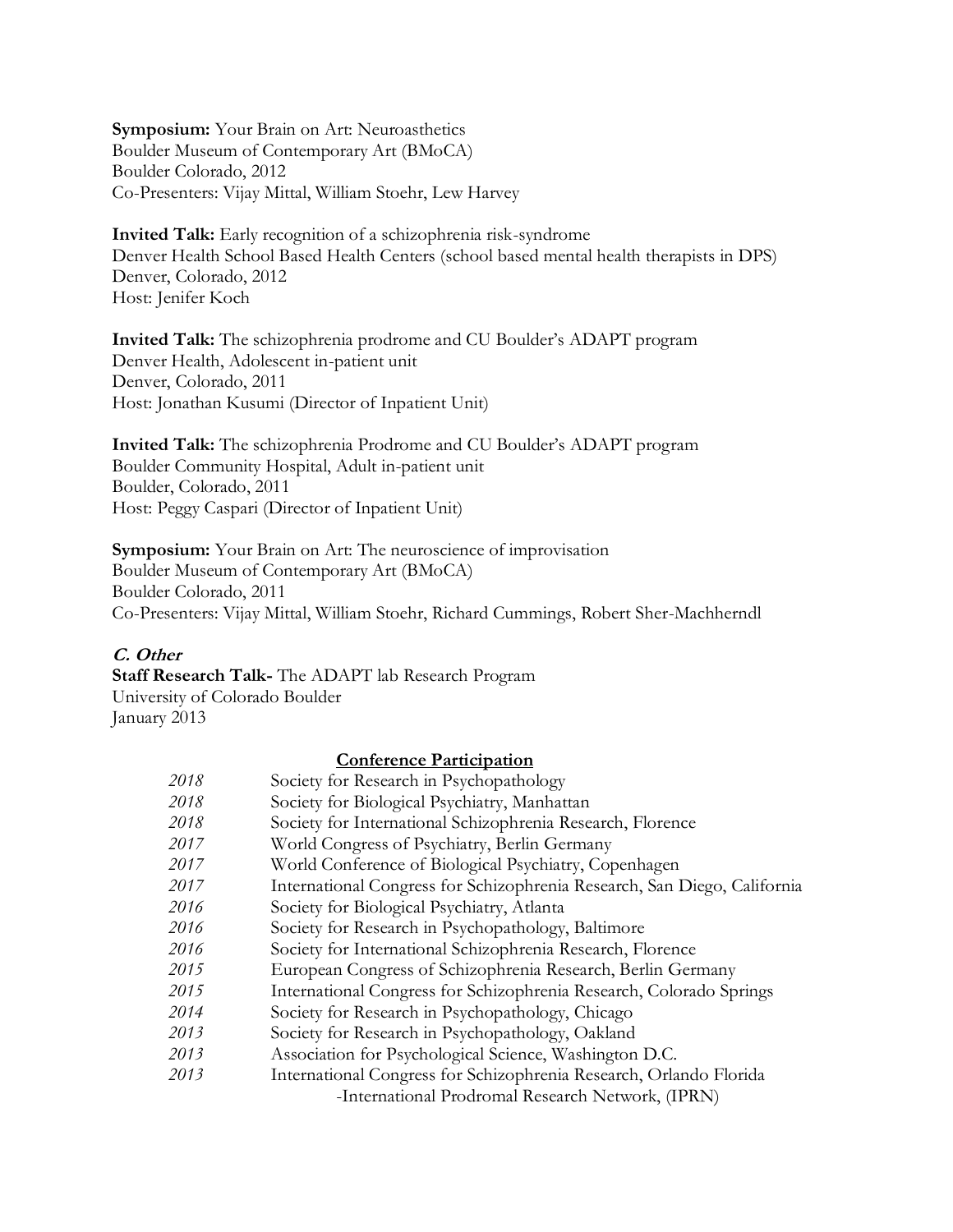| 2013 | Eastern Psychological Association, New York                              |
|------|--------------------------------------------------------------------------|
| 2012 | International Association for Early Psychosis (IEPA), San Francisco      |
| 2012 | Society for Research in Psychopathology, Ann Arbor                       |
| 2012 | Society for Biological Psychiatry, Philadelphia                          |
| 2011 | Society for Neuroscience, Washington DC                                  |
| 2011 | International Congress for Schizophrenia Research, Colorado Springs      |
|      | -International Prodromal Research Network, (IPRN)                        |
| 2011 | Society for Research in Psychopathology, Boston                          |
| 2010 | Society for Research in Psychopathology, Seattle, Washington             |
| 2009 | 29 <sup>th</sup> Nordic Congress of Psychiatry, Stockholm, Sweden        |
| 2009 | Society for Research in Psychopathology, Minneapolis, Minnesota          |
| 2009 | International Congress for Schizophrenia Research, San Diego, California |
|      | -International Prodromal Research Network, (IPRN)                        |
| 2008 | Society for Research in Psychopathology, Pittsburg, Pennsylvania         |
| 2007 | Society for Research in Psychopathology, Iowa City, Iowa.                |
| 2006 | Society for Research in Psychopathology, San Diego, California           |
| 2005 | Georgia Psychological Association; Atlanta, Georgia                      |
| 2004 | Society for Research in Psychopathology, St. Louis, Missouri             |
| 2003 | Association for Psychological Science; Atlanta, Georgia                  |
| 2003 | Society for Research in Psychopathology; Montreal, Canada                |
|      |                                                                          |

# **Abstracts from Conference Poster Presentations:**

- \*Gupta, T., Haase, C.M., Strauss, G.P., Cohen, A.S., Ricard, J.R., Mittal, V.A. (2020, April). Altered emotion expression in psychosis risk: Determining the promise of ultra-thin slicing and comparing human and automated coding methods. Poster presented at the Society for Affective Science, San Francisco, CA.
- Stephens, J.E., Yee, C. I., Mittal, V.A., & Haase, C.M. (2020, April). Emotions in conflict: A behavioral analysis of adolescent-parent conflict conversations. Poster presented at the Annual Convention for the Society for Affective Science, San Francisco, CA.
- Anaya, I. C., Stephens, J. E., Mittal, V. A., Haase, C. M. (2020, April). Adolescent's Emotional Experiences During Adolescent-Parent Interactions and Links with Dispositional Affect. Poster presented at the Society for Affective Science conference, San Francisco, CA.
- Rodosky, S. E., Stephens, J. E., Gupta, T., Mittal, V. A., & Haase, C. M. (2020, April). Not Expressing Emotionsand Links with Anxiety and Depression: A Laboratory-Based Study of Adolescent-Caregiver Conversations. Poster presented at the Society for Affective Science conference, San Francisco, CA.
- Rompilla, D. B., Jr., Stephens, J. E., Hittner, E. F., Mittal, V. A., & Haase, C. M. (2020, April). Becoming Happy while Sad: Executive Functioning and Emotion Regulation in Older Adults. Poster presented at the Society for Affective Science conference, Boston, MA. (2019, April) Becoming Happywhile Sad: Executive Functioning and Emotion Regulation in Older Adults. Poster presented at the Society for Affective Science conference, San Francisco, CA.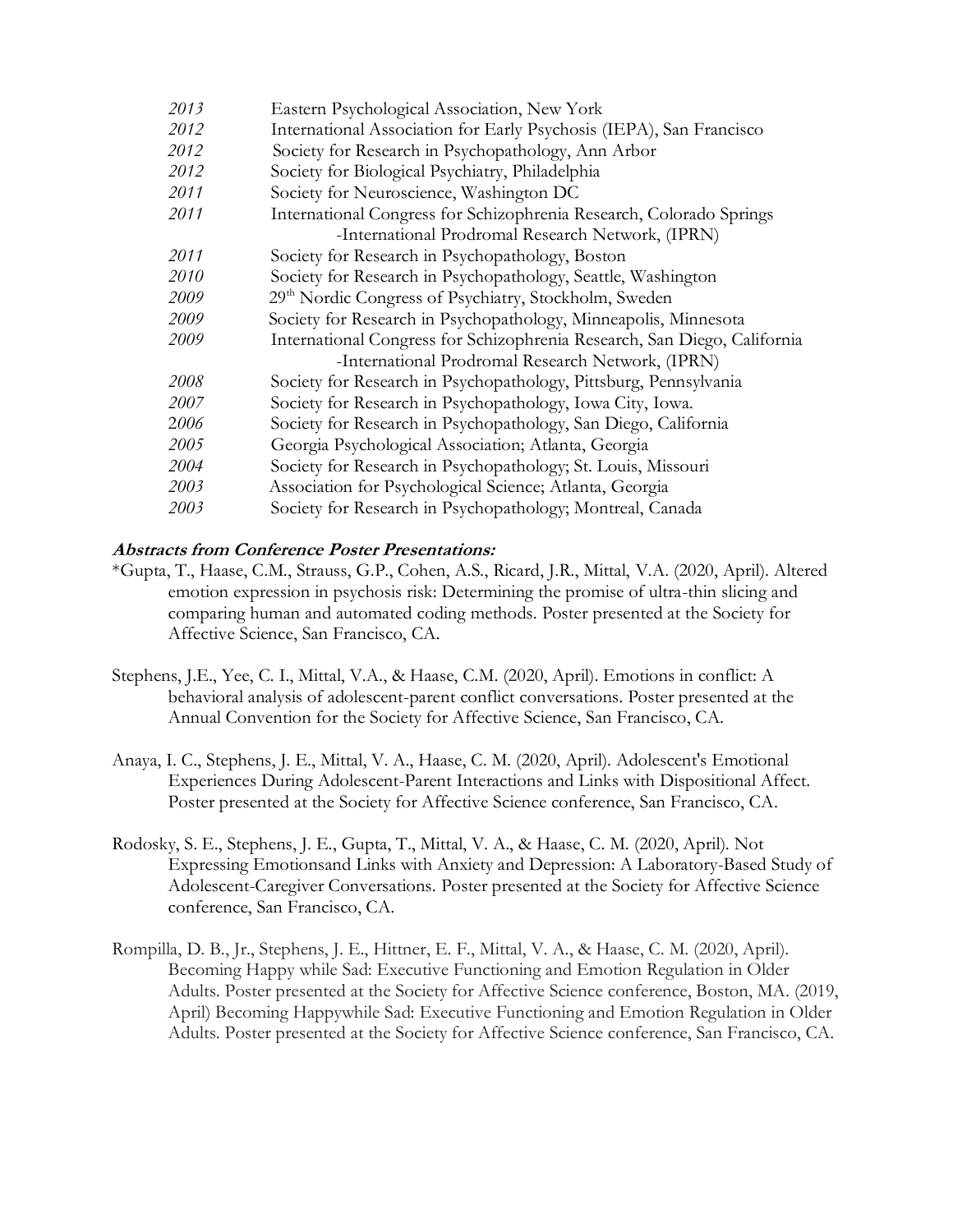- \*Ricard, J.R., Gupta, T., Hittner, E.F., Haase, C.M., Mittal, V.A. (2020, April). *Trauma history and facial expressions of emotions in individuals at clinical high risk for psychosis*. Poster presented at Society for Affective Science Conference. San Francisco, CA.
- \*Damme, K.S.F., Ristanovic, I., & Mittal, V.A. (2019) The Impact of Cannabis Use on Resting-State Networks in the Psychosis Risk Period: Cross-Sectional and Longitudinal Implications of Use. Society of Research for Psychopathology Annual Meeting, Buffalo, New York.
- \*Damme, K. S. F. & Mittal, V. A. (2019). Distinct and opposite Profiles of Connectivity during Self-Reference Task and Rest in Youth at Clinical High-Risk for Psychosis. Society for Biological Psychiatry, Chicago, Illinois.
- \*Damme, K.S.F. & Mittal, V.A. (2019). Clinical High Risk for Psychosis Show Stable Global Functional and Nodal Structural Disconnectivity, *Organization on Human Brain Mapping, Rome, Italy.*
- \*Damme, K.S.F., Ristanovic, I., & Mittal, V.A. (2019). The Impact of Cannabis Use on Resting-State Networks in the Psychosis Risk Period: Cross-Sectional and Longitudinal Implications of Use. *Society of Research for Psychopathology Annual Meeting, Buffalo, New York.*
- \*Gupta, T., Damme, K.S.F., Haase, C.M., Mittal, V.A. (2019) Genuine and nongenuine smiles in adolescents and young adults at clinical high-risk for psychosis. *Society of Biological Psychiatry Annual Meeting, Chicago, Illinois.*
- \*Gupta, T., Dean, D.J., Kelley, N.J., Bernard, J.A., Ristanovic, I., Mittal., V.A. (2019). Cerebellar tDCS improves procedural learning in non-clinical psychosis. *Organization for Human Brain Mapping Annual Meeting, Rome, Italy.*
- \*Gupta, T., Haase, C.M., Strauss, G.P., Cohen, A.S., Ricard, J.R., Mittal, V.A. (2019). Altered emotion expression in psychosis risk: Determining the promise of thin slicing and comparing human and automated coding methods. *Poster to be presented at Society for Research in Psychopathology Annual Meeting, Buffalo, New York.*
- \*Osborne, K.J., Dean, D.J., Gupta, T., Ristanovic, I., Vargas, T., Walther, S., Mittal, V.A (June 2019). Motor behavior subtypes and risk profiles in clinical high-risk individuals. *Talk to be given at the 14th World Congress of Biological Psychiatry, Vancouver, BC.*
- \*Osborne, K.J., Gupta, T., Mittal, V.A (June 2019). Brain stimulation and motor learning in a psychosis continuum population. *Talk to be given at the 14th World Congress of Biological Psychiatry, Vancouver, BC.*
- \*Osborne, K.J., Damme, D.S.F., Gupta, T., Dean, D.J., Bernard, J.A., Mittal, V.A (May 2019). Timing dysfunction and cerebellar network abnormalities in youth at clinical high-risk for psychosis. *Poster presented at the 74th annual meeting of the Society of Biological Psychiatry, Chicago, IL.*
- \*Osborne, K.J., Vargas, T., Mittal, V.A, (2019). Early childhood social communication deficits in youth at clinical high-risk for psychosis: Associations with functioning and risk. *Poster to be presented at the annual meeting of the Society for Research in Psychopathology, Buffalo, NY.*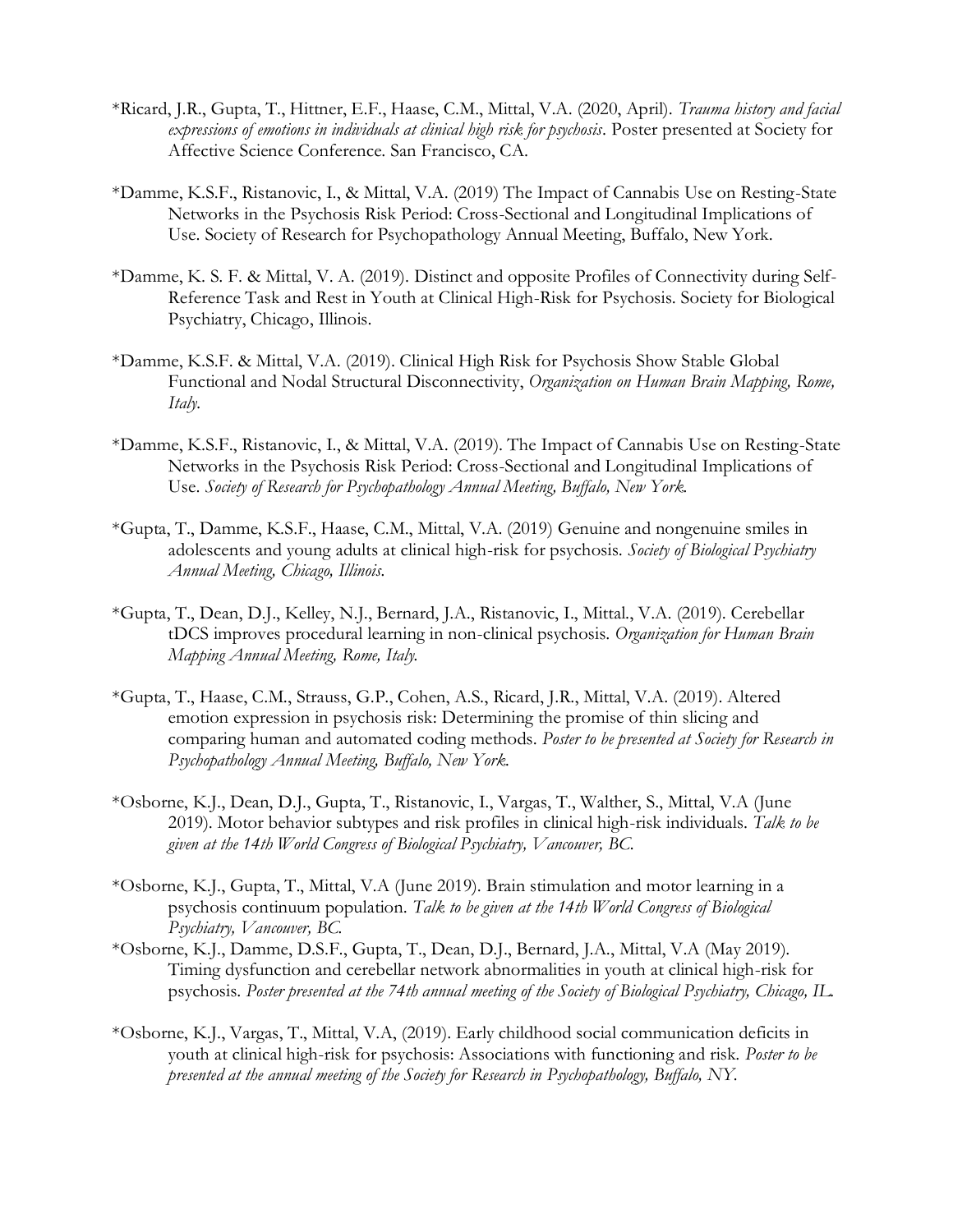- \*Ricard, J.R., Gupta, T., Mittal, V.A., Haase, C.M. (2019, March). Signs of psychosis risk: Thin slices of altered emotional behavior in youth at clinical high risk for psychosis. *Poster presentation given at Society for Affective Science. Boston, MA.*
- \*Ricard, J.R., Gupta, T., Haase, C.M., Mittal, V.A. (2019, September). Facial expressions of emotions and life stress in adolescents at clinical high risk for psychosis. *Poster to be presented at 33rd Annual Meeting of the Society for Research in Psychopathology Annual Meeting, Buffalo, New York.*
- \*Rowghani, K., Gupta, T., Mittal, V.A. (2019, May). Facial Expressivity in Non-Clinical Psychosis. *Department of Psychology Undergraduate Poster Session, Evanston, IL.*
- \*Vargas, T., Damme, K.S. F., Hooker, C.I., Gupta, T., Cowan, H.R., Mittal, V.A. (2019). Differentiating Implicit and Explicit Theory of Mind and Associated Neural Networks in Youth at Clinical High Risk (CHR) for Psychosis. *Organization for Human Brain Mapping Annual Meeting, Rome, Italy.*
- \*Zou, D. S., Conley, R., Mittal, V. A. (2019) Correlates of facial emotion recognition task performance in healthy youth. *Poster presented at Anxiety and Depression Association of America, Chicago, IL.*
- \*Lång, U., Mittal, V., Schiffman, J., & Therman, S. (2019). F66 Measurement invariance of psychoticlike experiences as measured with the PQ-B in adolescent and adult population samples. *Schizophrenia Bulletin*, *45*(Supplement\_2), S280-S280.
- \*Zou, D. S., Conley, R., Mittal, V. A. (2019) Social responsiveness and psychosis-risk: a multiperspective approach. *Poster to be presented at Society for Research in Psychopathology Annual Meeting, Buffalo, NY.*
- \*Cowan, H. R., & Mittal, V. A. (2018). Self-concept and psychotic-like experiences. *Poster presented at Society for Research in Psychopathology, Indianapolis, IN.*
- \*Dean, D.J., Bernard, J.A., Mittal, V. A. (2018). Motor Learning during an isometric force grip task in youth at clinical high risk for psychosis: An FMRI study. *Poster presented at Society for Research in Psychopathology, Indianapolis, IN.*
- \*Damme, K.S.F., Gupta, T., Vargas, T., Mittal, V. A. (2018). Stable Structural Connectivity Networks Differences in the Clinical High Risk for Psychosis during the Psychosis Risk Period,. Society of Research for Psychopathology Annual Meeting, Indianapolis, Indiana.
- \*Gupta, T., Rowghani, K.K., Ricard, J.R., Haase, C.M., Mittal, V.A (2018). Alterations in facial expressivity in youth at clinical high-risk for psychosis. *Society for Research in Psychopathology Annual Meeting, Indianapolis, Indiana.*
- \*Ristanovic, I., Zou, D. S., Conley, R., Mittal, V. A. (2018). Gonadocorticoids as Neuroprotective Factors in Population at Clinical High Risk for Psychosis. *Poster presented at Society for Research in Psychopathology, Indianapolis, IN.*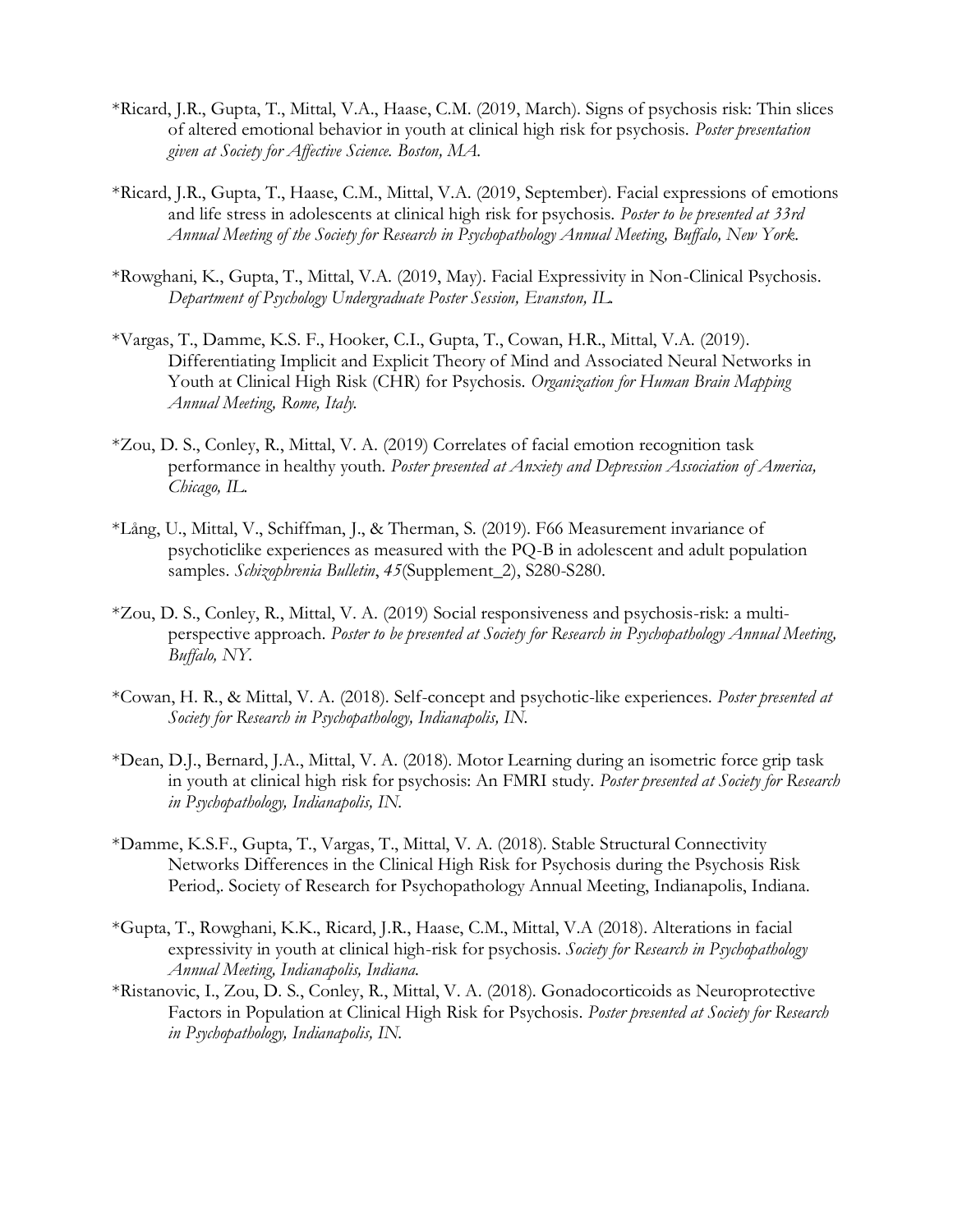- \*Severaid, K. B., Osborne, J. O., Mittal, V. A. (2018). Implications of religious and spiritual practices in youth at clinical high risk for psychosis. *Poster presented at Society for Research in Psychopathology, Indianapolis, IN.*
- \*Vargas, T., Damme, K.S., Mittal, V. A. (2018). Bullying Victimization in Typically Developing and Clinical High Risk (CHR) Adolescents: A Multimodal Imaging Study. *Society of Research for Psychopathology Annual Meeting, Indianapolis, Indiana.*
- \*Dean, D. Bernard, Mittal, VA (2018). Motor learning during an isometric force grip task in youth at clinical high-risk for psychosis: a functional imaging study. Poster presented at Society for Research in Psychopathology, Indianapolis, IN
- \*Zhang, W., Osborn, J., Mittal., VA., Kappenman, E., (2018). Behavioral and neural measures of visual working memory in youth at clinical high-risk for psychosis. Poster presented at Society for Research in Psychopathology, Indianapolis, IN
- \*Azis, M., Mittal. (2018) Factor analysis of negative symptoms in individuals at clinical high-risk for psychosis. Poster presented at Society for Research in Psychopathology, Indianapolis, IN
- Mittal, V., Gupta, T., Dean, D., Bernard, J., Kelley, N., Ristanovic, I., ... & Vargas, T. (2018). S206. Cerebellar Transcranial Direct Current Stimulation (tDCS) Improves Procedural Learning in Non-Clinical Psychosis. *Biological Psychiatry*, *83*(9), S427-S428.
- \*Carol, E.E., Link, A., Mittal, V.A. (2017). Obstetric complications and HPA axis functioning in adolescents at ultra high-risk for psychotic disorders. Poster presented at Society for Research in Psychopathology, Denver, CO.
- \*Dean, D. J., Walther, S., & Mittal, V. A. (September 2017). Vulnerability subtypes in motor performance in youth at risk for psychosis. Poster presented at Society for Research in Psychopathology. Denver, CO.
- \*Gupta, T., Garcia, G., Hespos, S.J, Horton, W.S., Yang, J., Mittal, V.A. Automated analysis of written narratives reveals abnormalities in referential cohesion in youth at ultra-high risk for psychosis. 2017. Presented at Society for research in psychopathology. Denver, Colorado.
- \*Lieberman, A., Larson, C., Mittal, V.A. (2017). Voice-pitch perturbation in non-clinical psychosis population. Poster presented at Society for Research in Psychopathology, Denver, CO.
- \*Newberry, R.E., Dean, D.J., Mittal, V.A. (2017). Multi-site study of exercise behavior in adolescents at clinical high-risk for developing psychotic disorders. Poster presented at Society for Research in Psychopathology. Denver, CO.
- \*Osborne, K. J., Kent, J., Shashoua, N., Mittal, V.A. (2017). Perceptual timing deficits in individuals at ultra-high risk for psychosis. Poster presented at the annual meeting of the Society for Research in Psychopathology, Denver, CO.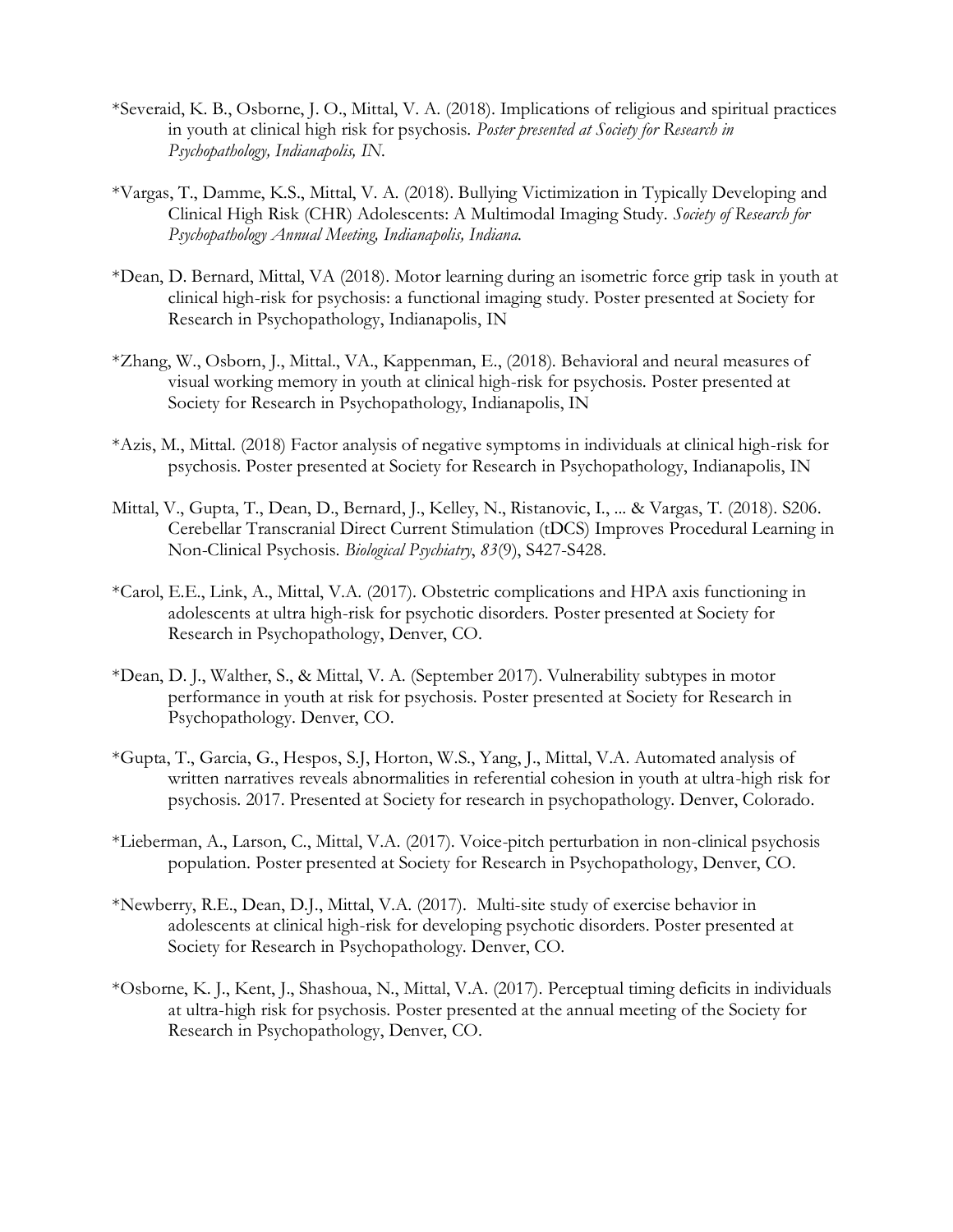- \*Ozturk, S., Vargas, T., & Mittal, V. (September, 2017). Abnormal white matter connectivity in nonclinical psychosis. Poster presented at the 31st Annual Meeting of the Society of Research in Psychopathology, Denver, CO.
- \*Pelletier-Baldelli, A., Bernard, J., Orr, J., Gupta, T., Mittal, V. (2017). Do youth at risk for psychosis like being liked? A functional magnetic resonance imaging investigation into social reward processing. Poster presented at Society for Research in Psychopathology, Denver, CO.
- \*Ristanovic, I., Mittal, V. A. (2017). The Role of Legalization of Cannabis Use on Cannabis Use Attitudes and Behaviors in Youth at Risk for Psychosis. Poster presented at Society for Research in Psychopathology, Denver, CO.
- Nunez, M., Kelley, N.J., Mittal, V.A., & Zinbarg, R. (2017). Anodal tDCS over the right dorsolateral prefrontal cortex undermines exposure therapy via elevated avoidance motivation. *Psychophysiology*, 54, S164.
- Cohen, R, McAdams, D., Mittal, V (2017). Core beliefs in healthy youth and youth at ultra highrisk for psychosis. APS, Boston.
- \*Cibelli, E., Cole, J., Mittal, V., & Goldrick, M. (2017). Prosodic cues to psychosis risk. *Acoustical Society of America*, *Boston.*
- \*Clark, S, Ahmadi, A.,Turner, J., Mittal, VA (2017) Insight and cerebello-cortical connectivity in adolescents at ultra high risk for schizophrenia. ICOSR SD, Schizophrenia Bull, 43(S1) S42
- Mittal, V.A., \*Dean, D., \*Gupta, T., Bryan, A., (2017) Aerobic exercise intervention for clinical high-risk youth improves cognitive and hippocampal abnormalities. ICOSR SD, 43(S1) S168
- \*Carol, E.E., \*Newberry, R.E., Mittal, V.A. (2016) *Cannabis and basal cortisol levels in adolescents at ultra high-risk for psychotic disorders.* Poster presented in Society for Research in Psychopathology, Baltimore, MD.
- \*Dean, D.J., \*Gupta, T., \*Newberry, R.E, \*Pelletier-Baldelli, A., \*Carol, E.E., Mittal, V.A. (2016) *Initial findings from an open label exercise intervention in youth at risk for psychosis*. Poster presented at Society for Research in Psychopathology. Baltimore, MD.
- \*Kramer, K.R, \*Samson A.T., \*Dean D.J., Mittal, V.A. (2016). Video Motion Assesssment of Movement Abnormalities During Clinical Interview in Youth at Risk for Psychosis. Poster presented at Society for Research in Psychopathology. Baltimore, MD.
- \*Russell, C.E., \*Newberry, R.E., Mittal, V.A., & \*Bernard, J.A. (2016, September). Patients with Schizophrenia Show Aberrant Patterns of Basal Ganglia Activation: Evidence from ALE Meta-Analysis. Poster session presented at the Thirtieth Annual Meeting of the Society for Research in Psychopathology, Baltimore, MD.
- \*Gupta, T., \*Kelley N.J., \*Dean, D.J., \*Ristanovic, I., \*Maloney, J.F., Mittal, V.A. (2016). Cerebellar tDCS and procedural learning in non-clinical psychosis. *Poster presented at Society for*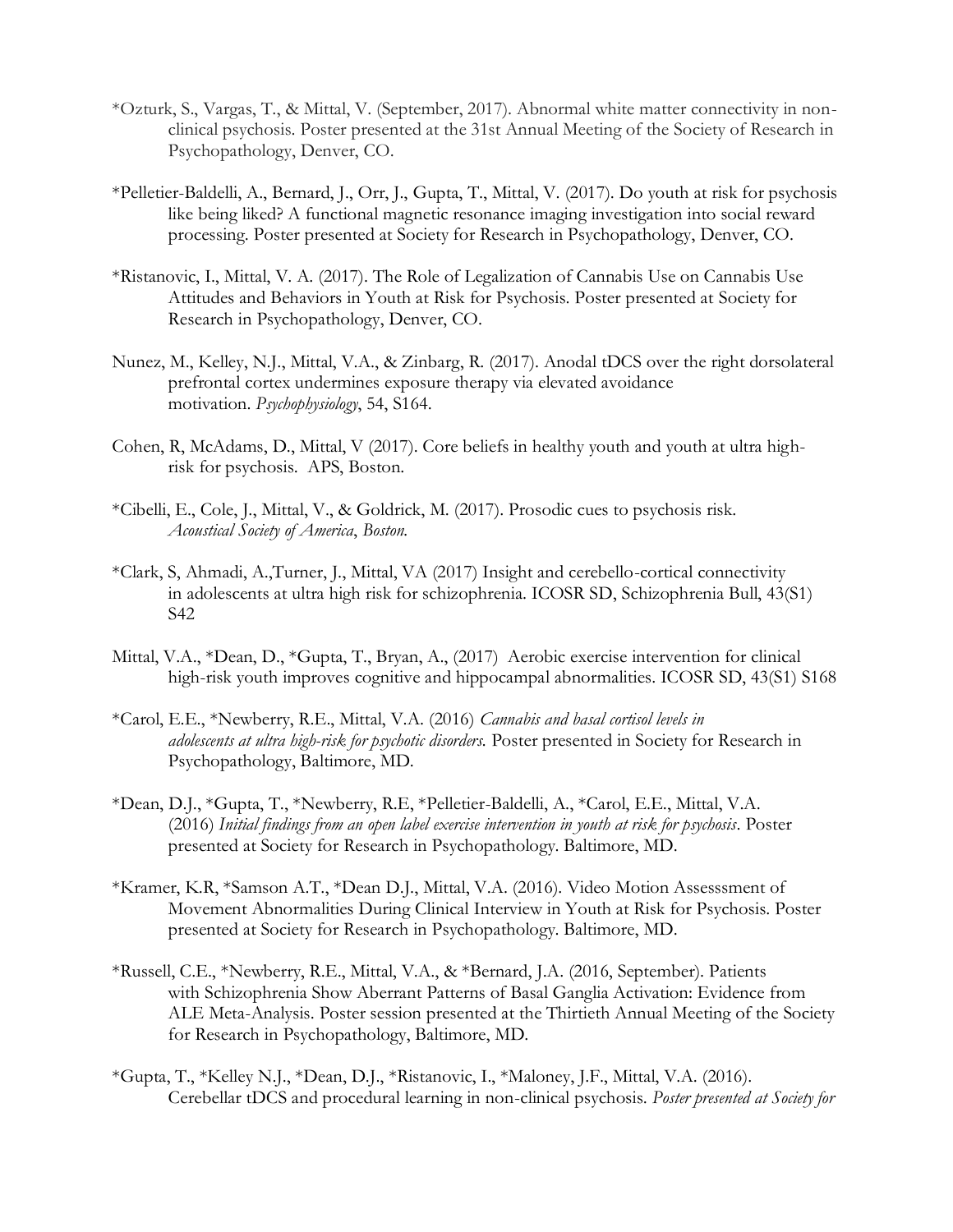*Research in Psychopathology, Baltimore, MD.*

- \*Pelletier-Baldelli, A., \*Andrews-Hanna, J.A., Mittal, V.A.(2016). Salience and Symptoms in Youth at High Risk for Psychosis: A Longitudinal Dynamic Functional Connectivity Study. *Poster presented at Society for Research in Psychopathology, Baltimore, MD.*Robustelli,
- \*Newberry, R., \*Whisman, M.A., & Vijay Mittal, V.A. *Social relationships in*  adolescents at ultra high risk for psychosis. (2016, October). Presented at the 50<sup>th</sup> annual meeting of the Association for Behavioral and Cognitive Therapies, New York, NY.
- \*Clark, S, \*Ahmadi, A, \*Bernard, J, Turner, J, Mittal V. (2016) Insight and cerebello-cortical connectivity in adolescents at ultra high-risk for schizophrenia. ICOSR
- Orr, J., Lopez, J., Mittal, (2016). Disrupted prefrontal dynamics underlying rapid instructed task learning in adolescents at ultra high risk for psychosis, HBM, Geneva.
- Bernard, J, Orr, J, \*Dean, D, Mittal (2016). Abnormal Cerebellar Activation in Psychosis Risk during Learning. Human Brain Mapping, Geneva
- \*Pelletier-Baldelli, A., Mittal, V (2016) Resting-state Functional Connectivity of the Temporoparietal Junction and psychosis risk, Human Brain Mapping, Geneva
- Orr J., & Mittal, V.A. Disrupted Prefrontal Dynamics Underlying Task Learning in the Psychosis Prodrome (2016), *Human Brain Mapping*, Geneva
- \*Clark, S., Mittal, V.A., Turner, J.A. (2016) *Biological Psychiatry*, Atlanta
- \*Bernard, J.A., Orr, J.M., & Mittal, V.A. (2015). Cerebello-thalamo-motor networks and positive symptom course in individuals at ultra-high risk for psychosis: evidence from functional & structural connectivity. Poster to be presented at Society for Research in Psychopathology, New Orleans, LA.
- \*Carol, E.E., \*Ives, L., Mittal, V.A. (2015). Resting cortisol level, self-concept, and putative familial environment in adolescents at ultra high-risk for psychotic disorders. Poster to be presented at Society for Research and Psychopathology, New Orleans, LA.
- \*Dean, D., \*Tullos, M., \*Orr, J.M., Mittal, V.A. (2015). Decreased Right-Handedness and Cerebral Asymmetry in Youth at Ultrahigh Risk for Psychosis. Poster to be presented at Society for Research in Psychopathology, New Orleans, LA.
- \*Gupta, T., Scott, T., Silverstein, S.M., Papathomas, T.V., Mittal, V. A. (2015). Perceptual Impairments and Disrupted Neural Connectivity in Youth at Ultra High Risk for Psychosis: Evidence from a Hollow Mask Illusion Task. Poster to be presented at Society for Research in Psychopathology, New Orleans, LA.
- \*Newberry, R.E., \*Orr, J.M., \*Bernard, J.A., Mittal, V.A. (2015). Disrupted Verbal Selection is Associated with Negative Symptoms in Adolescents at Ultra-High Risk for Psychosis. Poster to be presented at Society for Research in Psychopathology, New Orleans, LA.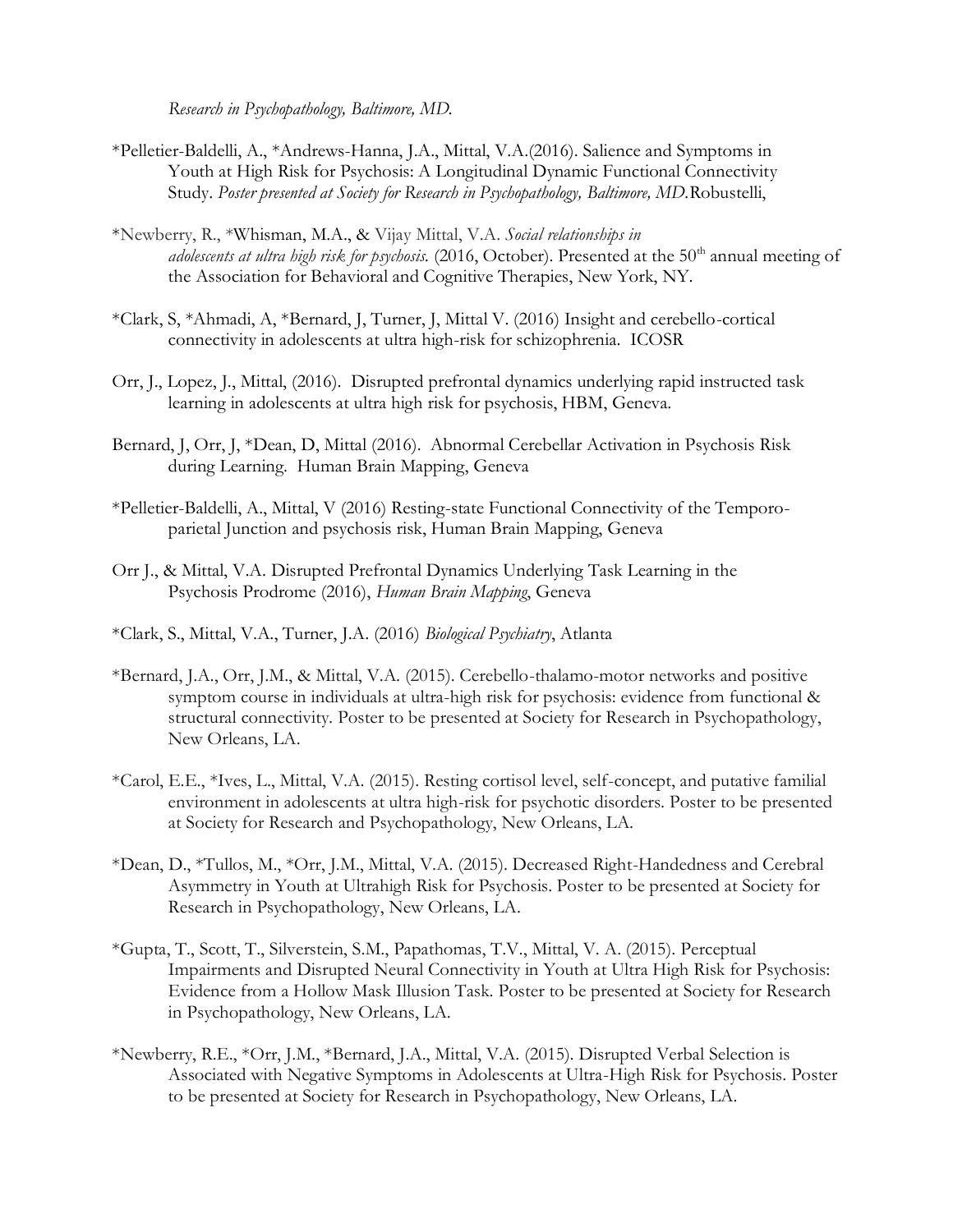- \*Pelletier-Baldelli, A., \*Bernard, J.A., Mittal, V.A. (2015). Affective and expressive negative symptoms: A longitudinal functional resting state connectivity study in youth at ultra highrisk for psychosis. Poster to be presented at Society for Research in Psychopathology, New Orleans, LA.
- \*Russak, O., \*Ives, L., \*Dean, D. A., Mittal, V.A. (2015). Dermatoglyphic Asymmetries and Symptoms in Adolescents at Ultrahigh-risk for Psychotic Disorders. Poster to be presented at Society for Research in Psychopathology, New Orleans, LA.
- Mittal, V.A., \*Millman, \*Bernard, \*Dean (2015) Verbal and nonverbal communication deficits in schizophrenia, Gesture-speech mismatch and lexical retrieval gestures in the psychosis prodrome. European Conference on Schizophrenia Research
- \*Dean, D.J., Mittal, V.A. Hippocampal Shape Abnormalities in Neuroleptic-Free Youth at Ultrahigh Risk for Psychosis HBM, Oahu, (winner of student travel award)
- Mittal V.A., & \*Dean, D. (2015). Novel Technologies to Investigate Motor Behavior in the Psychosis Spectrum. Poster Symposium. International Congress of Schizophrenia Research, Colorado Springs
- \*Bernard, J. Mittal VA (2015). Cerebello-cortical resting state connectivity and symptom course in individuals at ultra high-risk for psychosis. HBM, Oahu HA
- \* Mittal, V.A. (2015) Exercise-based remediation for youth at ultra high-risk for psychosis. International Congress of Schizophrenia Research
- \*Bernard, J.A., & Mittal, V.A. (2014). Dysfunctional activation of the cerebellum in schizophrenia: a functional neuroimaging meta-analysis. The Twentieth Annual Meeting of the Organization for Human Brain Mapping, Hamburg, Germany.
- \*Bernard, J., Mittal, V.A. (2014). [Cerebello-thalamo-cortical Tractograhpy In Individuals At Ultra](http://conference.psychopathology.org/modules/request.php?module=oc_program&action=summary.php&id=54)  [High-risk For Pyschosis.](http://conference.psychopathology.org/modules/request.php?module=oc_program&action=summary.php&id=54) Poster presented in Society for Research in Psychopathology, Evanston, IL.
- \*Carol, E., Mittal, V.A. (2014). [Self-reported Cannabis Use Is Inconsistent With The Results From](http://conference.psychopathology.org/modules/request.php?module=oc_program&action=summary.php&id=46) [Drug-screening In Youth At Ultra High-risk For Psychosis In Colorado.](http://conference.psychopathology.org/modules/request.php?module=oc_program&action=summary.php&id=46) Poster presented in Society for Research in Psychopathology, Evanston, IL.
- \*Dean, D.J., \*Bernard, J., \*Orr, J., \*Gupta, T., \*Pelletier-Baldelli, A., \*Carol, E., Mittal, V.A. (2014). [Psychosocial Distress And Increased Cortico-striatal Connectivity In Youth At Risk](http://conference.psychopathology.org/modules/request.php?module=oc_program&action=summary.php&id=24)  [For Psychosis.](http://conference.psychopathology.org/modules/request.php?module=oc_program&action=summary.php&id=24) Poster presented in Society for Research in Psychopathology, Evanston, IL.
- \*Gupta, T., \*Ives, L., Silverstien, S.M., Papathomas, T.V., Keane, B.P., Mittal, V.A. (2014). [Dysfunctional Top-down Modulation Of Incoming Sensory Information In Youth](http://conference.psychopathology.org/modules/request.php?module=oc_program&action=summary.php&id=72)  [At Ultra High-risk For Psychosis: Evidence From The Hollow Mask Illusion.](http://conference.psychopathology.org/modules/request.php?module=oc_program&action=summary.php&id=72) Poster presented in Society for Research in Psychopathology, Evanston, IL.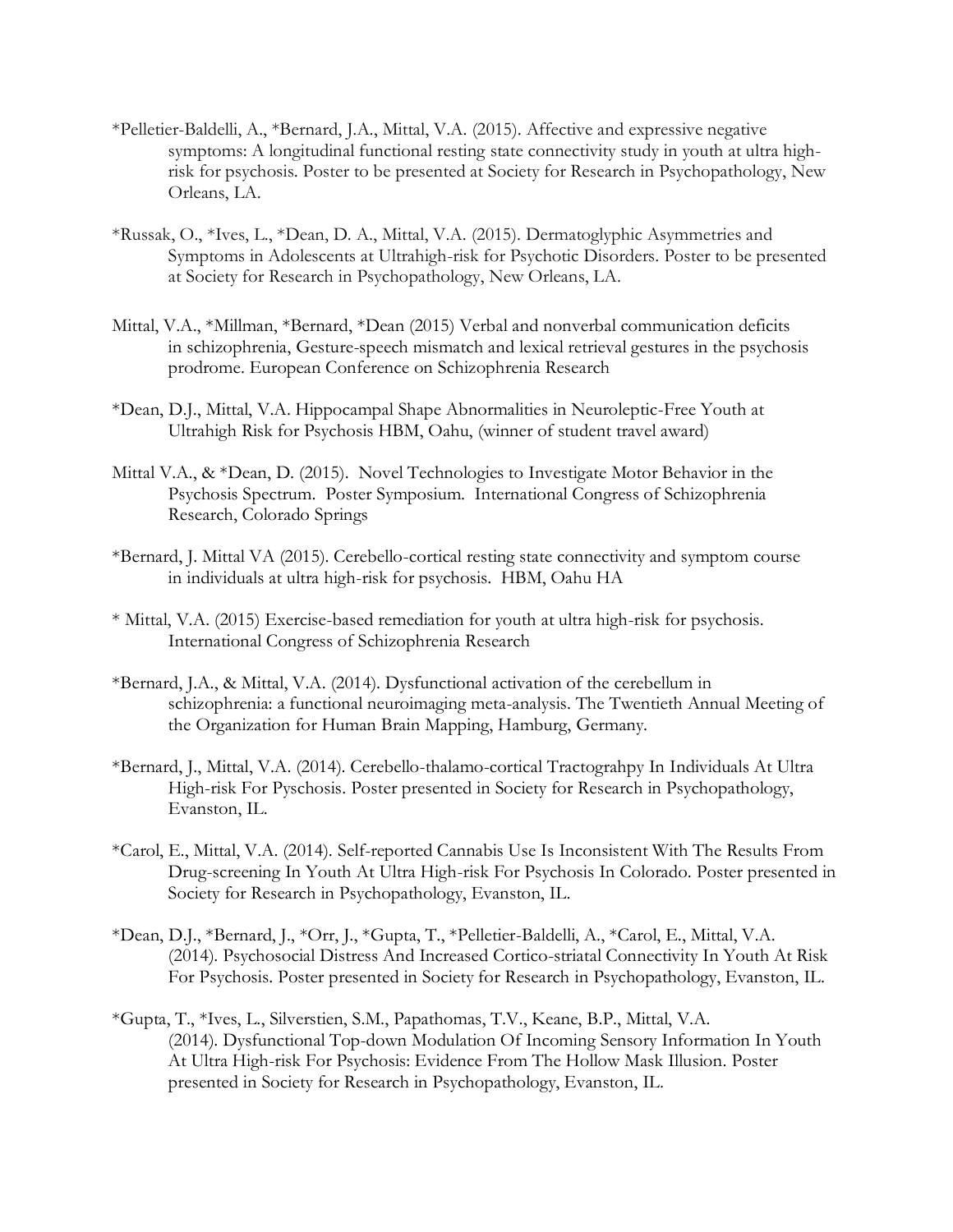- \*Millman, Z.B., \*Gupta, T., \*Bernard, J., Mittal, V.A. (2014). [Gesture-speech Mismatch Reflects](http://conference.psychopathology.org/modules/request.php?module=oc_program&action=summary.php&id=94)  [Cognitive Instability And Aberrant Neural Connectivity Among Youth At High Risk For](http://conference.psychopathology.org/modules/request.php?module=oc_program&action=summary.php&id=94)  [Psychosis.](http://conference.psychopathology.org/modules/request.php?module=oc_program&action=summary.php&id=94) Poster presented in Society for Research in Psychopathology, Evanston, IL.
- \*Orr, J., Mittal, V.A. (2014). Examining The Neural [Correlates Of Disease Insight In Adolescents At](http://conference.psychopathology.org/modules/request.php?module=oc_program&action=summary.php&id=112)  [Risk For Psychosis.](http://conference.psychopathology.org/modules/request.php?module=oc_program&action=summary.php&id=112) Poster presented in Society for Research in Psychopathology, Evanston, IL.
- \*Pelletier-Baldelli, A., \*Bernard, J., Mittal, V.A. (2014). [Resting State Functional Connectivity](http://conference.psychopathology.org/modules/request.php?module=oc_program&action=summary.php&id=69)  [Associations With Facial Emotion Recognition, Social Functioning And Psychotic](http://conference.psychopathology.org/modules/request.php?module=oc_program&action=summary.php&id=69)  [Symptoms In Youth At Ultra High-risk For Psychosis.](http://conference.psychopathology.org/modules/request.php?module=oc_program&action=summary.php&id=69) Poster presented in Society for Research in Psychopathology, Evanston, IL.
- \* Pelletier-Baldelli A., Mittal., V.A. (2014) White matter integrity as a predicator of social anhedonia in youth at ultra high-risk for psychosis. Social and Affective Neuroscience Society, Denver,
- Frank, G., Schott, ME., Mittal., V A., (2013) Taste reward circuitry related brain strucutres characterize ill and recovered anorexia nervosa and bulimia nervosa, Biological Psychiatry, 73(9), 90S-91S. San Francisco
- \*Bernard, JA., Mittal, V (2013) White Matter of the Middle and Superior Cerebellar Peduncles and Symptom Severity in Individuals at Ultra High-Risk of Psychosis. Society for Research in Psychopathology, Oakland, California
- \*Dean, D. Mittal, V (2013) Handwriting Analysis reveals Spontaneous Dyskinesias in Youth at Ultra-High Risk for Psychosis, Society for Research in Psychopathology, Oakland, California
- \*Pelletier, A., Mittal, V (2013) MVPA analyses highlight novel early identification strategy for the schizophrenia high-risk period, Society for Research in Psychopathology, Oakland, California
- \*Orr, J. Mittal, V (2013) Volumetric differences related to positive and negative symptoms in youth at high risk for psychosis. Society for Research in Psychopathology, Oakland, California
- Mittal, V.A. (2013). Elaine Walker's Contribution to Our Understanding of Neurodevelopment and Schizophrenia. Association for Psychological Science, Washington DC
- Mittal, V.A. (2013). Vulnerability characteristics, the motor system, and high-risk youth. Eastern Psychological Association. New York.
- Mittal, V.A. & \*Orr, J. (2013), Structural and Connective Tract Correlates of Spontaneous Movement Abnormalities in High Risk Youth, International Congress of Schizophrenia Research, *Schizophrenia Bulletin*, 39(1)S189.

Mittal, V.A. & \*Caliguri M. (2012), Spontaneous Dyskinesias and Non-Clinical Psychosis: A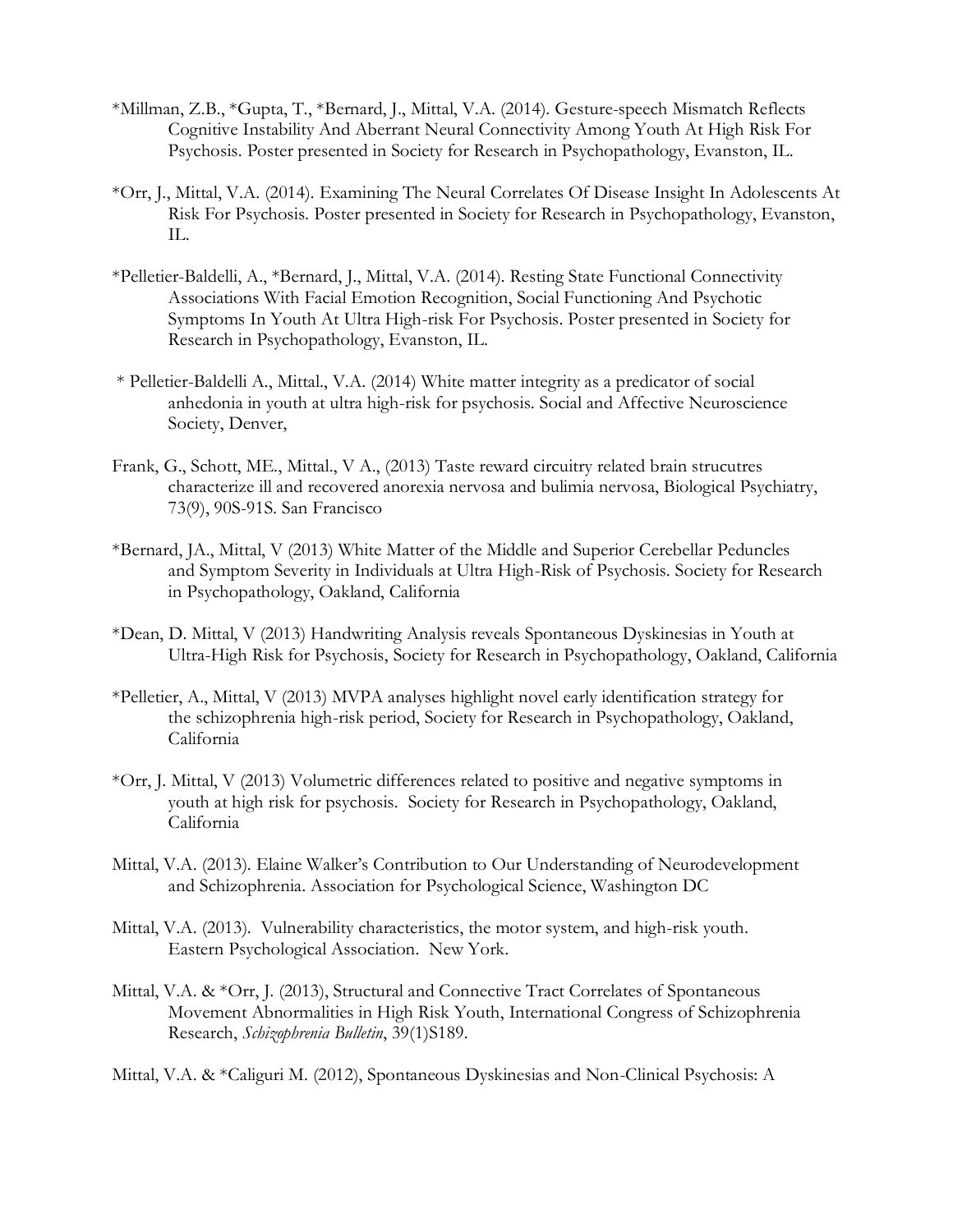Continuum of Vulnerability: International Association for Early Psychosis. Early Intervention in Psychiatry, 6(1):25

- \*Dean, D.J. & Mittal, V.A. (2012, October). Non-Declarative Learning and Cerebellar Morphology in Youth at-risk for psychosis. Society for Research in Psychopathology, Ann Arbor, MI.
- \*Lunsford-Avery, J.R. & Mittal, V.A. (2012, October). Sleep disturbance in youth at high risk for psychosis. Society for Research in Psychopathology, Ann Arbor, MI.
- \*Pelletier, AL, Mittal, V.A., (2012, October). Neural correlates of autistic traits and emotion perception in youth at high-risk for psychosis. Society for Research in Psychopathology, Ann Arbor, MI.
- \*Fleisher, C. Jimenez, A. Daley M., Doz-Abadia, M. Mittal, V. Cannon, T.D. (2012). Hippocampal volume deficits predict declines in social functioning for high-risk youth one year later. American Academy of Child and Adolescent Psychiatry, San Francisco
- \*Pelletier, A.L., Dean, D.J. Mittal, V.A. (2012) Minor Physical Anomalies and Early Prenatal Development in Youth Vulnerable for Psychotic Disorders. The Rocky Mountain Neuroscience Conference, Denver.
- \*Pelletier, A., Dean, D. Wadjtach, J., Hauge, E., Mittal, V. 2012. MPAs and Vulnerability in Prodorme. Rocky Mountain Regional Neuroscience Group, Denver.
- \*Case, C., Mittal, V.A., Walker, (2012). Minor physical Anomalies and prodromal youth. Society for Biological Psychiatry, Philadelphia
- \*Pelletier, A., \*Dean, D.J., & Mittal, V.A., (2011). Developmental dysfunction, striatal dysfunction, and psychotic-like experiences in adolescents and young adults. Society for Research in Psychopathology, Boston
- Mittal, V.A., Jalbrzikowsi, M. Daley, M., Bearden, C.E., Cannon, T. D (2011). Abnormal movements and the longitudinal course of social and role functioning in adolescents at risk for psychosis. *International Congress on Schizophrenia Research*; *Schizophrenia Bulletin* 37(1), p. 275
- Mittal, V. A. (2010). Basal ganglia pathology and adolescents at-risk for schizophrenia. Society for Research in Psychopathology, Seattle.
- Walker, E. F., Mittal, V. A., Compton, M. (2010). Correlates of prodromal symptom progression in youth at risk for psychosis, *Schizophrenia International Research Society*.
- Daley, M., Mittal, V.A., Cannon, T.D., (2010) Basal ganglia volumes and hyperkinetic movements in the schizophrenia prodrome. *American Academy of Child and Adolescent Psychiatry.*
- Mittal, V. A. (2009). Early psychosis prediction, *Nordic Congress of Psychiatry*.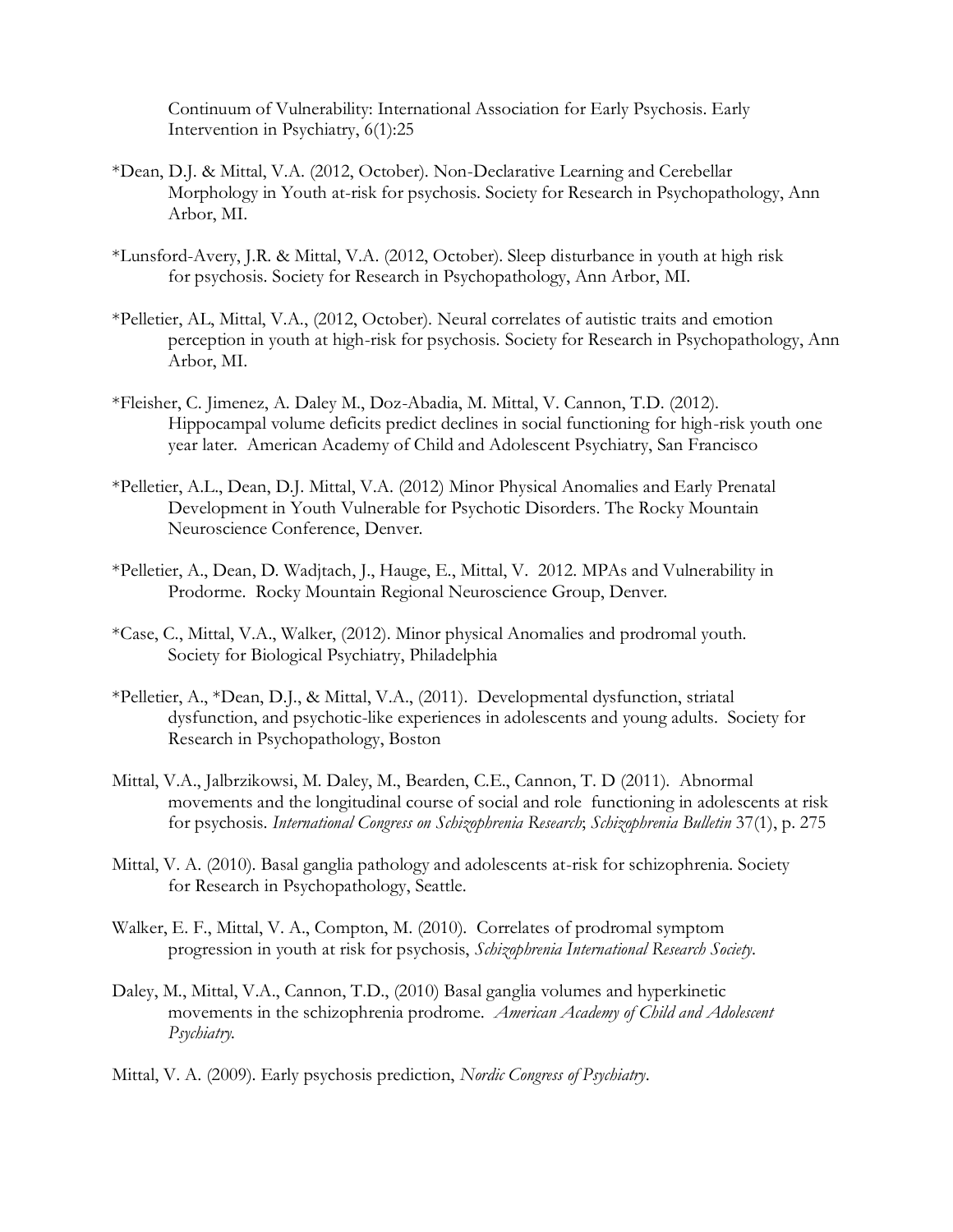- Mittal, V. A., Walker, E.F., Laskowski, C. M., Simone, A., & Cannon T. D. (2009). Markers of basal ganglia and conversion: Neurocogntive deficits, dyskinesia, and individuals at high-risk for psychosis. *Society for Research in Psychopathology, Minneapolis*.
- Doud, T. Mittal, V., Daley, M., Bearden, C. E., van Erp, T. G. M., Thompson, P. M., O'Neill, J., Cannon, T.D. (2009). Amygdala volumes in post traumatic stress and psychosis. *Amygdala, Trauma, & Stress Conference*.
- Daley, M. & Mittal, V., van Erp, T. G., O'Neill J., Bearden, C. Loesch, I., Altshuler, L. F. Cannon., T. D. (2009). Medial temporal lobe volumes in early onset schizophrenia and Bipolar Disorder. *American Academy of Child and Adolescent Psychiatry*.
- Mittal, V. A. & Cannon, T. D. (2009). Obstetric complications: a putative marker for cumulative risk among prodromal individuals. *International Congress on Schizophrenia Research*.
- Mittal, V. A. & Cannon, T. D. (2008). Obstetric complications and vulnerability for psychosis. *Society for Research in Psychopathology*.
- Mittal, V. A., Libby, A., & Walker, E. F. (2007). Movement abnormalities predict conversion among adolescents at high-risk for schizophrenia. *Society for Research in Psychopathology*.
- Simeonova, D., Hamann, S. B., Tessner, K. D., Mittal., V.A. & Walker, E.F. (2007). Effects of acute cortisol administration on visual memory encoding: An event-related fMRI investigation. *Society for Research in Psychopathology*.
- Walder, D. J., Mittal, V. A., McMillan, A. Walker, E. F. (2007). Sex Differences in neurocognitive prediction of conversion to Axis I psychosis in a sample of at-risk youth. *Society for Research in Psychopathology*.
- Tessner, K. Dhruv, S, Mittal, V. A. & Walker, (2006). Influence of life events, daily stressors, and cortisol levels on symptoms severity in adolescents with schizotypal personality disorder. *Society for Research in Psychopathology*.
- Simeonova, D. I., Attalla, A., Mittal, V. A., Tessner, K., & Walker, E. F. (2006). The role of verbal memory and sustained attention as potential vulnerability markers for bipolar disorder. *Society for Research in Psychopathology*.
- Mittal, V. A., Dhruv, S. & Walker, E. F. (2006). Movement abnormalities predict the longitudinal development of the schizophrenia prodrome. *Society for Research in Psychopathology*.
- Mittal, V. A. & Walker E. F. (2006). Emergent suicidality in adolescents with depression, OCD, and anxiety. *Georgia Psychological Association*.
- Mittal, V. A., Walker, E. F. & Trottman, H. (2004). Gesture behavior in unmedicated schizotypal adolescents. *Society for Research in Psychopathology*.

Bollini, A., Walker, E. F. & Mittal, V. A. (2003). Course of cognitive functioning in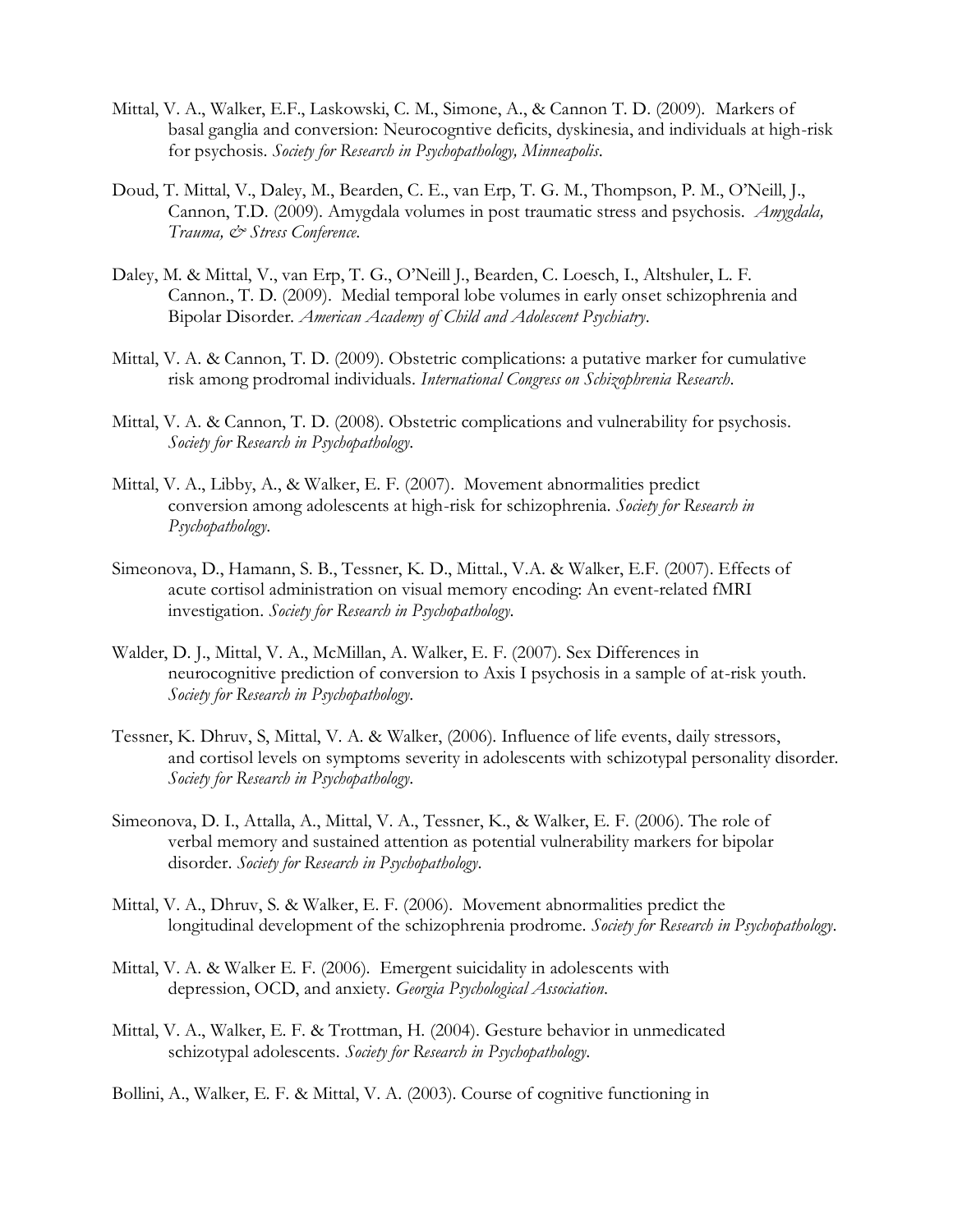schizophrenia and the relation to later brain morphology. *Society for Research in Psychopathology*.

#### **Experience as a Research Mentor**

#### **Mittal Laboratory Graduate Students Masters and Dissertation Projects:**

2021- Dissertation Proposal- Juston Osborne- LRP and motor signs in psychosis risk

2021- Dissertation Proposal- Teresa Vargas- Stressors across development, and risk for psychosis.

2020- Dissertation Proposal- Katia Zalkind- Semantic Priming and Psychosis Risk

2020- Dissertation Proposal- Tina Gupta- Emotional blunting and youth at risk for psychosis

2020- Dissertation Proposal- Raffles Cowan- Self identity, narrative, and risk for psychotic disorders

2019- Masters Advisor Ivanka Ristanovic, Life-event stress and risk for psychosis across adolescence.

2018 - Masters Advisor, Juston Osborn, Temporal bisection, cerebellar dysfunction and psychosis risk.

2018- Masters Advisor, Vargas, Hippocampal subfields across psychosis risk and schizophrenia stages.

2018- Dissertation Advisor, Emily Carol, Longitudinal evaluations of stress systems in youth at risk for developing psychotic disorders

2018- Dissertation Advisor, Derek Dean, Movement Abnormalities, Frontal-subcortical Structure and Function, and Youth at Risk for Psychosis

2017- Masters Advisor, Tina Gupta, Brain stimulation and motor learning in psychosis risk individuals.

2017- Dissertation Advisor, Andrea Pelletier, Do youth at risk for psychosis like being liked? An fMRI investigation of social reward processing

2015- Masters Advisor for Emily Carol (Mentor: Vijay Mittal): Cortisol, self-concept and expressed emotion in high-risk youth.

2014- Masters Advisor for Derek Dean (Mentor: Vijay Mittal): Cerebellar and Striatal Contributions to Velocity Scaling Deficits in Youth at Ultra High-Risk for Psychosis: A Resting-State Approach

2012/2013- Dissertation for Jessica Lunsford (Mentor: Vijay Mittal): Sleep Dysfunction in Adolescents at High-Risk for Psychosis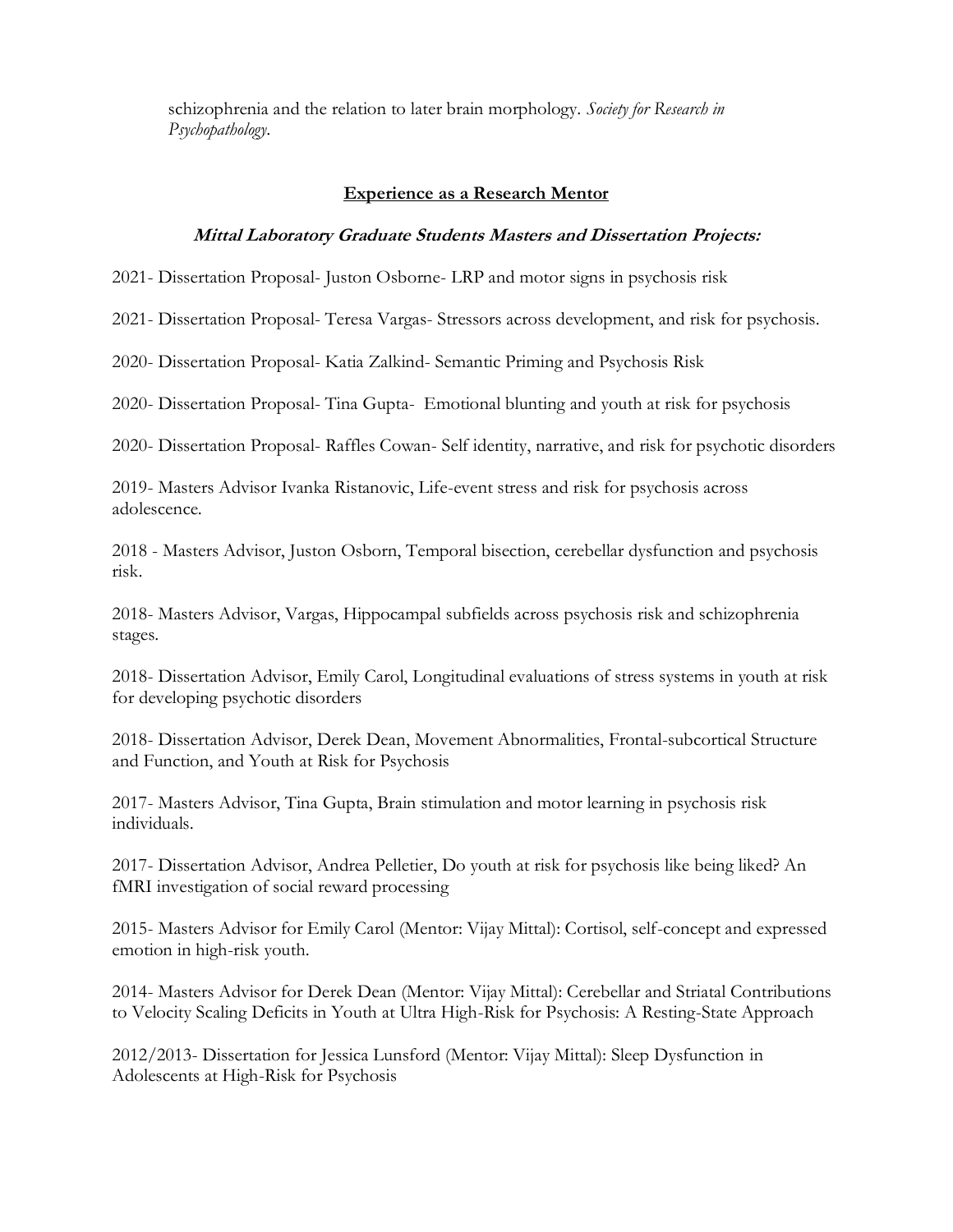2012/2013- Masters Advisor for Andrea Pelletier (Mentor: Vijay Mittal): The Neural Basis of Social Processing Impairments in Adolescents at High Clinical Risk for Psychotic Disorders

# **Current Positions for Mittal Students that have Graduated:**

Joseph Orr (Postdoctoral Scholar in my lab 2012-2015): Assistant Professor, Texas A&M, Department of Psychology

Jessica Bernard (Postdoctoral Scholar in my lab 2013-2015): Assistant Professor, Texas A&M, Department of Psychology

Jessica Lunsford-Avery (Graduate Student in my lab 2011-13): Assistant Professor, Duke University, Department of Psychiatry

Derek Dean (Graduate Student in my lab 2012-present): Postdoctoral Student, Vanderbelt

Emily Carol (Graduate Student in my lab 2013-present): Postdoctoral Student, McLean/Harvard

Andrea Pelletier-Baldelli (Graduate Student in my lab 2011-present): Postdoctoral student UNC Chapel Hill

# **Awards for Postdoctoral Students:**

SIRS travel award Kate Damme, 2020

Northwestern University NICS Data Science Initiative Award, Emily Cibelli, 2016

Brain and Behavior Research Foundation, NARSAD Young Investigator Award, Jessica Bernard, 2014

ICOSR Young Investigator: Jessica Bernard, 2015

NIMH National Research Service Award: Jessica Bernard, 2013-2015

# **Awards for Graduate Students:**

NSF- honorable mention, Franchesca Khuney, 2021

SIRS Early Career Award, Franchesca Khuney, 2021

T32 Fellowship, Training Program in Neuroscience of Human Cognition, Juston Osborne, 2019- 2020

NRSA Tina Gupta 2019-2022

NRSA Teresa Vargas 2019-2022

SNAP talk at SRP, Teresa Vargas, 2019

ERP Camp, Juston Osborne, 2019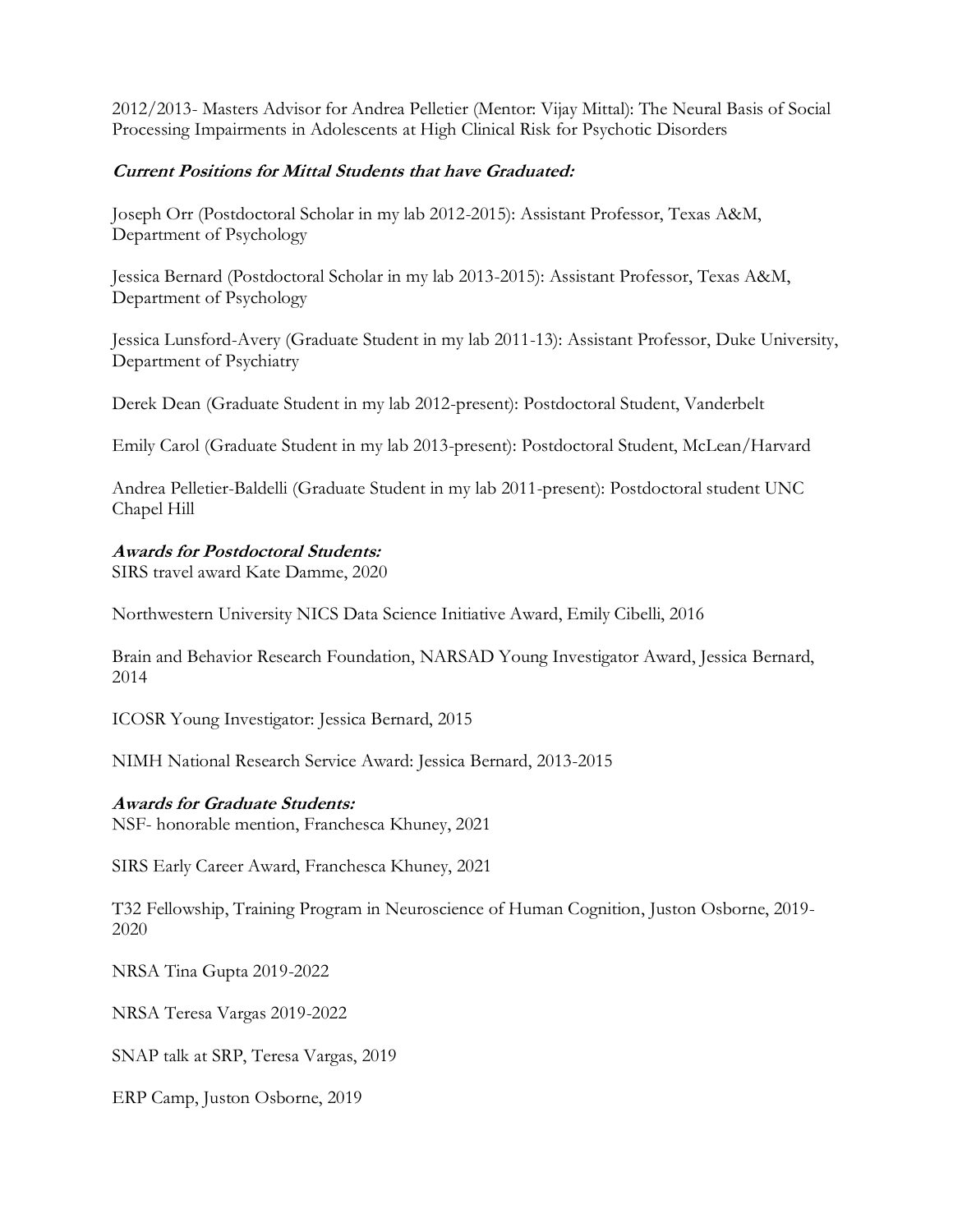Ford Fellowship, National Academy of Science, Teresa Vargas, 2019

DevSci Pilot Funds Award, Jaqueline Stephens, 2018

DevSci Pilot Funds Award, Teresa Vargas, 2018

Dosier/Muenzinger Award for Translational Research, Emily Carol, 2018

University of Michigan, Neruoimaging training fellowship, Tina Gupta, 2018

T32 Fellowship, Training Program in Neuroscience of Human Cognition, Tina Gupta, 2017-2019

Beverly Sears Graduate D, Emily Carol, 2017

Human Brain Mapping Abstract Merit Award: Andrea Pelletier, 2016

Society, Biology, and Health Cluster Fellowship, Northwestern University: Tina Gupta 2016

Peter G. Ossorio Award, CU Boulder: Emily Carol, 2016

Human Brain Mapping Abstract Merit Award: Derek Dean, 2015

NIMH National Research Service Award: Andrea Pelletier, 2013-2016

*Awards for Mittal Lab Undergraduate Students:*

Carson Knoer, URG AY 19/20, Summer 2020

Paia Amelio URAP Summer 2020

Jordyn Ricard, Summer URG 19/20

Jordyn Ricard, Top Social Science Presentation at NU Undergraduate Research Exposition, 2020

Amy Lieberman, Accepted to NIMH IRTA 2018-present (Dickenson)

Defne Cezayirli, Accpeted to NIMH IRTA 2019-present (Fedorova)

Carson Knoer, URPA Summer 2019

Jordyn Ricard, Poster Spotlight Award- Society for Affective Sciences (SAS), Winter 19

URG, Alaran Ozsan, 2019, Summer 2019

URG, Defne, Cezayirli, 2019, Summer 2019

Honors in Neurosceince, Defne Cezayirli, 2019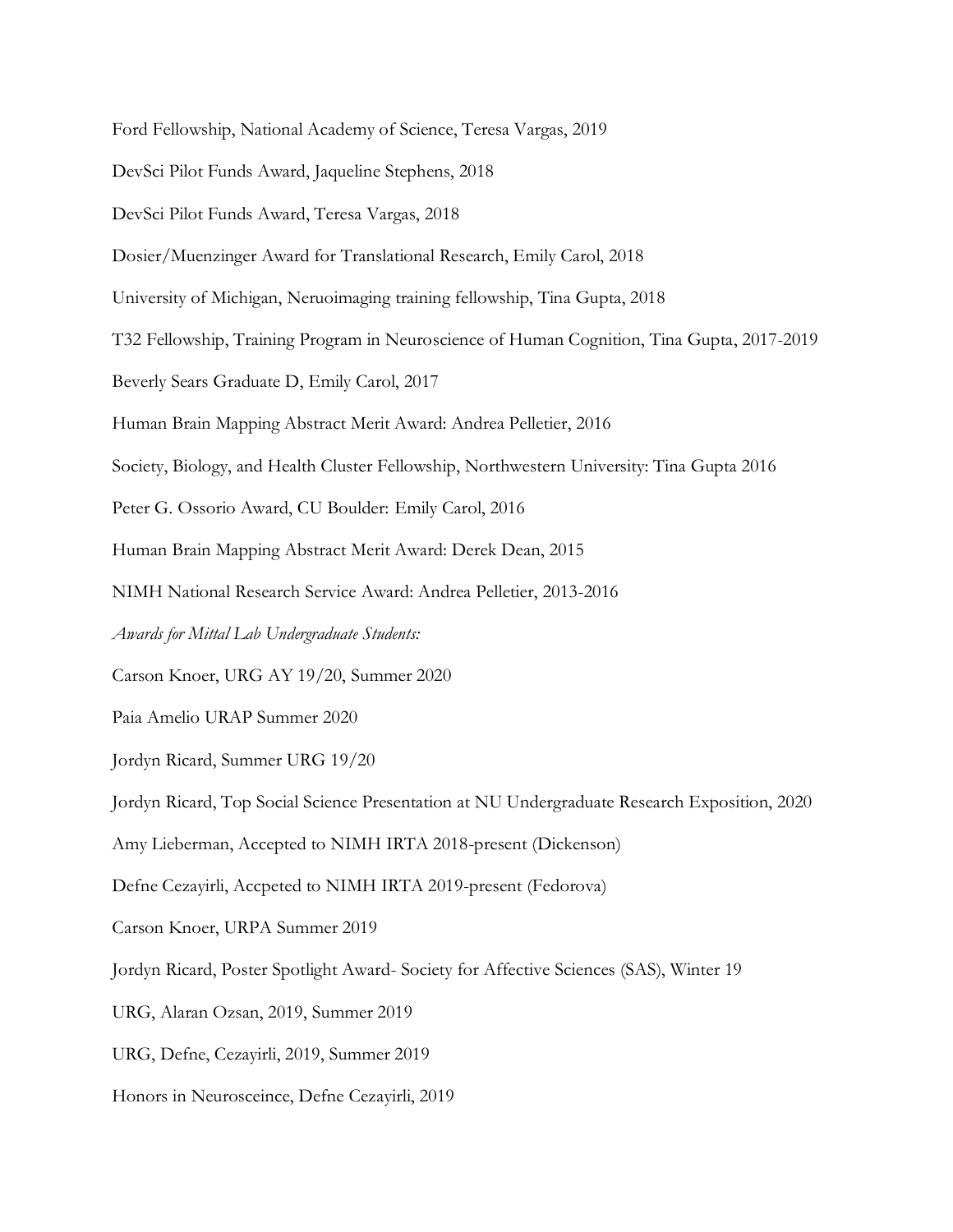Honors in Psychology, Kim Rowgani, 2019

Honors in Psychology, Alara Ozsan, 2019

Honors in Psychology, J. Maloney, 2018

Honors in Psychology, Amy Lieberman, 2018

Amy Lieberman, Undergraduate research and arts exposition, presentation invitee, Spring 2018

Alara Ozsan, Undergraduate Research Award (URG), 2018/2019

Defne Cezayirli, Undergraduate Research Award (URG), 2018/2019

Kimberly Rowghani, Weinberg College Summer Research Grant, 2017

Amy Lieberman, Undergraduate Research and Arts Exposition Poster, 2017

Grishma Reddy, Undergraduate Research Award (URG), Summer 2017/2018

Amy Lieberman, Undergraduate Research Award (URG), 2017/2018

Isha Bhutada, Undergraduate Research Assistant Program (URAP), 2016/2017

Vicotria Steigerwald, Undergraduate Research Assistant Program (URAP), 2016/2017

Grishma Reddy, Undergraduate Research Assistant Program (URAP), Summer 2016

Jaqueline Maloney, Undergraduate Research Award (URG), Summer 2016; *Fletcher Prize Finalist*

Courtney Russell, 2015, Undergraduate Research Opportunity Program (UROP)

Rae Newberry, 2014, Undergraduate Research Opportunity Program (UROP)

Olivia Russak, 2014, Undergraduate Research Opportunity Program (UROP)

Elise Hague, 2012, Independent Study Award

Kim Kramer, 2011, Undergraduate Research Opportunity Program (UROP)

*Northwestern Undergraduate Honors*  2020- Jordyn Ricard (Mentor Mittal, Haase)

2020- Sophia Rodesky (Mentor Haase)

2019- Defne Cezayirli (Mentor Mittal)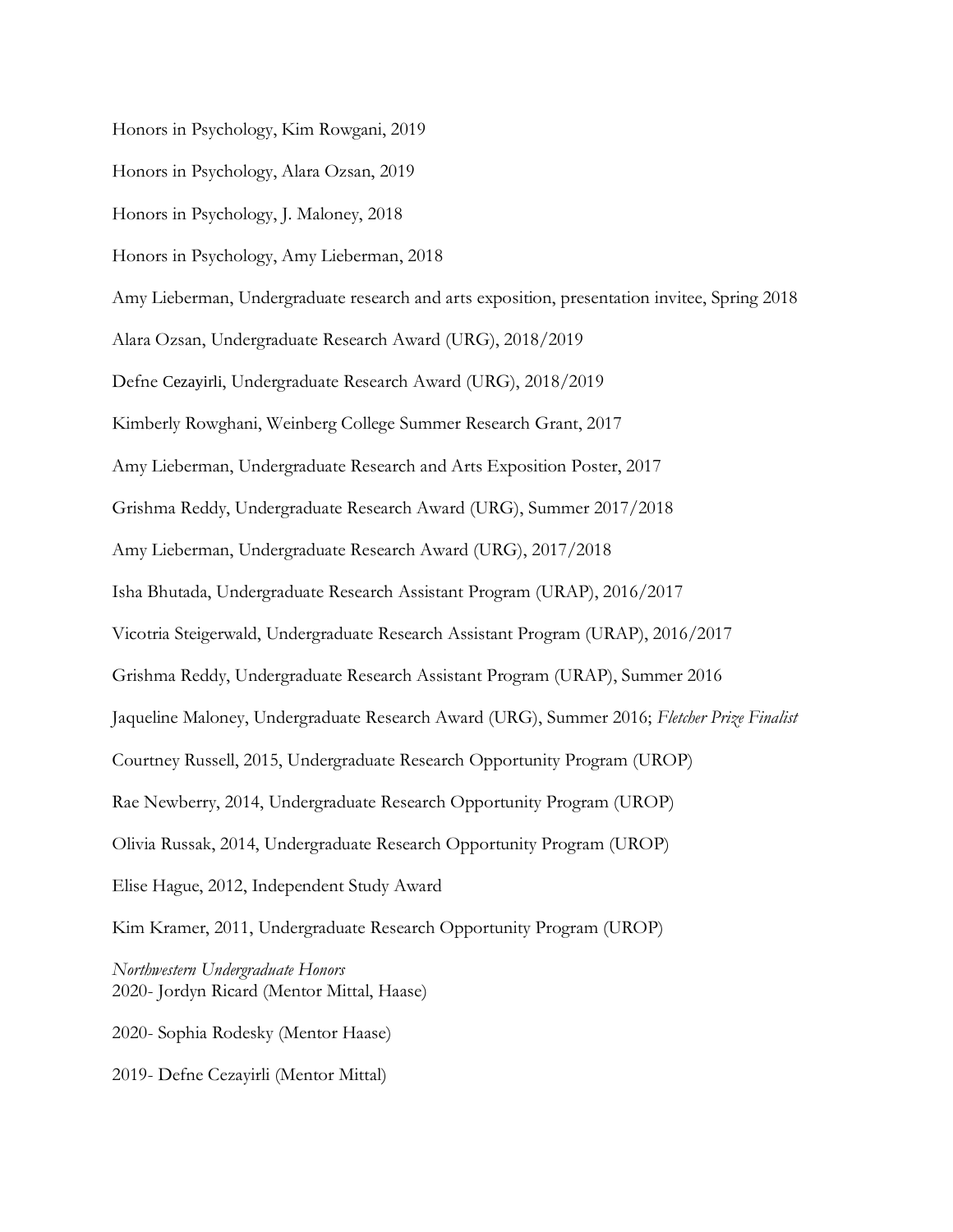2019- Kim Rowgani (Mentor Mittal) 2019- Alara Ozsan (Mentor Mittal)

2018- Jacqueline Maloney (Mentor Mittal)

2018- Amy Lieberman (Mentor Mittal)

CU Boulder Honors 2015- Olivia Russak (Mentor: Mittal)

# **Professional Service**

# **Editorial Service**

| 2019- Present | Journal of Abnormal Psychology, Associate Editor  |
|---------------|---------------------------------------------------|
| 2014-2019     | Journal of Abnormal Psychology, Consulting Editor |
| 2020-Present  | Schizophrenia Bulletin, Managing Editor           |
| 2017-2020     | Schizophrenia Bulletin, Assigned Editor           |

# **Professional Societies**

| 2019-Present | Executive Board, Society for Research in Psychopathology (SRP)                                        |
|--------------|-------------------------------------------------------------------------------------------------------|
| 2018-Present | Program Committee, International Early Psychosis Association (IEPA)                                   |
| 2018-Present | Program Committee, Society for International Research in<br>Schizophrenia (SIRS)                      |
| 2016-Present | Affiliation Committee Chair, Society for International Research in<br>Schizophrenia (SIRS)            |
| 2016-Present | Publication Committee, Society for International Research in<br>Schizophrenia (SIRS)                  |
| 2014-Present | Diversity Committee (currently chair; 2019-Present), Society for Research in<br>Psychopathology (SRP) |
| 2011-Present | Newsletter Coordinator, Society for Research in Psychopathology (SRP)                                 |
| 2015         | International Congress of Schizophrenia Research (ICOSR) Young<br>Investigator mentor                 |
| 2014         | Smadar Levin Award Committee, Society for Research in Psychopathology<br>(SRP)                        |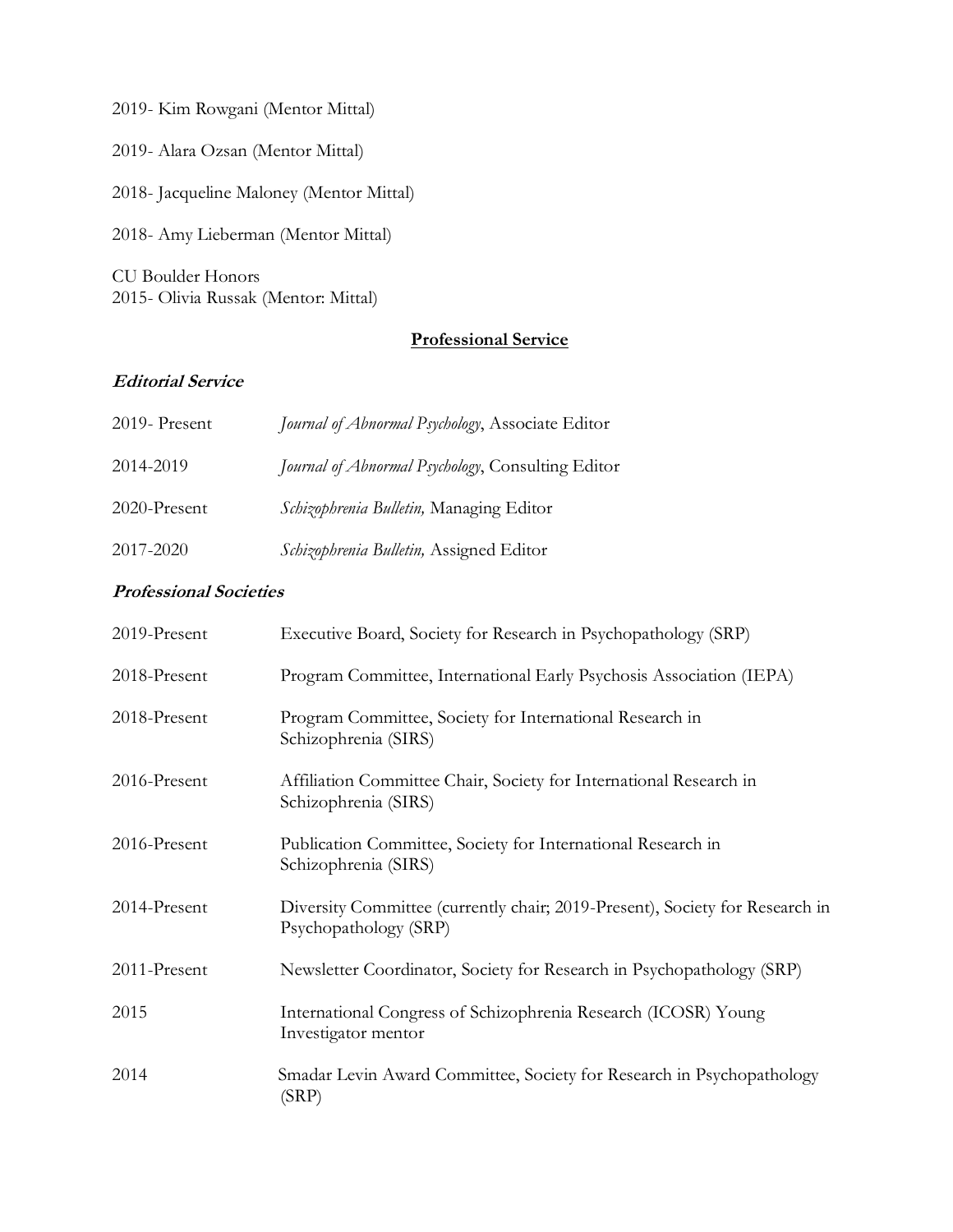| 2012-2013 | Conference Program Committee, Society for Research in Psychopathology |
|-----------|-----------------------------------------------------------------------|
|           | (SRP)                                                                 |

# **National Organizations**

| 2018-Present | Building roads to inclusion and diversity in graduate education (Bridge)<br>Network), Northwestern Site Director |
|--------------|------------------------------------------------------------------------------------------------------------------|
| 2014-2015    | National Alliance for the Mentally Ill (NAMI) on Campus Faculty Advisor<br>for CU Boulder                        |

# **Northwestern University**

| $2020 -$      | Department of Psychology, Committee on Engagement                                                                                          |
|---------------|--------------------------------------------------------------------------------------------------------------------------------------------|
| $2020-$       | Department of Psychology, Awards committee chair                                                                                           |
| 2020- Present | DevSci Diversity Committee                                                                                                                 |
| 2018-Present  | Student Well-being task force                                                                                                              |
| 2018-Present  | Office for Research Limited Submissions Advisory Committee                                                                                 |
| 2017          | Faculty Search Committee, Neuroscience, Department of Psychology                                                                           |
| 2017          | Searle Teaching Mentor, Tawny Spinelli                                                                                                     |
| 2017-present  | Training Program in Neuroscience of Human Cognition (T32), Preceptor                                                                       |
| 2017-Present  | Institute for Innovations in Developmental Sciences (DevSci) Training Core<br>Co-Director (with Molly Losh, Ph.D. and Craig Garfield M.D.) |
| 2016-Present  | DevSci, Steering Committee                                                                                                                 |
| 2016-Present  | Undergraduate Psychological Association (UPA) Faculty Advisor                                                                              |
| 2015-Present  | Diversity Committee, Department of Psychology<br>-Sneak Peek Director<br>- Provost grants for Faculty Innovation in Diversity and Equity   |

*Northwestern Invited Graduate Student and Postdoctoral Student Training Lectures:*

| 2017 | Society Biology & Health Cluster, interdisciplinary research and job search<br>advice |
|------|---------------------------------------------------------------------------------------|
| 2016 | Graduate Student (PGSC): Career Development Lecture                                   |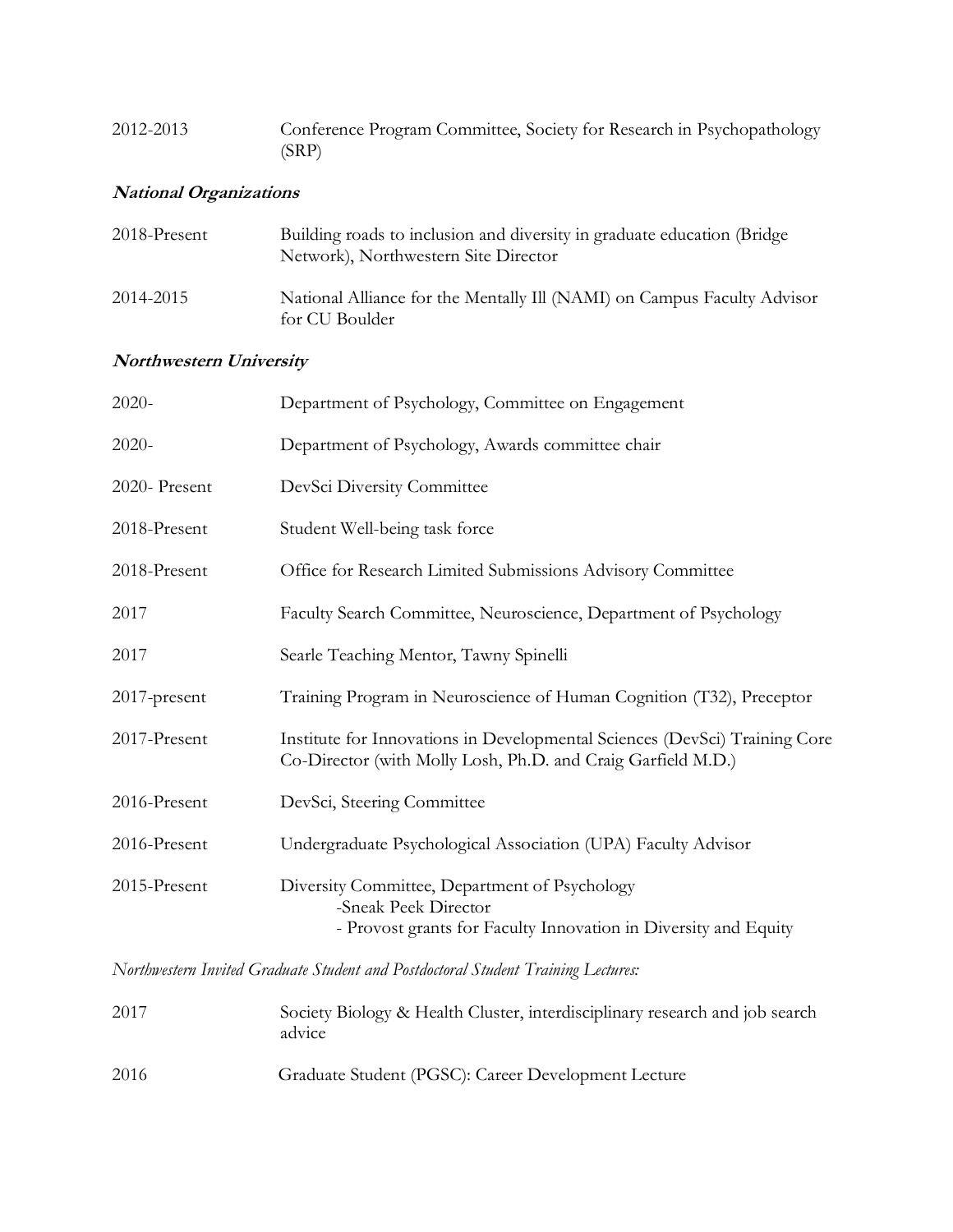# 2016 Postdoctoral Student Consortium: Early Career Advice Lecture

# **University of Colorado Boulder**

| 2014      | Search Committee, Clinical Administrative Staff                                    |
|-----------|------------------------------------------------------------------------------------|
| 2014      | Search Committee, Cognitive Neuroscience Faculty                                   |
| 2013-2014 | <b>Strategic Planning Committee</b>                                                |
| 2013-2014 | Space Committee                                                                    |
| 2012-2014 | Undergraduate Honors Program Committee                                             |
| 2012      | Search Committee, Clinical Faculty                                                 |
| 2012      | Graduate education workgroup.                                                      |
| 2012      | Undergraduate education workgroup<br>-Subgroup for Research Methods and Statistics |
| 2011      | <b>Faculty Meeting Secretary</b>                                                   |

# **Student Research Committees (Note: Mittal lab students noted in separate section above)**

#### *Undergraduate Honor's Projects*

*Northwestern University* 2020- Sophia Rodesky (Mentor Haase) 2020- Klaudia Konieczny (Mentor Haase) 2018- Olivia shay (Haase) 2018- Emily Friaser (Zinbarg) 2018- Victoria Steigerwald (Zinbarg)

# *University of Colorado Boulder*

2013- Amanda Walker (Mentor: Mark Whisman): Asian Americans and Latino Americans: Interracial Couple Functioning in a National Sample

2013- Joseph Malicke (Mentor: Bernadette Park): Gender Ideology and Evaluations of a Male versus Female Target: Effects of Emphasizing versus Downplaying Gender Differences

2013- Ariel Jensen (Mentor: Yuko Munakata): Relationship between BDNF genotype, hippocampus volume, and anxiety

2013- Roxanne L. Ross (Mentor: McGraw): Don't worry, it's not real: How humor and violation severity varies with hypothetical psychological distance.

2013- Jeff Kamp (Mentor: Louise Silvern): Perceived Social Support and Individual Differences in Childhood Traumatic Grief

2013- Emmie Matsuno (Mentor: Van Boven): Attitude Extremity and Party Identification Strength on Perceived Polarization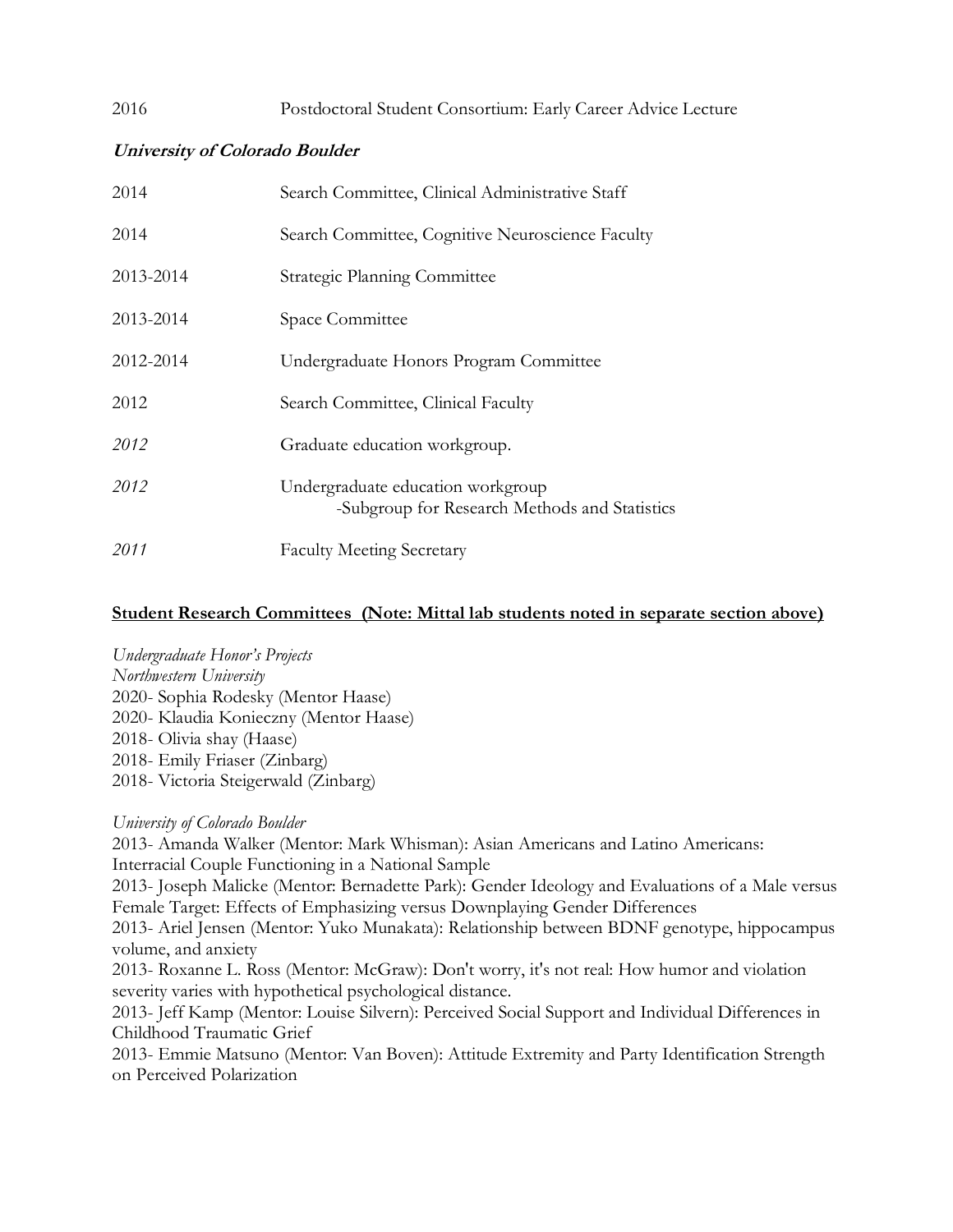2013- Ross Kaslow (Mentor Angela Bryan): Cognition and Stress between Groups of Drinkers and amounts of Exercise

2012- Tess Adams (Mentor: Matthew Keller): Judging a Book By Its Cover: Are First Impressions Accurate?

# *Masters Defense*

2019- Jeremy Jabbour, Sexual arousal patterns of mostly heterosexual men (Baily) 2019- Ann Carol, Risk for Bipolar Spectrum Disorders Associated with Positive Urgency and Orbitofrontal Cortical Grey Matter Volume (Nusslock) 2019- Ariela Kaiser (Shankman) 2016- Natasha Hansen (Hutchinson) Neural correlates of risky sex and response inhibition in adolescents 2015- Katherine Damme (Nusslock) Nucleus Accumbens Connectivity Relates to Trait Risk for Hypomania: A Structural and Functional Analyses of Hypomanic Risk Factors 2014- Briana Robustelli (Whisman) Marital, Family, and Friend Relationship Quality: Associations with Mental and Physical Health Outcomes 2014- Daniel Leopold (Willcutt) Evaluating the construct validity of adult AHDH and SCT among college students 2013- Hollis Karoly (mentor: Hutchinson) Preliminary functional MRI results from a combined stop-signal/alcohol-cue task 2013- Rachel Thayer (mentor: Hutchinson) Alcohol and marijuana use interact with associations

between structural and functional connectivity among high-risk adolescents

# *Comprehensive Exams*

2020- Brian Kraus (Gratton)

2017- James Glazer (Mentor Nusslock), Chair: Mittal

2016- Katherine Damme (Mentor: Nusslock)

2015- Coral Cabrera-Montalvo (Mentor: J. Stitzel) Evaluating schizophrenia related behaviors in mice with the CHRNA5 D398N human polymorphism

2014- Christopher Hawkey (Mentor: Miklowitz)

- 2014- Daniel Johnson (Mentors: Soo Rhee, Mark Whisman)
- 2014- Mikaela Kinnear (Mentor: Erick Willcutt)
- 2014- Ashley Smith (Mentor: Soo Rhee)
- 2013- Ryan Newsom (Mentor: Serge Campeau)
- 2013- Sarah Wu (Mentor: Erick Willcutt)
- 2012- Jenifer Felder (Mentor: Sona Dimidjian)
- 2012- Chad Osterlund (Mentor: Robert Spencer)

# *Dissertation Projects*

2021- Miranda Munoz (Chair Mittal).

2019- Zach Millman (Mentor: Schiffman, UC Irvine), Facial affect identification errors and risk for schizophrenia spectrum illnesses

2018- Tatiana Karpouzian (Mentor: Reiley) Reduced task-evolved response on an executive control task among individuals across the psychosis spectrum

2018- Avante Smack (Mentor: Jennifer Tackett): Racial/Ethnic Differences in Values, Personality, and Psychopathology in Youth

2018- Katherine Damme (Nusslock)

2017 Chris Hawkey (Mentor: Miklowitz): Risk factors for suicide in pediatric bipolar disorder.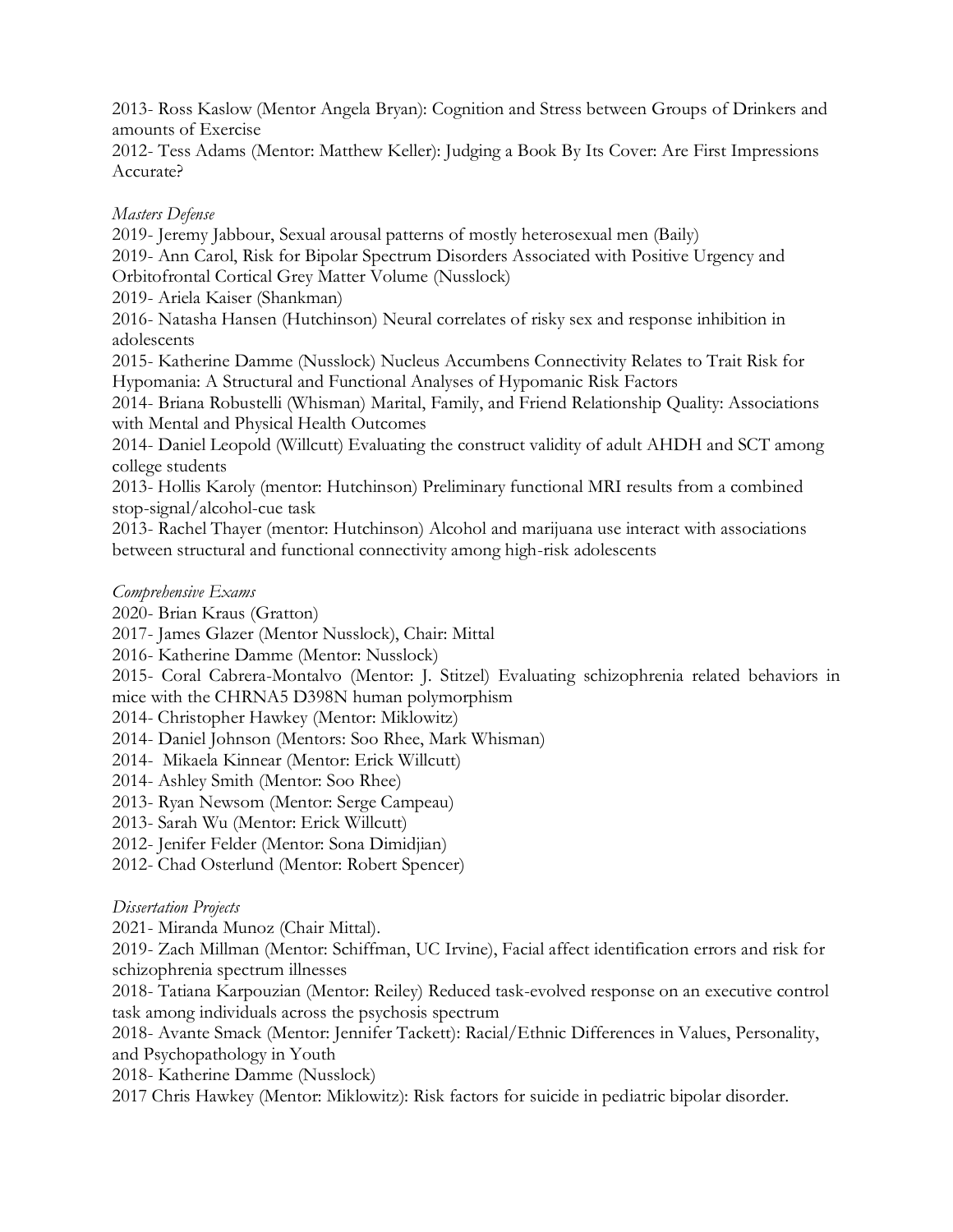2016- Kevin Hsu (Bailey)

2016- Mia Nunez (Mentor: Zinbarg); Chairs: Zinbarg, Mittal

2016- Christina Young (Mentor: Nusslock)

2015- Sarah Wu (Mentor: Erick Willcutt): Measurement and Classification Issues in Mathematics and Reading Disorders

2015 Ryan Newsom (Mentor Campeau): Endogenous cannabinoid regulation of the HPA axis and of neuroendocrine reactivity to acute and repeated stress

2014- Daniel Johnson (Mentors: Soo Rhee, Mark Whisman): Rumination as a transdiagnostic risk factor for psychopathology

2014- Mikaela Kinnear (Mentor: Erick Willcutt): Social functioning in DSM-IV Attention-

Deficit/Hyperactivity Disorder: A multi-dimensional examination of adolescents and young adults 2014- Ashley Smith (Mentor: Soo Rhee) Longitudinal examination of genetic and environmental influences on the association between temperament and self-restrain in toddlerhood and executive function abilities in late adolescence

2013: Chad Osterlund (Mentor: Bob Spencer) Negative feedback control over the hypothalamicpituitary-adrenal axis response to stress is a function of temporal, spatial and physiological actions of corticosterone.

2012- Jenifer Felder (Mentor: Sona Dimidjian): Targeting Barriers to Care for Pregnant Women at Risk for Depression: Examining The Role of Stigma and the Feasibility of a Web-Based Depression Prevention Program

# **Leaves of Absence**

I had a family leave for the Fall 2019 for the birth and care of my son Elliott. This involved a teaching and departmental service reduction, but I continued to run my research enterprise at full capacity and to participate in mentorship and national service. I have not had a research leave.

# **Consultancies**

*Takeda Pharmaceuticals (2016-2017),* Meeting with drug development team to discuss researchsurrounding assessment of treatment outcome measures.

# **Community Work**

N.A.

# **Teaching Experience**

# **Curriculum Development**

**2015-2017 Northwestern:** *Advanced Graduate Psychopathology 421/497; Research Methods in Schizophrenia 357/497; Psychopathology 303***:** Please see section below for course detail.

**2010-2015 University of Colorado Boulder:** *Adult Psychopathology 5433; Abnormal Psychology 4303; Psychopathology 3313:* Please see section below for course details.

**Courses**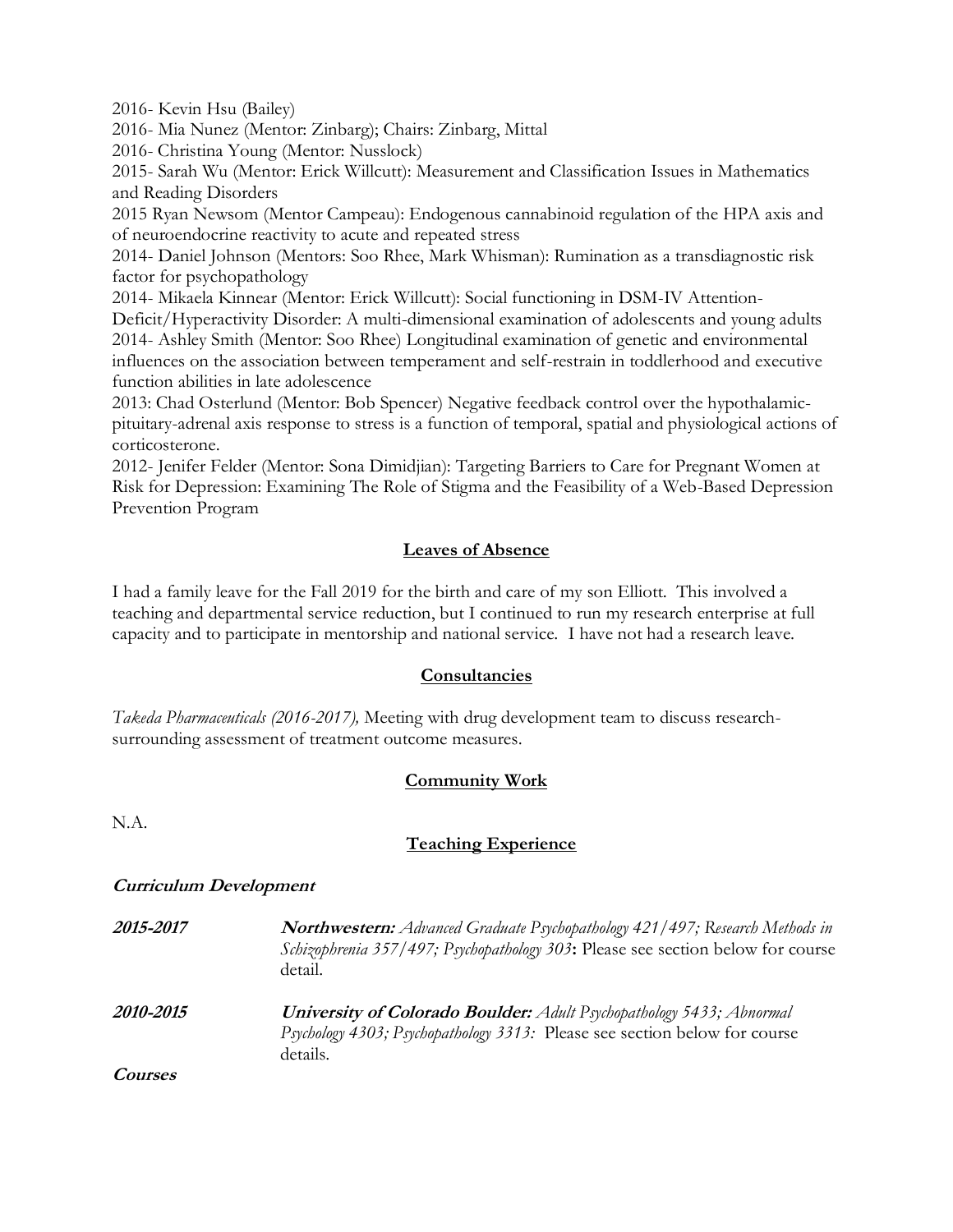- *2016-Present Northwestern University, Department of Psychology, Advanced Graduate Psychopathology 421/497* (graduate). I have taught this course six times: Spring 15/16, Winter 16/17, Winter 17/18, Fall 18/19, Winter 19/20, Fall 20/21. A graduate course designed to provide in-depth coverage into the pathogenesis, treatment and clinical presentation of serious mental illness. This course is a joint graduate class, including students from both the Feinberg and Weinberg clinical graduate programs. Students work closely with me to complete a "letter to the editor" writing assignment in which they address current issues relating to a respective research domain and learn about journal writing and peer review.
- *2016-Present Northwestern University, Department of Psychology, Research Methods in Schizophrenia 357/497* (undergraduate/graduate). I have taught this course 3 times: Fall 15/16, Fall 16/17, Spring 18/19). An in-depth experiential learning environment. Students rotate between learning about methods such as neuroimaging, psychophysiology, eye-tracking, and tDCS, visiting labs on campus that are currently employing these methods (including observation and active learning experiences), understanding how these methods improve understanding of schizophrenia, and working in teams to design multi-modal research projects. The class culminates in a research proposal and presentation.
- *2016-Present Northwestern University, Department of Psychology, Psychopathology 303*  (undergraduate). I have taught this course four times: Spring 15/16, Spring 17/18, Winter 18/19, and Spring 19/2020. I am scheduled to teach it twice more this academic year. A large undergraduate course (100 students) designed to cover a variety of the major psychiatric disorders, causes, and empirically supported treatments.
- *2013-2014 University of Colorado Boulder, Department of Psychology and Neuroscience, Abnormal Psychology 4303*. A large undergraduate course (150 students) designed to cover a variety of the major psychiatric disorders, causes, and empirically supported treatments.
- *2011-2015 University of Colorado Boulder, Department of Psychology and Neuroscience, Adult Psychopathology 5433*. A graduate course designed to provide in-depth coverage into the pathogenesis and clinical presentation of mental illness.
- *2010-2011 University of Colorado Boulder, Department of Psychology and Neuroscience, Psychopathology 3313*. A large undergraduate course designed to cover a variety of psychiatric disorders/treatments in greater-depth than a prototypical Abnormal Psychology seminar. The course also includes weekly lab section and focuses on in-class exercise and discussion.
- *2009 University of California Los Angeles, Department of Psychology, Advanced Research Seminar, PSYC 199 I & II:* (Instructor Cannon, Supervisor Mittal). In this series, advanced undergraduate students work closely with a teacher to design and develop individual research projects. The students are mentored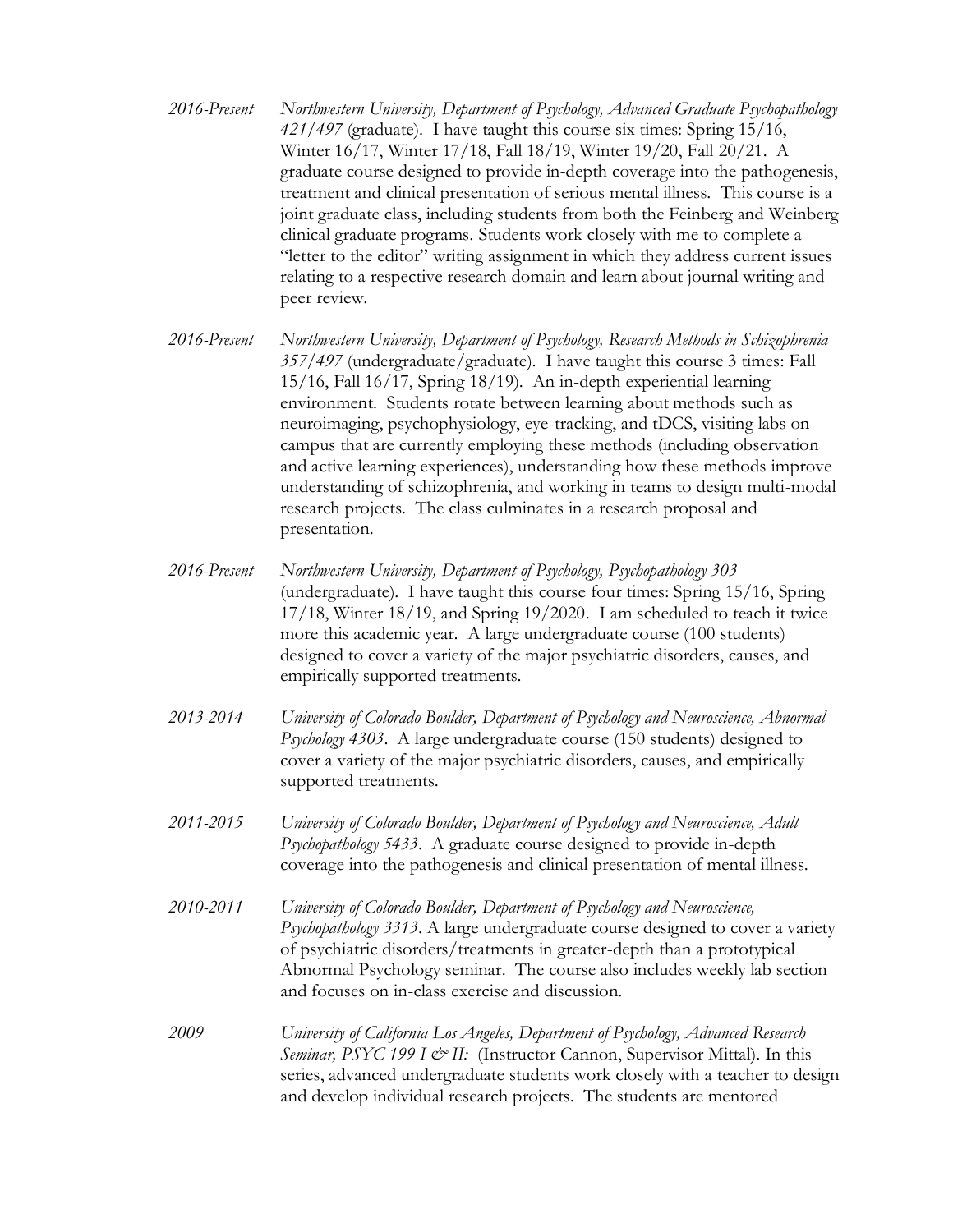|      | throughout the process of conducing literature reviews, designing studies,<br>analyzing data, and presenting research.                                                                                                                                                                                                                                                                                                                                                                              |
|------|-----------------------------------------------------------------------------------------------------------------------------------------------------------------------------------------------------------------------------------------------------------------------------------------------------------------------------------------------------------------------------------------------------------------------------------------------------------------------------------------------------|
| 2008 | University of California Los Angeles, Department of Psychology, Undergraduate Research<br>Seminar, PSYC 196: (Instructor Cannon, Supervisor Mittal). A course<br>designed to provide a small group of undergraduate students with intensive<br>hands on research training and specialization within specific topics in clinical<br>neuroscience. Students develop advanced skills (e.g., Magnetic Resonance<br>Imaging ((MRI): delineating structures; coding movements and nonverbal<br>behavior). |
| 2005 | <i>Emory, Co-instructor</i> – Research Methods: Teaching a weekly lab in which<br>students completed three major research projects and wrote a formal<br>research paper for each project. I taught scientific writing in APA style and<br>applications of research methodology techniques.                                                                                                                                                                                                          |
| 2004 | <i>Emory University, Teaching Assistant – Statistics –Designing tests, lectures, and</i><br>running a weekly lab that involved teaching students to use a statistical<br>package to complete assignments.                                                                                                                                                                                                                                                                                           |

# **Select Guest Lectures**

#### **Northwestern**

| 2019    | Northwestern University, Dedre Gentner, Motor Markers in psychosis, CogSci Prosem |
|---------|-----------------------------------------------------------------------------------|
| 2017    | Northwestern University, Motor pathology and schizophrenia: A brain biology       |
|         | perspective, Neuroscience 206, Host: Segraves                                     |
| 2016/17 | Northwestern University, Psychology Proseminar, Lectures on Schizophrenia         |
|         | and motor pathology                                                               |
| 2017    | Northwestern University, Department of Communications, Development, Guest         |
|         | Lecture, Molly Losh                                                               |
| 2016    | Northwestern University, Undergraduate Cognitive Science Guest Lecture,           |
|         | David Rapp                                                                        |
| 2016    | Northwestern Active Minds, Stigma and Schizophrenia Spectrum Disorders            |
| 2016    | Northwestern University, Graduate Pro-seminar, Psychosis                          |
|         |                                                                                   |

# *University of Colorado Boulder*

| 2014 | University of Colorado Boulder, Department of Psychology and Neuroscience, lecture for |
|------|----------------------------------------------------------------------------------------|
|      | Linda Watkins, Neuroscience Grand Round Series                                         |
| 2015 | University of Colorado Boulder, Department of Psychology and Neuroscience, lecture for |
|      | June Gruber, Human Emotion                                                             |
| 2014 | University of Colorado Boulder, Department of Psychology and Neuroscience, lecture for |
|      | Tor Wager, Affective Neuroscience Guest Lecture (NRSC4015)                             |
| 2013 | University of Colorado Boulder, Department of Psychology and Neuroscience, Guest       |
|      | lecture for Kent Hutchinson, Abnormal Psychology (Spring Semester).                    |
|      | Schizophrenia                                                                          |
|      |                                                                                        |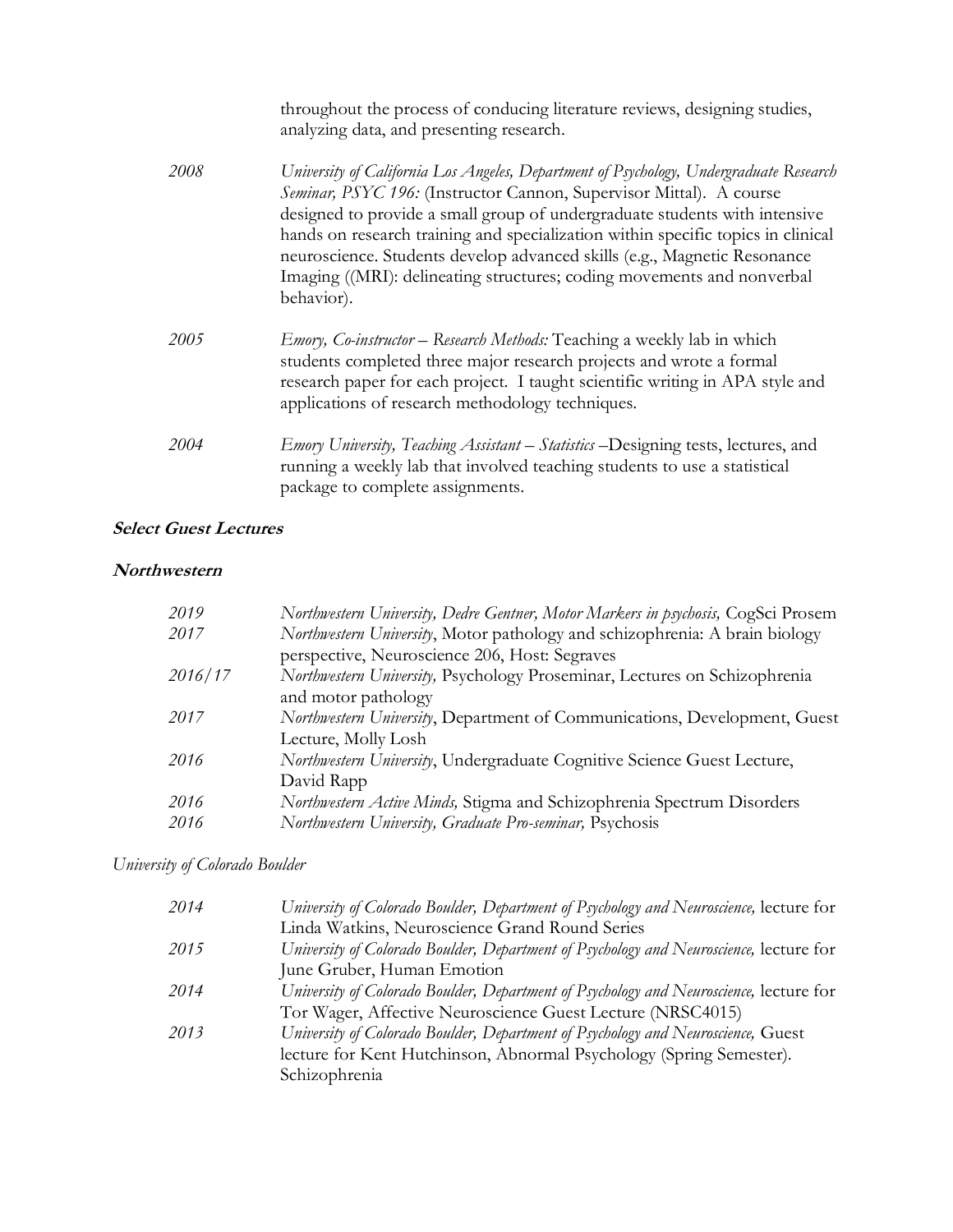| 2013 | University of Colorado Boulder, Department of Psychology and Neuroscience, Guest        |
|------|-----------------------------------------------------------------------------------------|
|      | lecture for Joanna Arch, Psychopathology (Spring Semester). Schizophrenia               |
| 2012 | University of Colorado Boulder, Department of Psychology and Neuroscience, Adult        |
|      | Psychotherapy 7673 (Fall Semester): Guest lecture for graduate class on                 |
|      | pharmacological and psychosocial treatment for schizophrenia spectrum                   |
|      | illness.                                                                                |
| 2012 | University of Colorado Boulder, Department of Psychology and Neuroscience,              |
|      | Developmental Psychopathology (Guest Lecture for Erik Willcutt, Ph.D.).                 |
|      | Prenatal, child, and adolescent neurodevelopment.                                       |
| 2011 | University of Colorado Boulder, Department of Psychology and Neuroscience, Introduction |
|      | to Neuroscience: (Spring Semester) Two guest lectures for undergraduate class           |
|      | on etiological factors of psychosis for Dr. Ryan Bachtell.                              |
| 2010 | University of Colorado Boulder, Department of Psychology and Neuroscience, Adult        |
|      | Psychotherapy 7673 (Fall Semester): Guest lecture for graduate class on                 |
|      | pharmacological and psychosocial treatment for schizophrenia spectrum                   |
|      | illness.                                                                                |

# **Related Training Experiences**

| 2006 – 2007 | National Science Foundation (NSF) Fellowship: Problems and Research to          |
|-------------|---------------------------------------------------------------------------------|
|             | Integrate Science and Mathematics (PRISM): An NSF funded program                |
|             | developed to apply active learning strategies in teaching science. The          |
|             | fellowship included bi-weekly lectures implementing science projects in a $7th$ |
|             | grade science class in the metropolitan Atlanta area.                           |
|             |                                                                                 |

*2006 National Science Foundation (NSF)- Problems and Research to Integrate Science and Mathematics (PRISM)*: An intensive summer course designed to help teachers develop active and problem based learning skills. The course was designed to teach PRISM participating faculty to develop courses, as well as learn the necessary skills to implement problem based learning.

- *2003-2004 Emory University Teaching Practicum.* Weekly seminar with a faculty supervisor and other graduate teaching assistants surveying teaching strategies, active learning techniques, as well as addressed issues raised while teaching.
- *2003-2004 Emory University Teaching Assistant Training and Teaching Opportunity Program (TATTO):* A training series to develop teaching skills through classroom instruction and supervised experience. Includes a three-day course on teaching, a semester-long Teaching Practicum course, supervised teaching experience, and guest lecturing for a large lecture class.

# **Clinical Experience**

- 2014-Present **Licensed Clinical Psychologist**
- 2010-Present **Clinical Supervisor**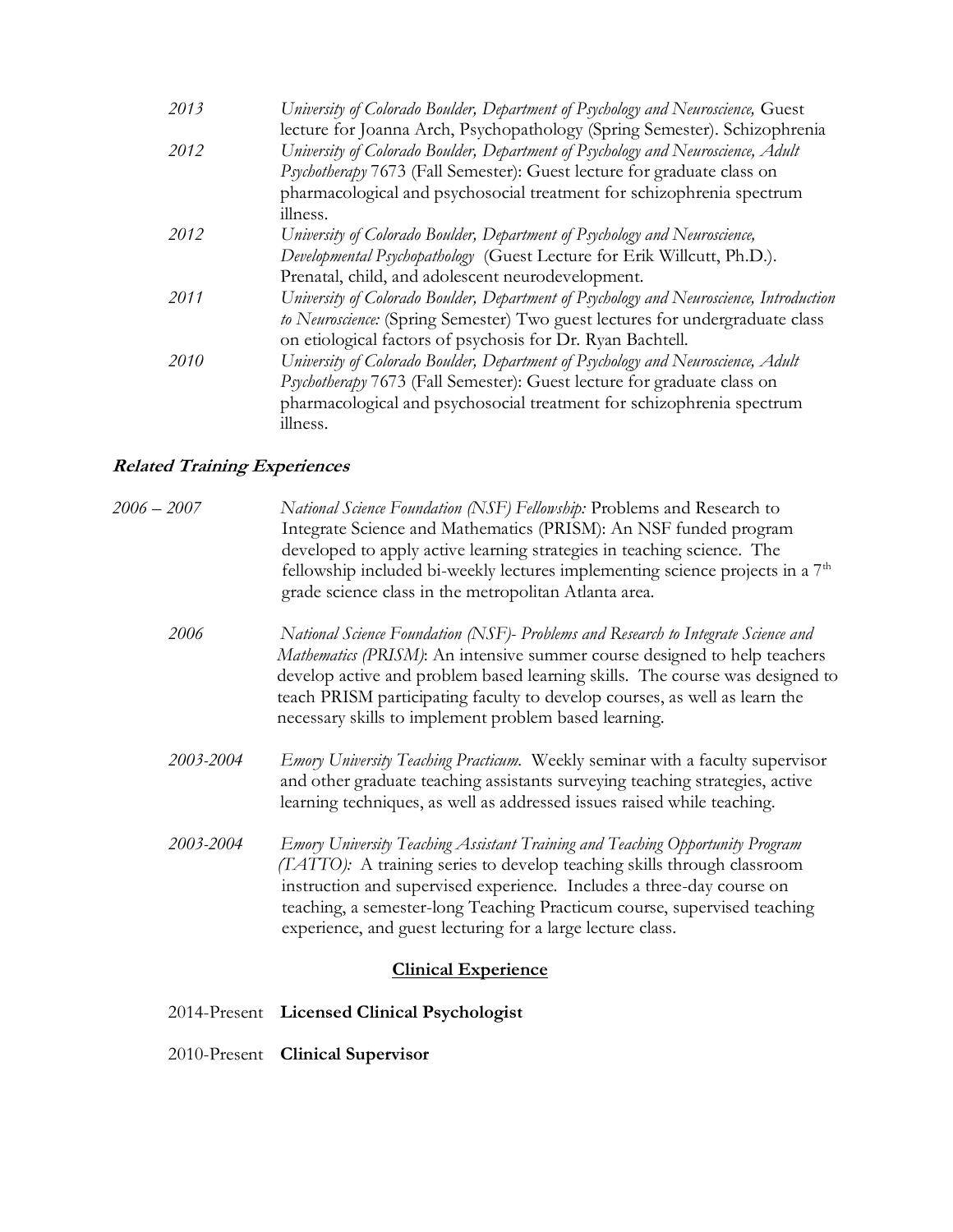- Graduate student supervision in comprehensive report writing, diagnostic interviews, and neuropsychological functioning assessment in adolescents with serious mental illness. I supervise between 3-5 students each semester.

# 2008-2010 **Postdoctoral Clinical Training**

David Geffen School of Medicine, Department of Psychiatry and Biobehavioral Sciences, Semel Institute for Neuroscience & Human Behavior and the Resnick Neuropsychiatric Hospital: University of California Los Angeles Supervisors: Carrie Bearden, Ph.D. Melita Daley, M.D., Tyrone Cannon, Ph.D. Description: Advanced Clinical Diagnosis and Treatment of Serious Mental Disorders.

# 2007 - 2008 **Clinical Psychology Internship**

David Geffen School of Medicine, Department of Psychiatry and Biobehavioral Sciences, Semel Institute for Neuroscience & Human Behavior and the Resnick Neuropsychiatric Hospital: University of California Los Angeles Supervisors: Tyrone Cannon, Ph.D., Carrie Bearden, Ph.D., Mary O'Brien, Ph.D., Sandra de Silva, Ph.D. Cindy Pikus, Ph.D., David Rudnick, M.D. Description: Predoctoral Clinical Psychology Internship: Adolescent Serious Mental Illness Track; Adult Eating Disorder Group therapy

# 2008 **Supervision**

Supervision and mentorship of Masters, Psy.D. and Ph.D. level externs and interns at UCLA, NPI in a case management and clinical diagnostic assessment, focusing on adolescent and serious mental health issues.

# 2006 - 2007 **Treatment Team Practicum**

 Inpatient Unit, Department of Veterans Affairs Hospital, Atlanta Supervisor: Ericka Duncan, M.D.

Description: Working with a multidisciplinary treatment team composed of a psychiatrist, pharmacologist, drug rehabilitation counselor, and a social worker. The team is charged with interviewing patients and then working to devise, coordinate, and implement clinical treatment and long-term care. The population consisted of individuals with severe psychopathology, (predominately schizophrenia, schizoaffective, PTSD and bipolar and major depressive disorders).

### 2002 - 2007 **Intern-Therapist Practicum** Emory University Psychological Center, Emory University Supervisors: Cynthia Messina Ph.D., Elaine Walker Ph.D., David Freides, Ph.D., Ann Abramowitz, Ph.D., Regina Pyke, Ph.D. Description: Conducting cognitive behavioral therapy (CBT), interpersonal therapy, and emotionally focused therapy in a community outpatient clinic.

# 2002 – 2007**Psychological and Neuropsychological Testing Practicum**